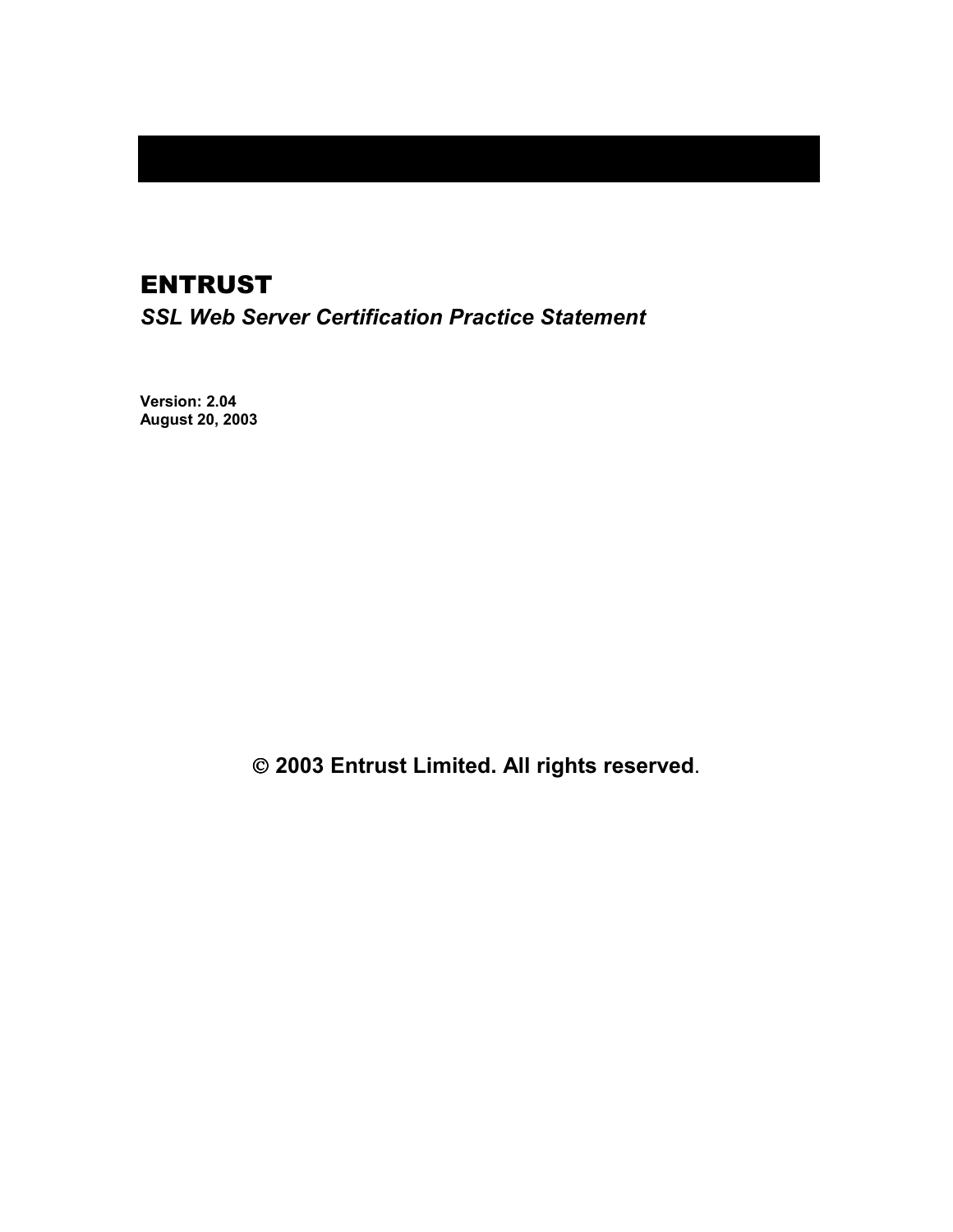# **Revision History**

| Issue | Date            | Changes in this Revision                                                                                                                                                                                                          |
|-------|-----------------|-----------------------------------------------------------------------------------------------------------------------------------------------------------------------------------------------------------------------------------|
| 1.0   | May 26, 1999    | Initial version.                                                                                                                                                                                                                  |
| 2.0   | July 1, 2000    | Addition of provisions dealing with subordinate<br>entities (such as third party registration<br>authorities) in the Entrust.net SSL Web Server<br>public key infrastructure. Revision of numerous<br>other terms and conditions. |
| 2.01  | May 30, 2001    | Minor revisions having no substantive impact.                                                                                                                                                                                     |
| 2.02  | January 1, 2002 | Minor revisions related to replacement Cross                                                                                                                                                                                      |
|       |                 | Certificate.                                                                                                                                                                                                                      |
| 2.03  | January 1, 2003 | Entrust legal name change.                                                                                                                                                                                                        |
| 2.04  | August 20, 2003 | Minor revisions related to use of certificates on<br>more than one server; permitting use of asterisk<br>in Subject name                                                                                                          |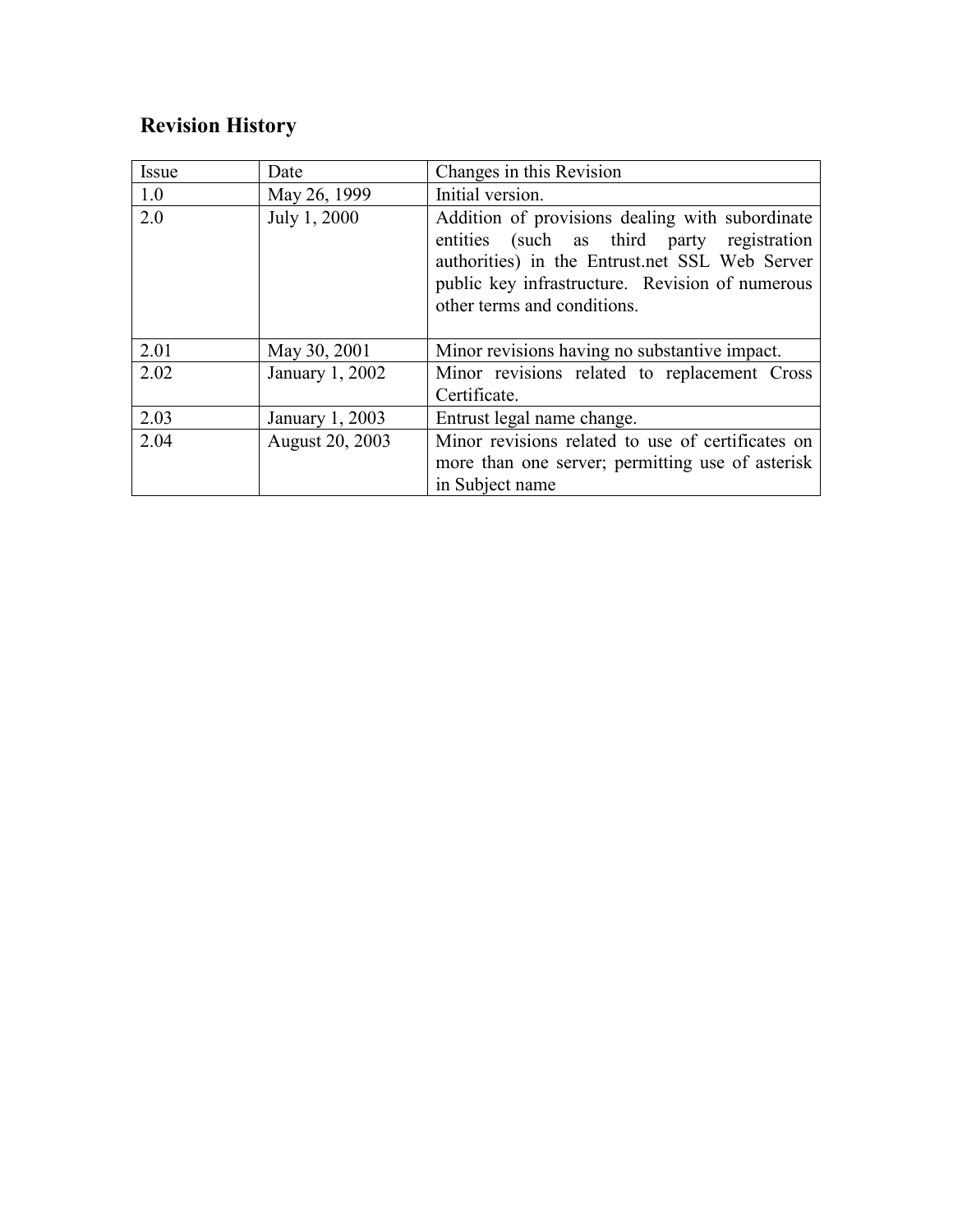# **TABLE OF CONTENTS**

| $\mathbf{I}$ . |                |  |  |
|----------------|----------------|--|--|
|                | 1.1            |  |  |
|                | 1.2            |  |  |
|                | 1.3            |  |  |
|                | 1.3.1          |  |  |
|                | 1.4            |  |  |
|                | 1.4.1          |  |  |
|                | 1.4.2          |  |  |
| 2.             |                |  |  |
|                | 2.1            |  |  |
|                | 2.1.1          |  |  |
|                | 2.1.2          |  |  |
|                | 2.1.3          |  |  |
|                | 2.1.4          |  |  |
|                | 2.1.5          |  |  |
|                | 2.2            |  |  |
|                | 2.2.1          |  |  |
|                | 2211           |  |  |
|                | 2.2.1.2        |  |  |
|                | 2.2.1.3        |  |  |
|                | 2.2.1.4        |  |  |
|                | 2.2.1.5        |  |  |
|                | 2.2.2          |  |  |
|                | 2.3            |  |  |
|                | 2.3.1          |  |  |
|                | 2.3.2          |  |  |
|                | 2.3.3          |  |  |
|                |                |  |  |
|                | 2.4            |  |  |
|                | 2.4.1          |  |  |
|                | 2.4.2<br>2.4.3 |  |  |
|                |                |  |  |
|                | 2.5            |  |  |
|                | 2.5.1          |  |  |
|                | 2.5.2          |  |  |
|                | 2.5.3          |  |  |
|                | 2.5.4          |  |  |
|                | 2.5.5          |  |  |
|                | 2.6            |  |  |
|                | 2.6.1          |  |  |
|                | 2.6.2          |  |  |
|                | 2.6.3          |  |  |
|                | 2.6.4          |  |  |
|                | 2.7            |  |  |
|                | 2.7.1          |  |  |
|                | 2.7.2          |  |  |
|                |                |  |  |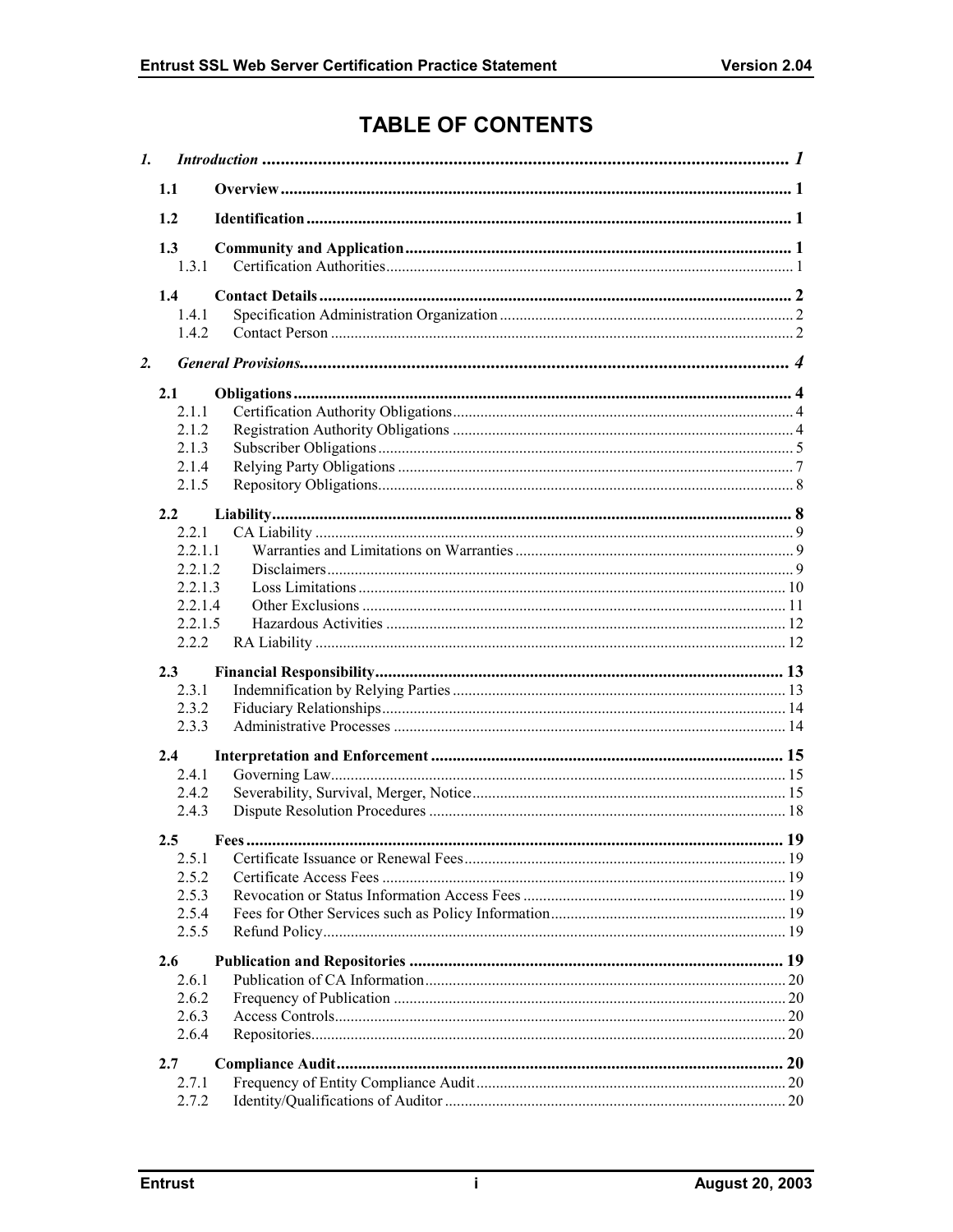|                      | 2.7.3            |                                                                       |  |
|----------------------|------------------|-----------------------------------------------------------------------|--|
|                      | 2.7.4            |                                                                       |  |
|                      | 2.7.5            |                                                                       |  |
|                      | 2.7.6            |                                                                       |  |
|                      | 2.8              |                                                                       |  |
|                      | 2.8.1            |                                                                       |  |
|                      | 2.8.2            |                                                                       |  |
|                      | 2.8.3            |                                                                       |  |
|                      | 2.8.4            |                                                                       |  |
|                      | 2.8.5            |                                                                       |  |
|                      | 2.8.6            |                                                                       |  |
|                      | 2.8.7            |                                                                       |  |
|                      | 2.9              |                                                                       |  |
| $\boldsymbol{\beta}$ |                  |                                                                       |  |
|                      |                  |                                                                       |  |
|                      | 3.1<br>3.1.1     |                                                                       |  |
|                      | 3.1.2            |                                                                       |  |
|                      | 3.1.3            |                                                                       |  |
|                      | 3.1.4            |                                                                       |  |
|                      | 3.1.5            |                                                                       |  |
|                      | 3.1.6            |                                                                       |  |
|                      | 3.1.7            |                                                                       |  |
|                      | 3.1.8            |                                                                       |  |
|                      | 3.1.9            |                                                                       |  |
|                      |                  |                                                                       |  |
|                      |                  |                                                                       |  |
|                      | 3.2              |                                                                       |  |
|                      | 3.3              |                                                                       |  |
|                      | 3.4              |                                                                       |  |
| 4                    |                  |                                                                       |  |
|                      | 4.1              |                                                                       |  |
|                      | 4.2              |                                                                       |  |
|                      | 4.3              |                                                                       |  |
|                      | 4.4              |                                                                       |  |
|                      | 4.4.1            |                                                                       |  |
|                      | 4.4.2            |                                                                       |  |
|                      | 4.4.3            |                                                                       |  |
|                      | 4.4.4            |                                                                       |  |
|                      | 4.4.5            |                                                                       |  |
|                      | 4.4.6            |                                                                       |  |
|                      | 4.4.7            |                                                                       |  |
|                      | 4.4.8            |                                                                       |  |
|                      | 4.4.9            |                                                                       |  |
|                      | 4.4.10           |                                                                       |  |
|                      | 4.4.11           |                                                                       |  |
|                      | 4.4.12           |                                                                       |  |
|                      | 4.4.13           |                                                                       |  |
|                      | 4.4.14<br>4.4.15 | Checking Requirements For Other Forms of Revocation Advertisements 31 |  |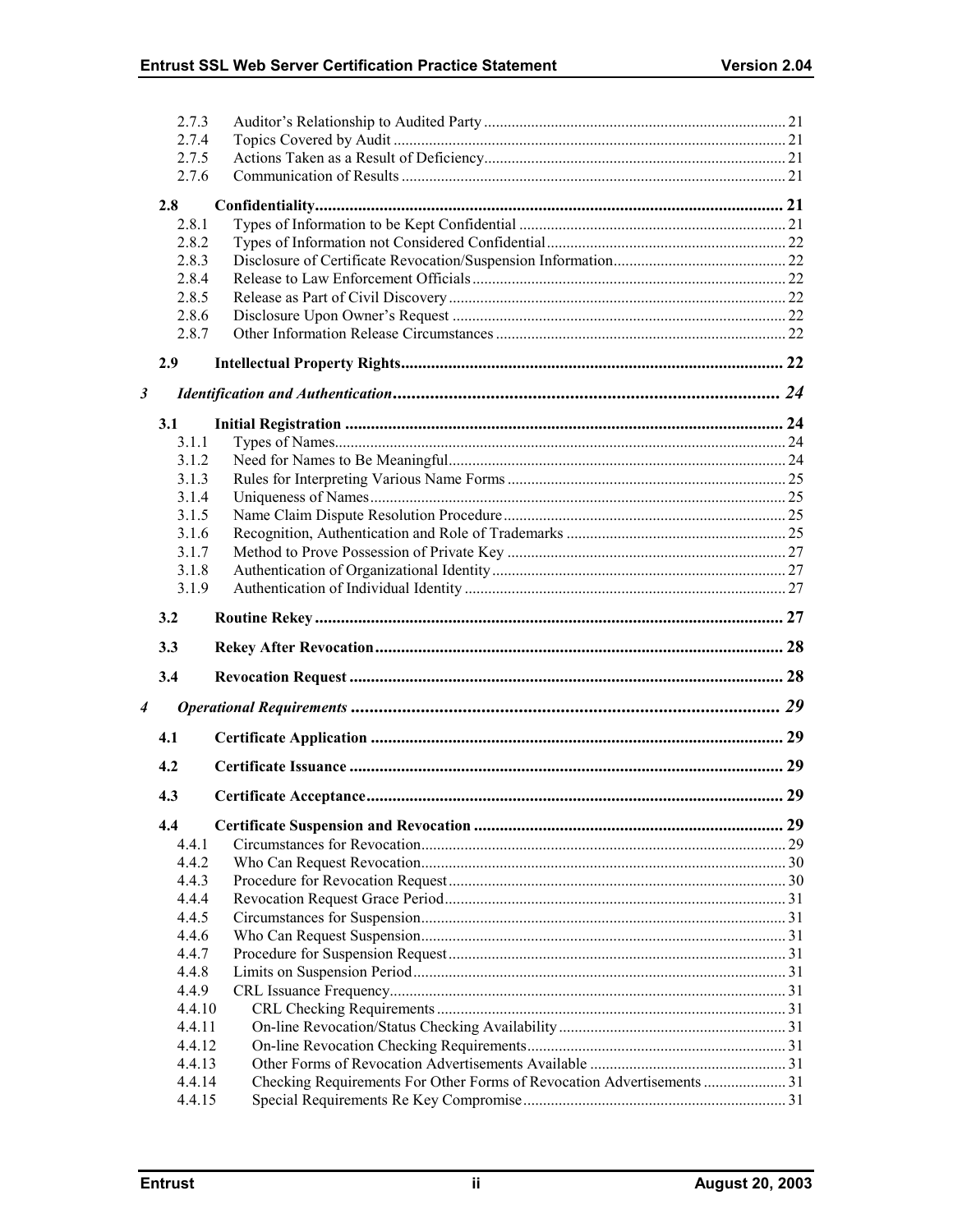|   | 4.5            |  |
|---|----------------|--|
|   | 4.6            |  |
|   | 4.7            |  |
|   | 4.8            |  |
|   | 4.9            |  |
|   |                |  |
| 5 |                |  |
|   | 5.1            |  |
|   | 5.2            |  |
|   | 5.3            |  |
| 6 |                |  |
|   | 6.1            |  |
|   | 6.1.1          |  |
|   | 6.1.2          |  |
|   | 6.1.3          |  |
|   | 6.1.4          |  |
|   | 6.1.5<br>6.1.6 |  |
|   | 6.1.7          |  |
|   | 6.1.8          |  |
|   | 6.1.9          |  |
|   |                |  |
|   |                |  |
|   | 6.2            |  |
|   | 6.3            |  |
|   | 6.4            |  |
|   | 6.5            |  |
|   | 6.6            |  |
|   | 6.7            |  |
|   | 6.8            |  |
| 7 |                |  |
|   | 7.1            |  |
|   |                |  |
|   | 7.2            |  |
| 8 |                |  |
|   | 8.1            |  |
|   | 8.2            |  |
|   | 8.3            |  |
|   | 8.4            |  |
| 9 |                |  |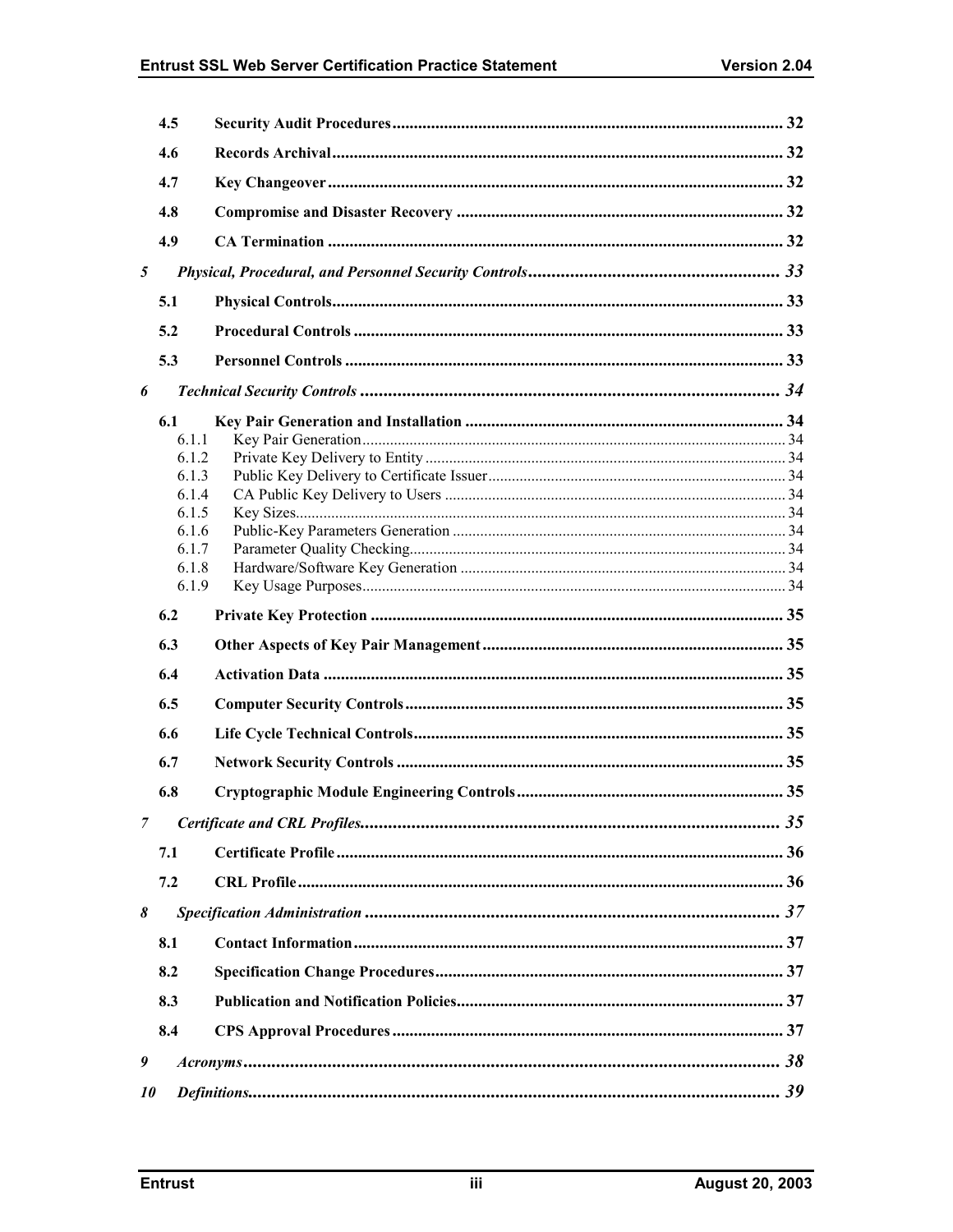# <span id="page-5-0"></span>**1. Introduction**

The Entrust SSL Web Server Certification Authorities issue Entrust SSL Web Server Certificates to support more secure communications between World Wide Web servers and browsers using the Secure Sockets Layer protocol. Entrust Limited ("Entrust") uses Entrust's award winning Entrust/PKI™ family of software products to provide standards-compliant digital certificates that enable more secure on-line communications.

# **1.1 Overview**

This Entrust SSL Web Server Certification Practice Statement describes the practices and procedures of (i) the Entrust SSL Web Server Certification Authorities, and (ii) Registration Authorities operating under the Entrust SSL Web Server Certification Authorities. This Entrust SSL Web Server Certification Practice Statement also describes the terms and conditions under which Entrust makes Certification Authority and Registration Authority services available in respect to Entrust SSL Web Server Certificates. This Entrust SSL Web Server Certification Practice Statement is applicable to all persons, entities, and organizations, including, without limitation, all Applicants, Subscribers, Relying Parties, Resellers, Co-marketers and any other persons, entities, or organizations that have a relationship with (i) Entrust in respect to Entrust SSL Web Server Certificates and/or any services provided by Entrust in respect to Entrust SSL Web Server Certificates, or (ii) any Registration Authorities operating under an Entrust SSL Web Server Certification Authorities, or any Resellers or Co-marketers providing any services in respect to Entrust SSL Web Server Certificates. This Entrust SSL Web Server Certification Practice Statement is incorporated by reference into all Entrust SSL Web Server Certificates issued by an Entrust SSL Web Server Certification Authorities. This Entrust SSL Web Server Certification Practice Statement provides Applicants, Subscribers, Relying Parties, Resellers, Co-marketers and other persons, entities, and organizations with a statement of the practices and policies of the Entrust SSL Web Server Certification Authorities and also of the Registration Authorities operating under the Entrust SSL Web Server Certification Authorities. This Entrust SSL Web Server Certification Practice Statement also provides a statement of the rights and obligations of Entrust, any third parties that are operating Registration Authorities under the Entrust SSL Web Server Certification Authorities, Applicants, Subscribers, Relying Parties, Resellers, Co-marketers and any other persons, entities, or organizations that may use or rely on Entrust SSL Web Server Certificates or have a relationship with an Entrust SSL Web Server Certification Authority or a Registration Authority operating under an Entrust SSL Web Server Certification Authority in respect to Entrust SSL Web Server Certificates and/or any services in respect to Entrust SSL Web Server Certificates.

# **1.2 Identification**

This document is called the Entrust SSL Web Server Certification Practice Statement.

# **1.3 Community and Application**

Use of Entrust SSL Web Server Certificates is restricted to World Wide Web servers using the Secure Sockets Layer protocol. Any other use of Entrust SSL Web Server Certificates is prohibited.

# **1.3.1 Certification Authorities**

In the Entrust SSL web server public-key infrastructure, Certification Authorities may accept CSRs and Public Keys from Applicants whose identity has been verified as provided herein by an Entrust-operated Registration Authority or by an independent third-party Registration Authority operating under an Entrust SSL Web Server Certification Authority. If an Entrust SSL Web Server Certificate Application is verified, the verifying Registration Authority will send a request to an Entrust SSL Web Server Certification Authority for the issuance of an Entrust SSL Web Server Certificate. The Entrust SSL Web Server Certification Authority will create an Entrust SSL Web Server Certificate containing the Public Key and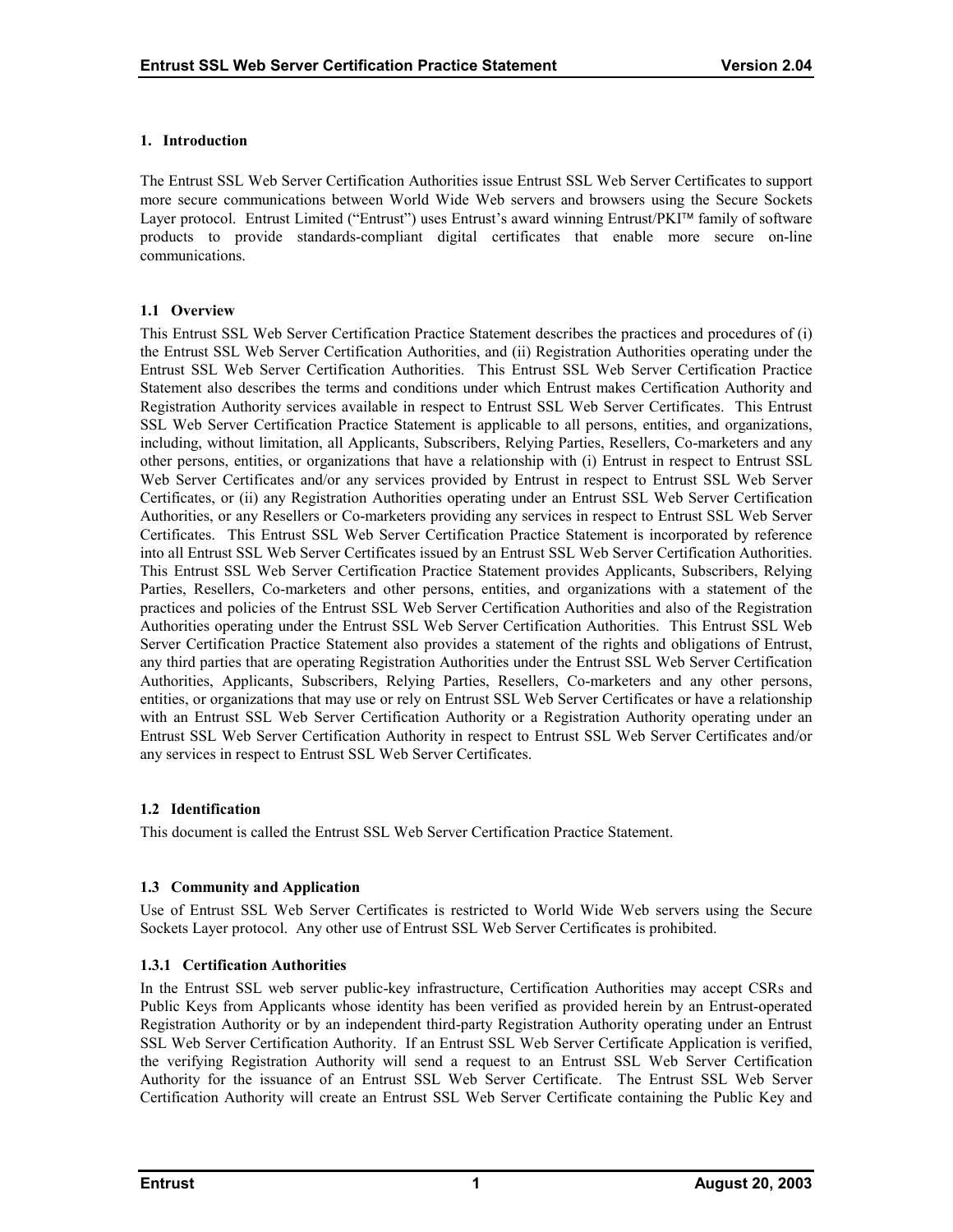<span id="page-6-0"></span>identification information contained in the request sent by the Registration Authority to that Entrust SSL Web Server Certification Authority. The Entrust SSL Web Server Certificate created in response to the request will be digitally signed by the Entrust SSL Web Server Certification Authority.

Only Certification Authorities authorized by Entrust are permitted to issue Entrust SSL Web Server Certificates. In the event that more than one Certification Authority is authorized to issue Entrust SSL Web Server Certificates, Entrust will post a list of authorized Certification Authorities in the Entrust Repository.

#### **1.3.2 Registration Authorities**

In the Entrust SSL web server public-key infrastructure, Registration Authorities under the Entrust SSL Web Server Certification Authorities may accept Entrust SSL Web Server Certificate Applications from Applicants and perform a limited verification of the information contained in such Entrust SSL Web Server Certificate Applications. If the information provided is verified according to the procedures established by the Entrust Policy Authority, a Registration Authority operating under an Entrust SSL Web Server Certification Authority may send a request to such Entrust SSL Web Server Certification Authority to issue an Entrust SSL Web Server Certificate to the Applicant.

Only Registration Authorities authorized by Entrust are permitted to submit requests to an Entrust SSL Web Server Certification Authority for the issuance of Entrust SSL Web Server Certificates. In the event that more than one Registration Authority is authorized to perform this function for Entrust SSL Web Server Certificates, Entrust will post a list of authorized Registration Authorities in the Entrust Repository.

# **1.3.3 End Entities**

End entities for the Entrust SSL web server public-key infrastructure consist of:

- 1. **Applicants** An Applicant is a person, entity, or organization that has applied for, but has not yet been issued an Entrust SSL Web Server Certificate.
- 2. **Subscribers**  A Subscriber is a person, entity, or organization that has been issued an Entrust SSL Web Server Certificate.
- 3. **Relying Parties**  A Relying Party is a person, entity, or organization that relies on or uses a Entrust SSL Web Server Certificate and/or any other information provided in an Entrust Repository to verify the identity and Public Key of a Subscriber and/or use such Public Key to send or receive encrypted communications to or from a Subscriber.

# **1.3.4 Applicability**

This Entrust SSL Web Server Certification Practice Statement is applicable to Entrust SSL Web Server Certificates issued by Entrust SSL Web Server Certification Authorities. Entrust SSL Web Server Certificates are issued by Entrust SSL Web Server Certification Authorities for use by World Wide Web servers providing Secure Sockets Layer-based services. Entrust SSL Web Server Certificates conform to the X.509 v3 standard with SSL extensions.

# **1.4 Contact Details**

# **1.4.1 Specification Administration Organization**

The Entrust SSL Web Server Certification Practice Statement is administered by the Entrust Operational Authority and is based on the policies established by the Entrust Policy Authority.

# **1.4.2 Contact Person**

The contact information for questions about Entrust SSL Web Server Certificates is: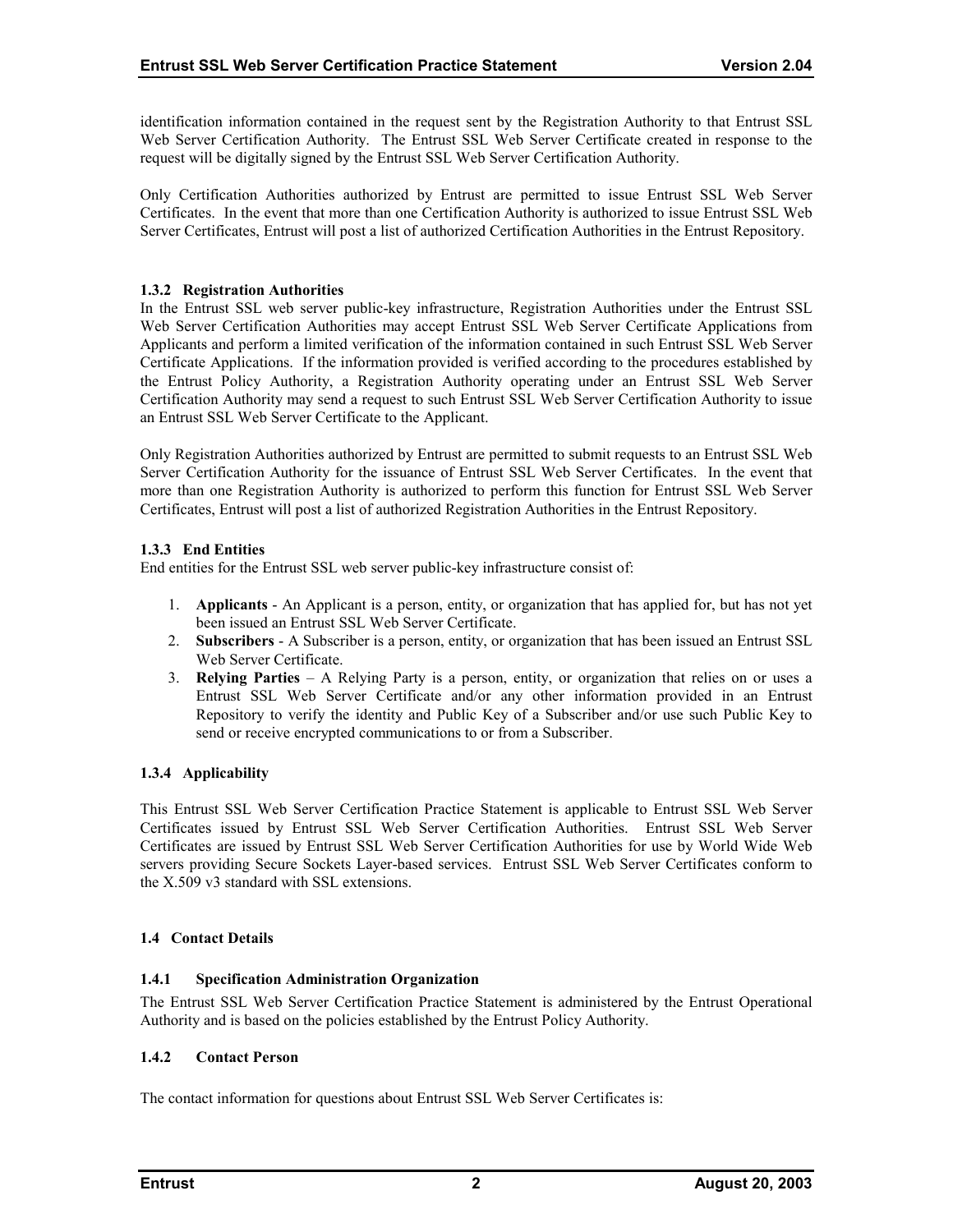Entrust Limited 1000 Innovation Drive Ottawa, Ontario Canada K2K 3E7 Tel: 1-877-368-7483 Fax: 1-877-839-3538 Email: certserv.support@Entrust.com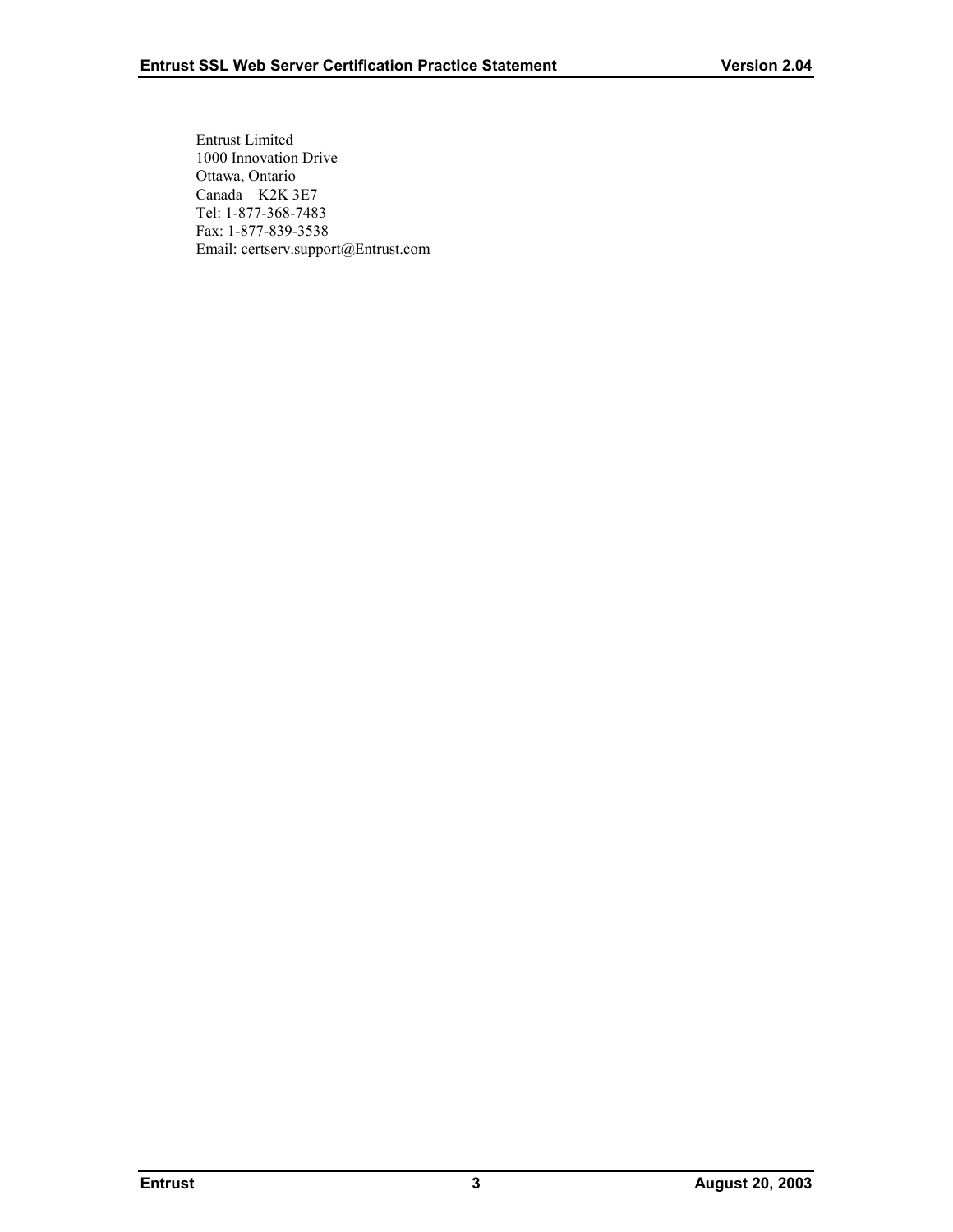#### <span id="page-8-0"></span>**2. General Provisions**

#### **2.1 Obligations**

#### **2.1.1 Certification Authority Obligations**

An Entrust SSL Web Server Certification Authority shall:

- (i) provide Certification Authority services in accordance with the terms and conditions of the Entrust SSL Web Server Certification Practice Statement;
- (ii) upon receipt of a request from a Registration Authority operating under such Entrust SSL Web Server Certification Authority, issue an Entrust SSL Web Server Certificate in accordance with the terms and conditions of the Entrust SSL Web Server Certification Practice Statement;
- (iii) make available Entrust SSL Web Server Certificate revocation information by issuing Entrust SSL Web Server Certificates and by issuing and making available Entrust SSL Web Server Certificate CRLs in an Entrust Repository in accordance with the terms and conditions of the Entrust SSL Web Server Certification Practice Statement;
- (iv) issue and publish Entrust SSL Web Server Certificate CRLs on a regular schedule in accordance with the terms and conditions of the Entrust SSL Web Server Certification Practice Statement; and
- (v) upon receipt of a revocation request from a Registration Authority operating under such Entrust SSL Web Server Certification Authority, revoke the specified Entrust SSL Web Server Certificate in accordance with the terms and conditions of the Entrust SSL Web Server Certification Practice Statement.

In operating the Entrust SSL Web Server Certification Authorities, Entrust may use one or more representatives or agents to perform its obligations under the Entrust SSL Web Server Certification Practice Statement, any Subscription Agreements, or any Relying Party Agreements, provided that Entrust shall remain responsible for its performance.

# **2.1.2 Registration Authority Obligations**

A Registration Authority operating under an Entrust SSL Web Server Certification Authority shall:

- (i) receive Entrust SSL Web Server Certificate Applications in accordance with the terms and conditions of the Entrust SSL Web Server Certification Practice Statement;
- (ii) perform limited verification of information submitted by Applicants when applying for Entrust SSL Web Server Certificates, and if such verification is successful, submit a request to an Entrust SSL Web Server Certification Authority for the issuance of an Entrust SSL Web Server Certificate, all in accordance with the terms and conditions of the Entrust SSL Web Server Certification Practice Statement;
- (iii) receive and verify requests from Subscribers for the revocation of Entrust SSL Web Server Certificates, and if the verification of a revocation request is successful, submit a request to an Entrust SSL Web Server Certification Authority for the revocation of such Entrust SSL Web Server Certificate, all in accordance with the terms and conditions of the Entrust SSL Web Server Certification Practice Statement;
- (iv) notify Subscribers, in accordance with the terms and conditions of the Entrust SSL Web Server Certification Practice Statement, that an Entrust SSL Web Server Certificate has been issued to them; and
- (v) notify Subscribers, in accordance with the terms and conditions of the Entrust SSL Web Server Certification Practice Statement, that an Entrust SSL Web Server Certificate issued to them has been revoked or will soon expire.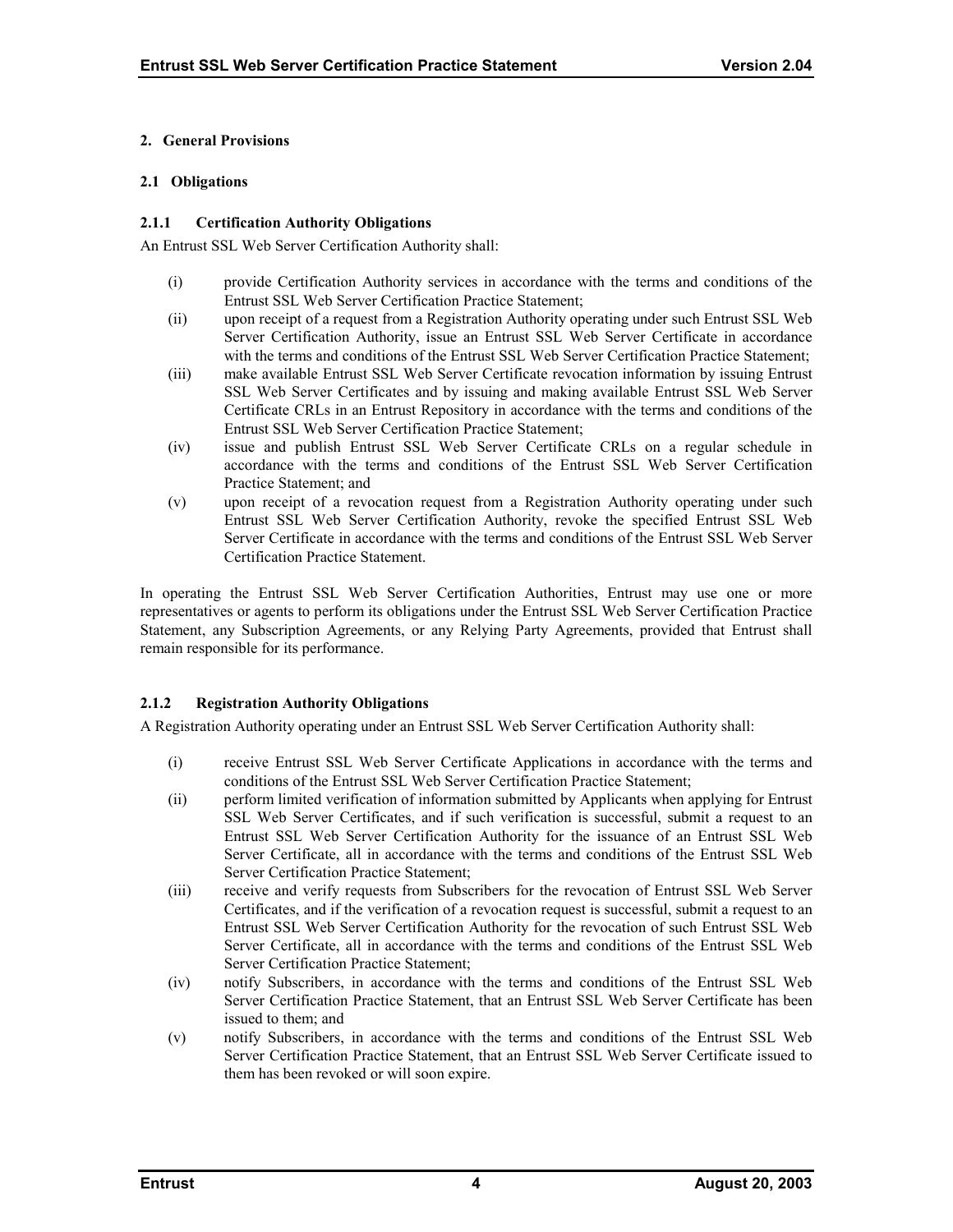<span id="page-9-0"></span>Entrust may use one or more representatives or agents to perform its obligations in respect of an Entrustoperated Registration Authority under the Entrust SSL Web Server Certification Practice Statement, any Subscription Agreements, or any Relying Party Agreements, provided that Entrust shall remain responsible for the performance of such representatives or agents under the Entrust SSL Web Server Certification Practice Statement, any Subscription Agreements, or any Relying Party Agreements. Entrust may appoint independent third parties to act as Registration Authorities under an Entrust SSL Web Server Certification Authority. Such independent third-party Registration Authorities shall be responsible for their performance under the Entrust SSL Web Server Certification Practice Statement, any Subscription Agreements, or any Relying Party Agreements. Entrust shall not be responsible for the performance of such independent thirdparty Registration Authorities. Independent third-party Registration Authorities may use one or more representatives or agents to perform their obligations when acting as a Registration Authority under an Entrust SSL Web Server Certification Authority. Independent third-party Registration Authorities shall remain responsible for the performance of such representatives or agents under the Entrust SSL Web Server Certification Practice Statement, any Subscription Agreements, or any Relying Party Agreements. Entrust may appoint Resellers and Co-marketers for (i) Entrust SSL Web Server Certificates, and (ii) services provided in respect to Entrust SSL Web Server Certificates. Such Resellers and Co-marketers shall be responsible for their performance under the Entrust SSL Web Server Certification Practice Statement, any Subscription Agreements, or any Relying Party Agreements. Entrust shall not be responsible for the performance of any such Resellers and Co-marketers. Resellers and Co-marketers may use one or more representatives or agents to perform their obligations under the Entrust SSL Web Server Certification Practice Statement, any Subscription Agreements, or any Relying Party Agreements. Resellers and Comarketers shall remain responsible for the performance of such representatives or agents under the Entrust SSL Web Server Certification Practice Statement, any Subscription Agreements, or any Relying Party Agreements. Independent third-party Registration Authorities, Resellers, and Co-marketers shall be entitled to receive all of the benefit of all (i) disclaimers of representations, warranties, and conditions, (ii) limitations of liability, (iii) representations and warranties from Applicants, Subscribers, and Relying Parties, and (iv) indemnities from Applicants, Subscribers, and Relying Parties, set forth in this Entrust SSL Web Server Certification Practice Statement, any Subscription Agreements, and any Relying Party Agreements.

# **2.1.3 Subscriber Obligations**

Subscribers and Applicants shall:

- (i) understand and, if necessary, receive proper education in the use of Public-Key cryptography and Certificates including Entrust SSL Web Server Certificates;
- (ii) provide, in any communications with Entrust or an independent third-party Registration Authority, correct information with no errors, misrepresentations, or omissions;
- (iii) generate a new, secure, and cryptographically sound Key Pair to be used in association with the Subscriber's Entrust SSL Web Server Certificate or Applicant's Entrust SSL Web Server Certificate Application;
- (iv) read and agree to all terms and conditions of the Entrust SSL Web Server Certification Practice Statement and Subscription Agreement;
- (v) refrain from modifying the contents of an Entrust SSL Web Server Certificate;
- (vi) use Entrust SSL Web Server Certificates exclusively for legal and authorized purposes in accordance with the terms and conditions of the Entrust SSL Web Server Certification Practice Statement and applicable laws;
- (vii) only use an Entrust SSL Web Server Certificate on behalf of the person, entity, or organization listed as the Subject in such Entrust SSL Web Server Certificate;
- (viii) protect the Subscriber's or Applicant's Private Keys by storing them either on a hardware token or a disk and further by storing that device separately from the Subscriber's or Applicant's computer, when not in use;
- (ix) notify Entrust or, if Applicant submitted its Entrust SSL Web Server Certificate Application to an independent third-party Registration Authority, such independent third-party Registration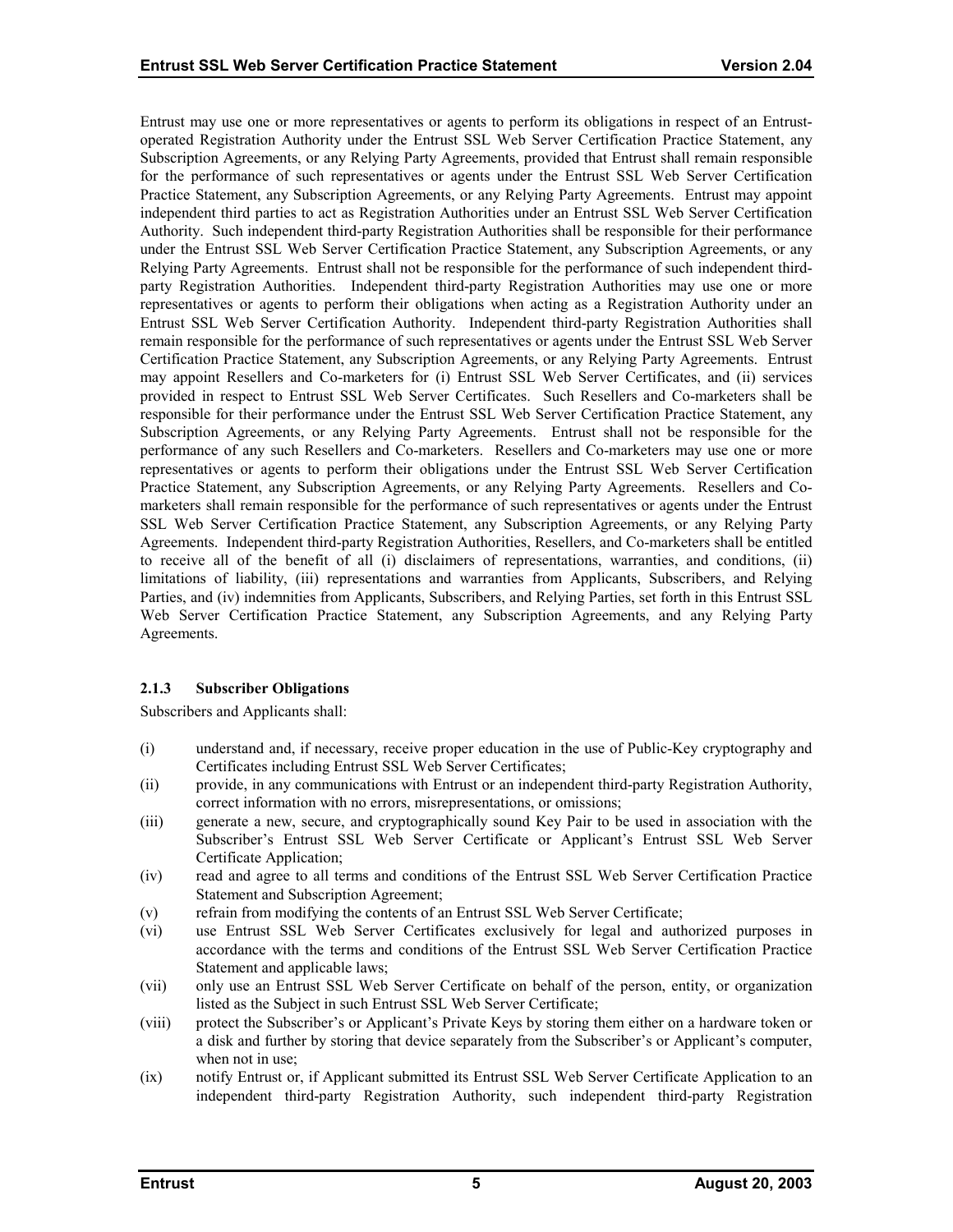Authority, as soon as reasonably practicable of any change to any information included in the Applicant's Entrust SSL Web Server Certificate Application or any change in any circumstances that would make the information in the Applicant's Entrust SSL Web Server Certificate Application misleading or inaccurate;

- (x) notify Entrust or, if Subscriber received its Entrust SSL Web Server Certificate through an independent third-party Registration Authority, such independent third-party Registration Authority, as soon as reasonably practicable of any change to any information included in the Subscriber's Entrust SSL Web Server Certificate or any change in any circumstances that would make the information in the Subscriber's Entrust SSL Web Server Certificate misleading or inaccurate;
- (xi) immediately cease to use an Entrust SSL Web Server Certificate if any information included in the Subscriber's Entrust SSL Web Server Certificate or if any change in any circumstances would make the information in the Subscriber's Entrust SSL Web Server Certificate misleading or inaccurate;
- (xii) notify Entrust or, if Subscriber received its Entrust SSL Web Server Certificate from an independent third-party Registration Authority, such independent third-party Registration Authority, immediately of any suspected or actual Compromise of the Subscriber's or Applicant's Private Keys and request the revocation of such Entrust SSL Web Server Certificate;
- (xiii) immediately cease to use the Subscriber's Entrust SSL Web Server Certificate upon (a) expiration or revocation of such Entrust SSL Web Server Certificate, or (b) any suspected or actual Compromise of the Private Key corresponding to the Public Key in such Entrust SSL Web Server Certificate, and remove such Entrust SSL Web Server Certificate from the devices and/or software in which it has been installed;
- (xiv) only use the Subscriber's Entrust SSL Web Server Certificate on one (1) World Wide Web server at any given time unless otherwise expressly permitted by Entrust;
- (xv) refrain from using the Subscriber's Private Key corresponding to the Public Key in the Subscriber's Entrust SSL Web Server Certificate to sign other Certificates; and
- (xvi) use the Subscriber's or Applicant's own judgment about whether it is appropriate, given the level of security and trust provided by an Entrust SSL Web Server Certificate, to use an Entrust SSL Web Server Certificate in any given circumstance.

Entrust SSL Web Server Certificates and related information may be subject to export, import, and/or use restrictions. Subscribers shall comply with all laws and regulations applicable to a Subscriber's right to export, import, and/or use Entrust SSL Web Server Certificates or related information. Subscribers shall be responsible for procuring all required licenses and permissions for any export, import, and/or use of Entrust SSL Web Server Certificates or related information. Certain cryptographic techniques, software, hardware, and firmware ("Technology") that may be used in processing or in conjunction with Entrust SSL Web Server Certificates may be subject to export, import, and/or use restrictions. Subscribers shall comply with all laws and regulations applicable to a Subscriber's right to export, import, and/or use such Technology or related information. Subscribers shall be responsible for procuring all required licenses and permissions for any export, import, and/or use of such Technology or related information.

# **2.1.3.1 Subscriber and Applicant Representations and Warranties**

Subscribers and Applicants represent and warrant to Entrust that:

- (i) all information provided by the Subscriber or Applicant to Entrust or to any independent thirdparty Registration Authorities is correct and does not contain any errors, omissions, or misrepresentations;
- (ii) the Private Key corresponding to the Public Key submitted by the Subscriber and/or Applicant in connection with an Entrust SSL Web Server Certificate Application was created using sound cryptographic techniques and has not been Compromised;
- (iii) any information provided to Entrust or to any independent third-party Registration Authorities by the Subscriber and/or Applicant in connection with an Entrust SSL Web Server Certificate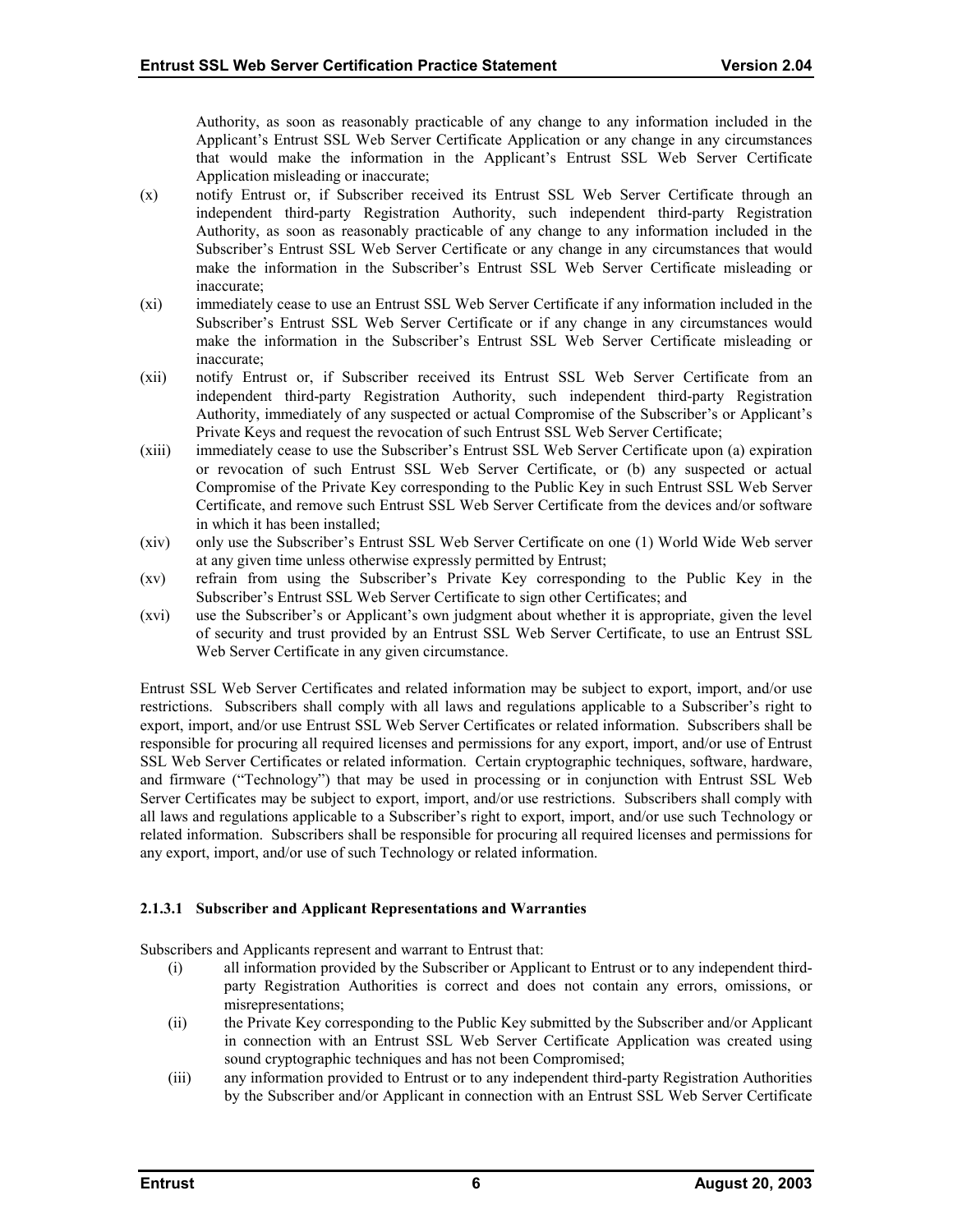Application does not infringe, misappropriate, dilute, unfairly compete with, or otherwise violate the intellectual property, or other rights of any person, entity, or organization in any jurisdiction:

- <span id="page-11-0"></span>(iv) the Applicant shall notify Entrust or, if the Applicant submitted its Entrust SSL Web Server Certificate Application to an independent third-party Registration Authority, such independent third-party Registration Authority, as soon as practicable if any information included in the Applicant's Entrust SSL Web Server Certificate Application changes or if any change in any circumstances would make the information in the Applicant's Entrust SSL Web Server Certificate Application misleading or inaccurate;
- (v) the Subscriber shall immediately cease to use the Subscriber's Entrust SSL Web Server Certificate if any information included in the Subscriber's Entrust SSL Web Server Certificate changes or if any change in any circumstances would make the information in the Subscriber's Entrust SSL Web Server Certificate misleading or inaccurate;
- (vi) the Subscriber shall immediately cease to use the Subscriber's Entrust SSL Web Server Certificate upon (a) expiration or revocation of such Entrust SSL Web Server Certificate, or (b) any suspected or actual Compromise of the Private Key corresponding to the Public Key in such Entrust SSL Web Server Certificate, and shall remove such Entrust SSL Web Server Certificate from the devices and/or software in which it has been installed; and
- (vii) the Subscriber and/or Applicant will not use Entrust SSL Web Server Certificates for any hazardous or unlawful (including tortious) activities.

# **2.1.3.2 Subscriber Notice Requirements**

Subscriber shall display the following notice in a prominent location on Subscriber's World Wide Web site that may be viewed by Relying Parties (for example, in the "legal" or "disclaimers" section of Subscriber's World Wide Web site):

> "Reliance on Entrust SSL Web Server Certificates is governed by the terms and conditions of the Entrust SSL Web Server Certification Practice Statement [\(www.entrust.net/CPS\)](http://www.entrust.net/CPS) and by the Relying Party Agreement ([www.entrust.net/customer/relyingparty.htm\)](http://www.entrust.net/?). Reliance on an Entrust SSL Web Server Certificate shall constitute acceptance of the terms and conditions of the Entrust SSL Web Server Certification Practice Statement and the Relying Party Agreement."

# **2.1.4 Relying Party Obligations**

Relying Parties shall:

- (i) understand and, if necessary, receive proper education in the use of Public-Key cryptography and Certificates including Entrust SSL Web Server Certificates;
- (ii) read and agree to all terms and conditions of the Entrust SSL Web Server Certification Practice Statement and the Relying Party Agreement;
- (iii) verify Entrust SSL Web Server Certificates, including use of CRLs, in accordance with the certification path validation procedure specified in ITU-T Rec. X.509:1997 | ISO/IEC 9594-8 (1997), taking into account any critical extensions and approved technical corrigenda as appropriate;
- (iv) trust and make use of an Entrust SSL Web Server Certificate only if the Entrust SSL Web Server Certificate has not expired or been revoked and if a proper chain of trust can be established to a trustworthy root; and
- (v) make their own judgment and rely on an Entrust SSL Web Server Certificate only if such reliance is reasonable in the circumstances, including determining whether such reliance is reasonable given the nature of the security and trust provided by an Entrust SSL Web Server Certificate and the value of any transaction that may involve the use of an Entrust SSL Web Server Certificate.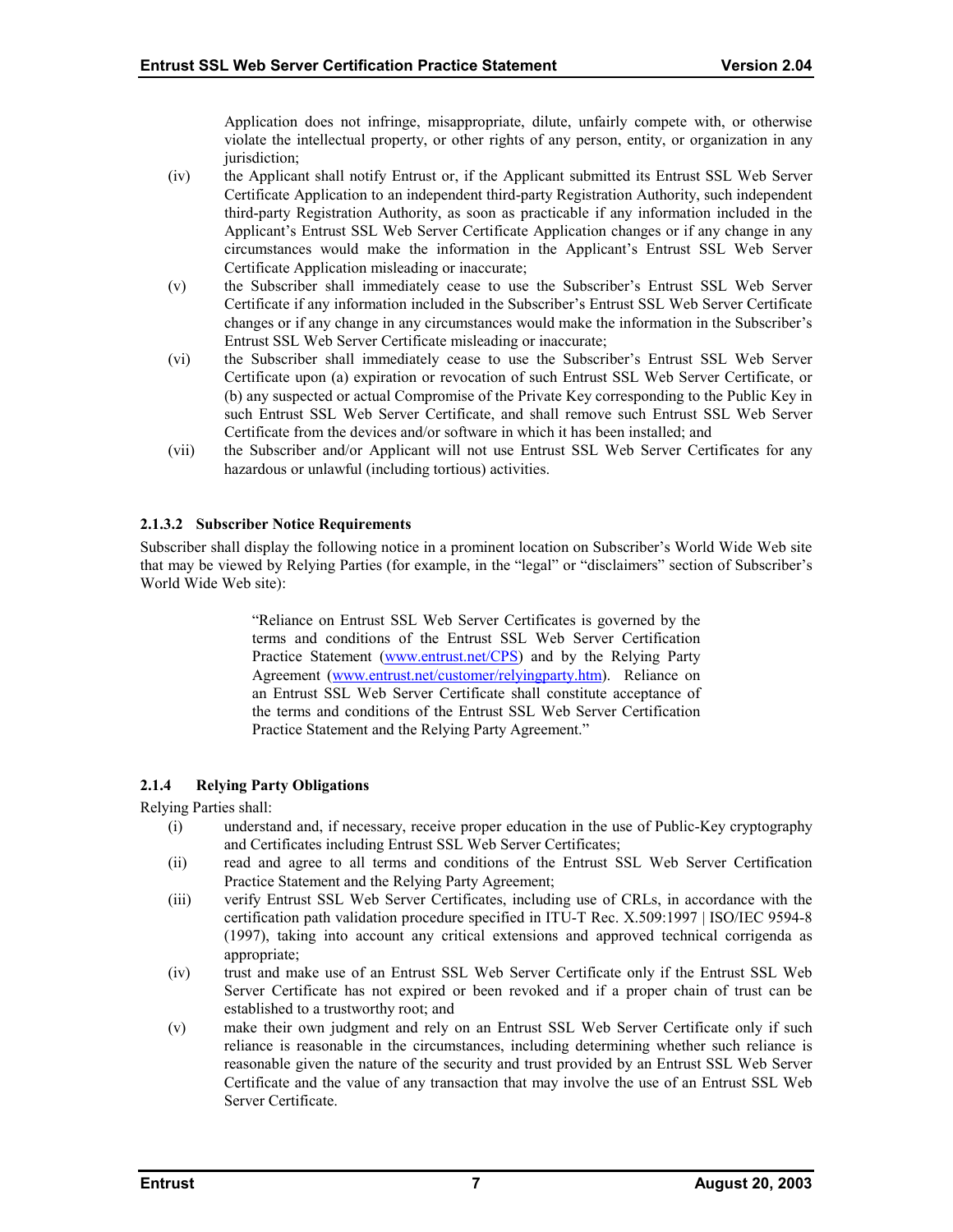<span id="page-12-0"></span>Entrust SSL Web Server Certificates and related information may be subject to export, import, and/or use restrictions. Relying Parties shall comply with all laws and regulations applicable to a Relying Party's right to use Entrust SSL Web Server Certificates and/or related information. Relying Parties shall be responsible for procuring all required licenses and permissions for any export, import, and/or use of Entrust SSL Web Server Certificates and/or related information. Certain cryptographic techniques, software, hardware, and firmware ("Technology") that may be used in processing or in conjunction with Entrust SSL Web Server Certificates may be subject to export, import, and/or use restrictions. Relying Parties shall comply with all laws and regulations applicable to a Relying Party's right to export, import, and/or use such Technology or related information. Relying Parties shall be responsible for procuring all required licenses and permissions for any export, import, and/or use of such Technology or related information.

# **2.1.4.1 Relying Party Representations and Warranties**

Relying Parties represent and warrant to Entrust that:

- (i) the Relying Party shall properly validate an Entrust SSL Web Server Certificate before making a determination about whether to rely on such Entrust SSL Web Server Certificate, including confirmation that the Entrust SSL Web Server Certificate has not expired or been revoked and that a proper chain of trust can be established to a trustworthy root;
- (ii) the Relying Party shall not rely on a revoked or expired Entrust SSL Web Server Certificate;
- (iii) the Relying Party shall not rely on an Entrust SSL Web Server Certificate that cannot be validated back to a trustworthy root;
- (iv) the Relying Party shall exercise its own judgment in determining whether it is reasonable under the circumstances to rely on an Entrust SSL Web Server Certificate, including determining whether such reliance is reasonable given the nature of the security and trust provided by an Entrust SSL Web Server Certificate and the value of any transaction that may involve the use of an Entrust SSL Web Server Certificate; and
- (v) the Relying Party shall not use an Entrust SSL Web Server Certificate for any hazardous or unlawful (including tortious) activities.

# **2.1.5 Repository Obligations**

An Entrust Repository shall:

- (i) make available, in accordance with the terms and conditions of the Entrust SSL Web Server Certification Practice Statement, Entrust SSL Web Server Certificate revocation information published by an Entrust SSL Web Server Certification Authority; and
- (ii) make available a copy of the Entrust SSL Web Server Certification Practice Statement and other information related to the products and services provided by Entrust SSL Web Server Certification Authorities and any Registration Authorities operating under the Entrust SSL Web Server Certification Authorities.

# **2.2 Liability**

**THE MAXIMUM CUMULATIVE LIABILITY OF ENTRUST, ANY INDEPENDENT THIRD-PARTY REGISTRATION AUTHORITIES OPERATING UNDER AN ENTRUST SSL WEB SERVER CERTIFICATION AUTHORITY, RESELLERS, CO-MARKETERS OR ANY SUBCONTRACTORS, DISTRIBUTORS, AGENTS, SUPPLIERS, EMPLOYEES OR DIRECTORS OF ANY OF THE FOREGOING TO ANY APPLICANTS, SUBSCRIBERS, RELYING PARTIES OR ANY OTHER PERSONS, ENTITIES, OR ORGANIZATIONS FOR ANY LOSSES, COSTS, EXPENSES, LIBILITIES, DAMAGES, CLAIMS, OR SETTLEMENT AMOUNTS ARISING OUT OF OR RELATING TO USE OF AN ENTRUST SSL WEB SERVER CERTIFICATE OR ANY SERVICES PROVIDED IN RESPECT TO ANY ENTRUST SSL WEB SERVER CERTIFICATES IS LIMITED BY THIS ENTRUST SSL WEB SERVER CERTIFICATION PRACTICE**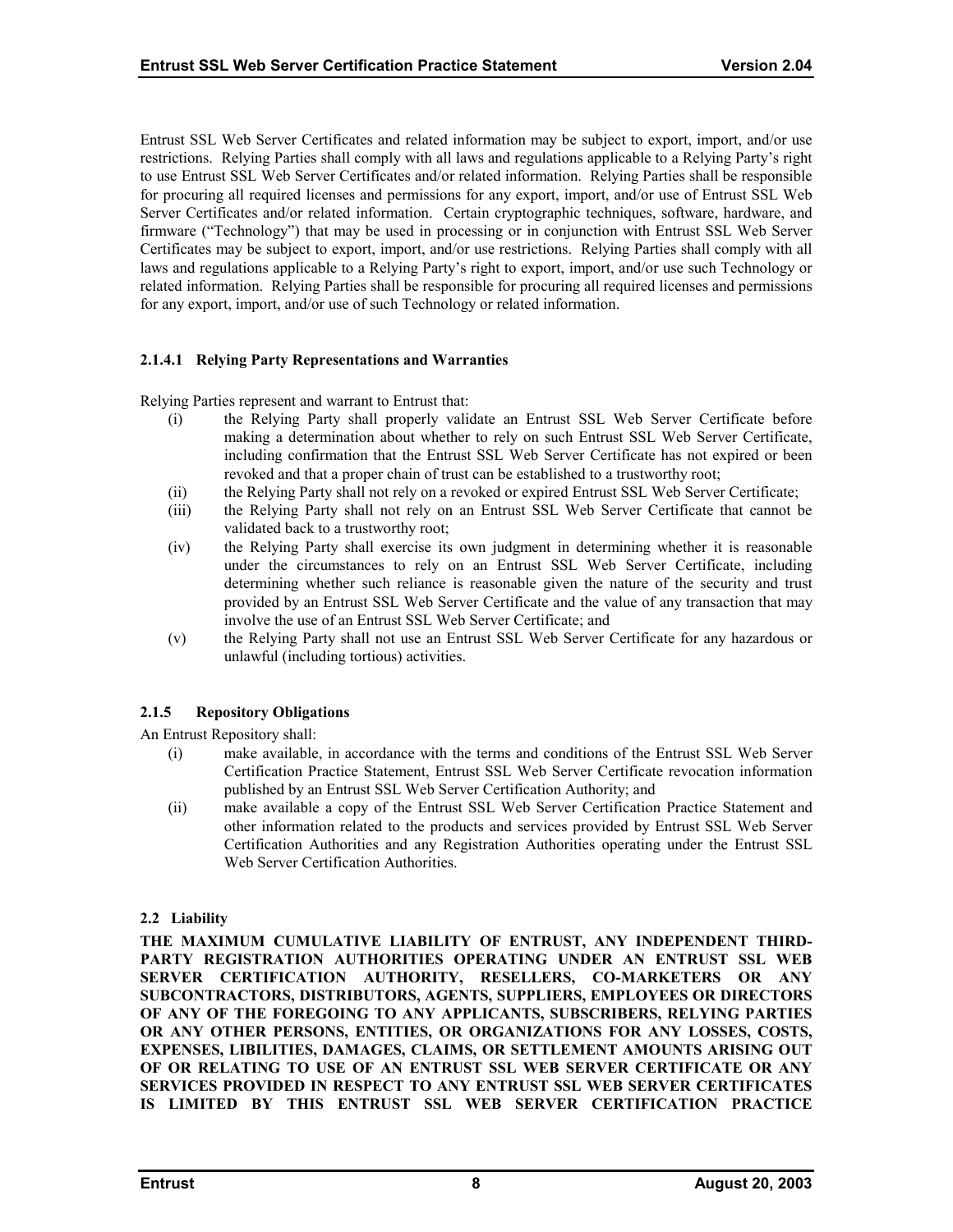#### <span id="page-13-0"></span>**STATEMENT. THIS ENTRUST SSL WEB SERVER CERTIFICATION PRACTICE STATEMENT ALSO CONTAINS LIMITED WARRANTIES, LIMITATIONS ON LIABILITY, AND DISCLAIMERS OF REPRESENTATIONS, WARRANTIES AND CONDITIONS.**

# **2.2.1 CA Liability**

#### **2.2.1.1 Warranties and Limitations on Warranties**

Entrust makes the following limited warranties to Subscribers with respect to the operation of Entrust SSL Web Server Certification Authorities:

- (i) Entrust SSL Web Server Certification Authorities shall provide Repository services consistent with the practices and procedures set forth in this Entrust SSL Web Server Certification Practice Statement;
- (ii) Entrust SSL Web Server Certification Authorities shall perform Entrust SSL Web Server Certificate issuance consistent with the procedures set forth in this Entrust SSL Web Server Certification Practice Statement; and
- (iii) Entrust SSL Web Server Certification Authorities shall provide revocation services consistent with the procedures set forth in this Entrust SSL Web Server Certification Practice Statement.

Notwithstanding the foregoing, in no event does Entrust, any independent third-party Registration Authority operating under an Entrust SSL Web Server Certification Authority, or any Resellers, Co-marketers, or any subcontractors, distributors, agents, suppliers, employees, or directors of any of the foregoing make any representations, or provide any warranties, or conditions to any Applicants, Subscribers, Relying Parties, or any other persons, entities, or organizations with respect to (i) the techniques used in the generation and storage of the Private Key corresponding to the Public Key in an Entrust SSL Web Server Certificate, including, whether such Private Key has been Compromised or was generated using sound cryptographic techniques, (ii) the reliability of any cryptographic techniques or methods used in conducting any act, transaction, or process involving or utilizing an Entrust SSL Web Server Certificate, (iii) any software whatsoever, or (iv) non-repudiation of any Entrust SSL Web Server Certificate or any transaction facilitated through the use of an Entrust SSL Web Server Certificate, since such determination is a matter of applicable law.

Applicants, Subscribers, and Relying Parties acknowledge and agree that operations in relation to Entrust SSL Web Server Certificates and Entrust SSL Web Server Certificate Applications are dependent on the transmission of information over communication infrastructures such as, without limitation, the Internet, telephone and telecommunications lines and networks, servers, firewalls, proxies, routers, switches, and bridges ("Telecommunication Equipment") and that this Telecommunication Equipment is not under the control of Entrust or any independent third-party Registration Authority operating under an Entrust SSL Web Server Certification Authority, or any Resellers, Co-marketers, or any subcontractors, distributors, agents, suppliers, employees, or directors of any of the foregoing. Neither Entrust nor any independent third-party Registration Authority operating under an Entrust SSL Web Server Certification Authority, or any Resellers, Co-marketers, or any subcontractors, distributors, agents, suppliers, employees, or directors of any of the foregoing shall be liable for any error, failure, delay, interruption, defect, or corruption in relation to an Entrust SSL Web Server Certificate, an Entrust SSL Web Server Certificate CRL, or an Entrust SSL Web Server Certificate Application to the extent that such error, failure, delay, interruption, defect, or corruption is caused by such Telecommunication Equipment.

# **2.2.1.2 Disclaimers**

**EXCEPT AS SPECIFICALLY PROVIDED IN SECTION 2.2.1.1, NEITHER ENTRUST NOR ANY INDEPENDENT THIRD-PARTY REGISTRATION AUTHORITY OPERATING UNDER AN ENTRUST SSL WEB SERVER CERTIFICATION AUTHORITY, NOR ANY RESELLERS, CO-MARKETERS, OR ANY SUBCONTRACTORS, DISTRIBUTORS, AGENTS, SUPPLIERS,**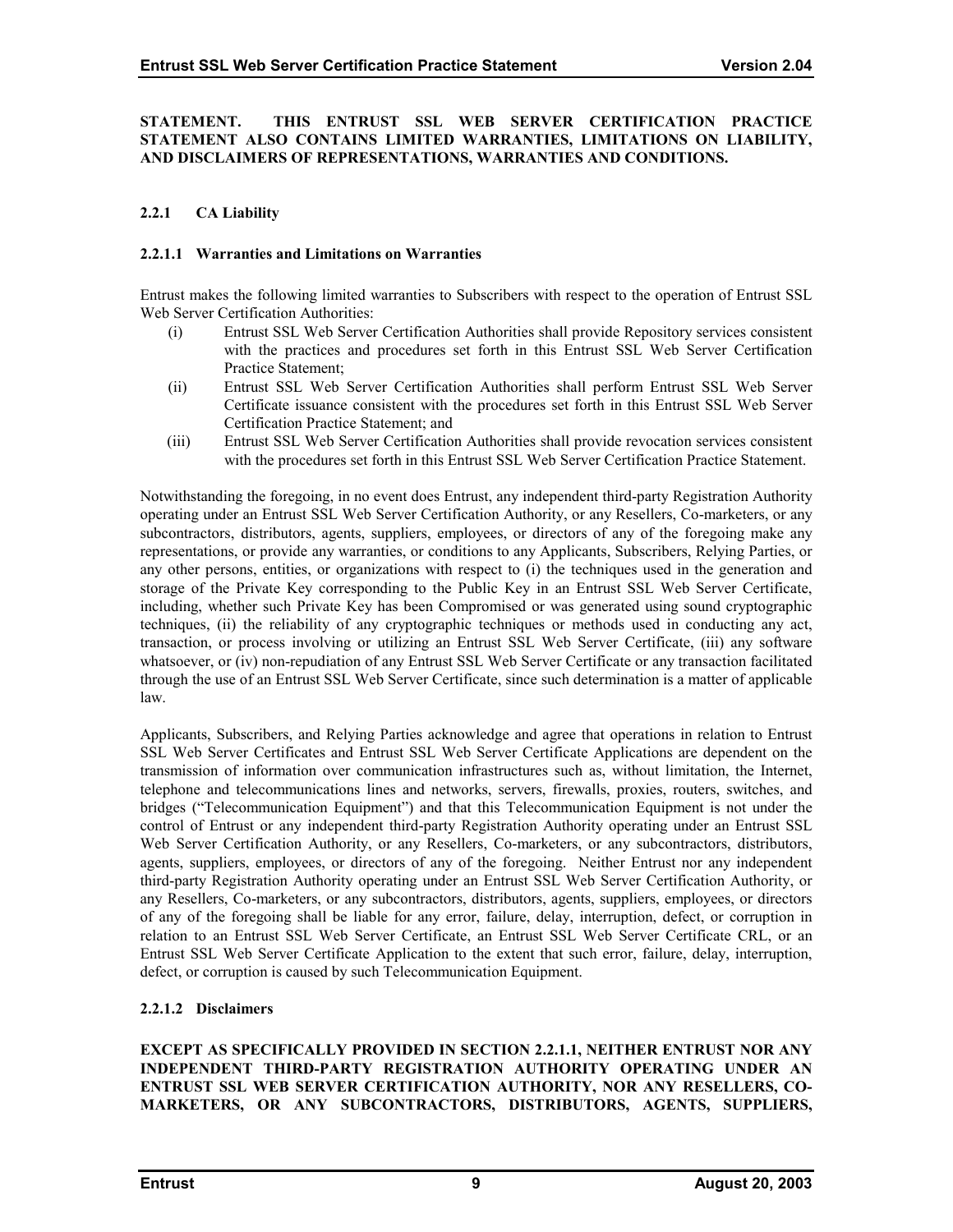<span id="page-14-0"></span>**EMPLOYEES, OR DIRECTORS OF ANY OF THE FOREGOING MAKE ANY REPRESENTATIONS OR GIVE ANY WARRANTIES OR CONDITIONS, WHETHER EXPRESS, IMPLIED, STATUTORY, BY USAGE OF TRADE, OR OTHERWISE, AND ENTRUST AND ALL INDEPENDENT THIRD-PARTY REGISTRATION AUTHORITIES OPERATING UNDER AN ENTRUST SSL WEB SERVER CERTIFICATION AUTHORITY, AND ALL RESELLERS, CO-MARKETERS, AND ALL SUBCONTRACTORS, DISTRIBUTORS, AGENTS, SUPPLIERS, EMPLOYEES, AND DIRECTORS OF ANY OF THE FOREGOING SPECIFICALLY DISCLAIM ANY AND ALL REPRESENTATIONS, WARRANTIES, AND CONDITIONS OF MERCHANTABILITY, NON-INFRINGEMENT, TITLE, SATISFACTORY QUALITY, AND/OR FITNESS FOR A PARTICULAR PURPOSE.** 

#### **2.2.1.3 Loss Limitations**

**IN NO EVENT SHALL THE TOTAL CUMULATIVE LIABILITY OF ENTRUST, ANY INDEPENDENT THIRD-PARTY REGISTRATION AUTHORITY OPERATING UNDER AN ENTRUST SSL WEB SERVER CERTIFICATION AUTHORITY, ANY RESELLERS, OR CO-MARKETERS, OR ANY SUBCONTRACTORS, DISTRIBUTORS, AGENTS, SUPPLIERS, EMPLOYEES, OR DIRECTORS OF ANY OF THE FOREGOING TO ANY APPLICANT, SUBSCRIBER, RELYING PARTY OR ANY OTHER PERSON, ENTITY, OR ORGANIZATION ARISING OUT OF OR RELATING TO ANY ENTRUST SSL WEB SERVER CERTIFICATE OR ANY SERVICES PROVIDED IN RESPECT TO ENTRUST SSL WEB SERVER CERTIFICATES, INCLUDING ANY USE OR RELIANCE ON ANY ENTRUST SSL WEB SERVER CERTIFICATE, EXCEED ONE THOUSAND UNITED STATES DOLLARS (\$1000.00 U.S.) ("CUMULATIVE DAMAGE CAP"). THIS LIMITATION SHALL APPLY ON A PER ENTRUST SSL WEB SERVER CERTIFICATE BASIS REGARDLESS OF THE NUMBER OF TRANSACTIONS OR CAUSES OF ACTION ARISING OUT OF OR RELATED TO SUCH ENTRUST SSL WEB SERVER CERTIFICATE OR ANY SERVICES PROVIDED IN RESPECT TO SUCH ENTRUST SSL WEB SERVER CERTIFICATE. THE FOREGOING LIMITATIONS SHALL APPLY TO ANY LIABILITY WHETHER BASED IN CONTRACT (INCLUDING FUNDAMENTAL BREACH), TORT (INCLUDING NEGLIGENCE), LEGISLATION OR ANY OTHER THEORY OF LIABILITY, INCLUDING ANY DIRECT, INDIRECT, SPECIAL, STATUTORY, PUNITIVE, EXEMPLARY, CONSEQUENTIAL, RELIANCE, OR INCIDENTAL DAMAGES.** 

**IN THE EVENT THAT LIABILITY ARISING OUT OF OR RELATING TO AN ENTRUST SSL WEB SERVER CERTIFICATE OR ANY SERVICES PROVIDED IN RESPECT TO AN ENTRUST SSL WEB SERVER CERTIFICATE EXCEEDS THE CUMULATIVE DAMAGE CAP SET FORTH IN THIS SECTION ABOVE, THE AMOUNTS AVAILABLE UNDER THE CUMULATIVE DAMAGE CAP SHALL BE APPORTIONED FIRST TO THE EARLIEST CLAIMS TO ACHIEVE FINAL DISPUTE RESOLUTION UNLESS OTHERWISE ORDERED BY A COURT OF COMPETENT JURISDICTION. IN NO EVENT SHALL ENTRUST OR ANY INDEPENDENT THIRD-PARTY REGISTRATION AUTHORITY OPERATING UNDER AN ENTRUST SSL WEB SERVER CERTIFICATION AUTHORITY, OR ANY RESELLERS, CO-MARKETERS, OR ANY SUBCONTRACTORS, DISTRIBUTORS, AGENTS, SUPPLIERS, EMPLOYEES, OR DIRECTORS OF ANY OF THE FOREGOING BE OBLIGATED TO PAY MORE THAN THE CUMULATIVE DAMAGE CAP FOR ANY ENTRUST SSL WEB SERVER CERTIFICATE OR ANY SERVICES PROVIDED IN RESEPCT TO AN ENTRUST SSL WEB SERVER CERTIFICATE REGARDLESS OF APPORTIONMENT AMONG CLAIMANTS.** 

**IN NO EVENT SHALL ENTRUST OR ANY INDEPENDENT THIRD-PARTY REGISTRATION AUTHORITY OPERATING UNDER AN ENTRUST SSL WEB SERVER CERTIFICATION AUTHORITY, OR ANY RESELLERS, CO-MARKETERS, OR ANY SUBCONTRACTORS, DISTRIBUTORS, AGENTS, SUPPLIERS, EMPLOYEES, OR DIRECTORS OF ANY OF THE FOREGOING BE LIABLE FOR ANY INCIDENTAL, SPECIAL, STATUTORY, PUNITIVE, EXEMPLARY, INDIRECT, RELIANCE, OR CONSEQUENTIAL DAMAGES (INCLUDING,**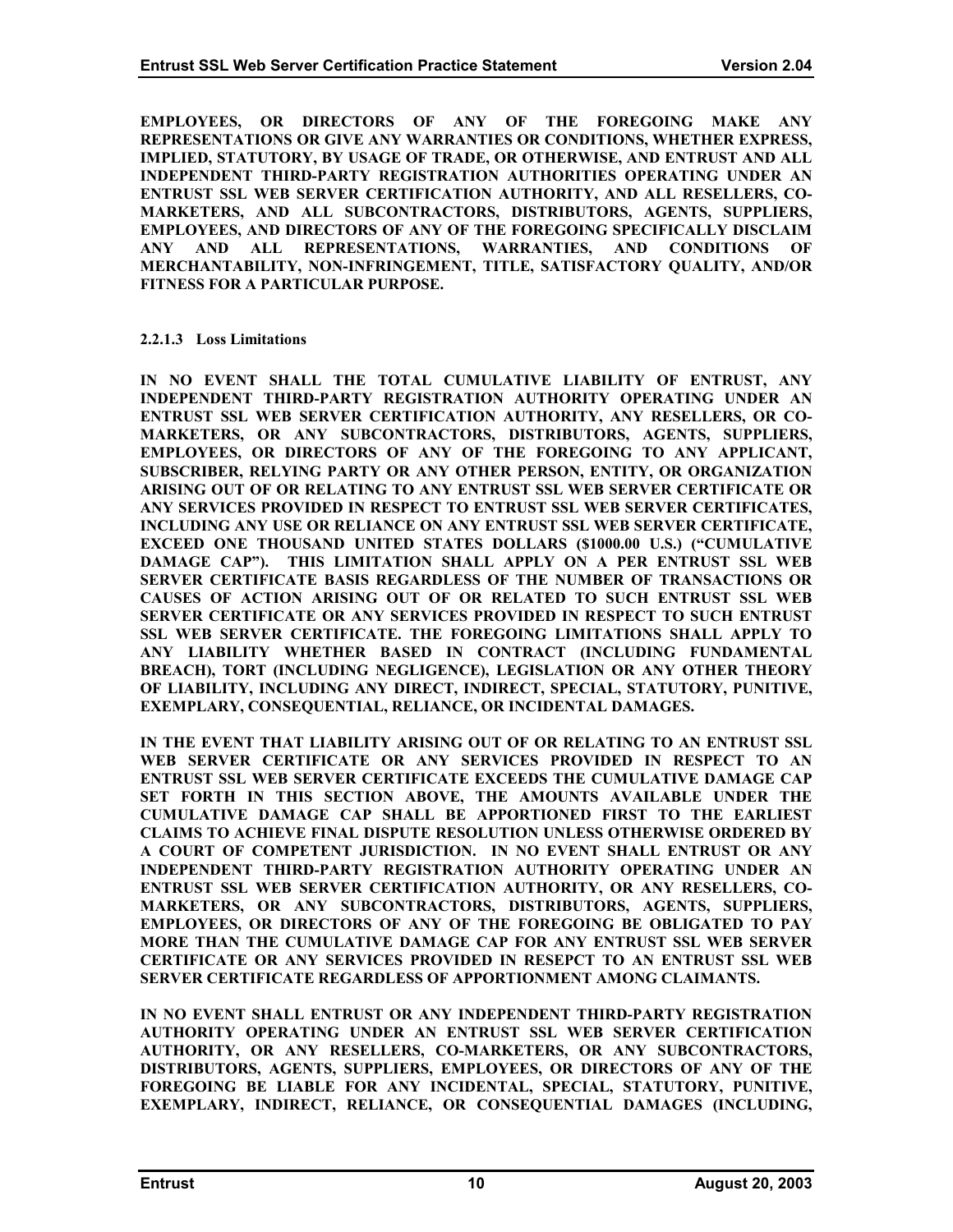<span id="page-15-0"></span>**WITHOUT LIMITATION, DAMAGES FOR LOSS OF BUSINESS, LOSS OF BUSINESS OPPORTUNITIES, LOSS OF GOODWILL, LOSS OF PROFITS, BUSINESS INTERRUPTION, LOSS OF DATA, LOST SAVINGS OR OTHER SIMILAR PECUNIARY LOSS) WHETHER ARISING FROM CONTRACT (INCLUDING FUNDAMENTAL BREACH), TORT (INCLUDING NEGLIGENCE), LEGISLATION OR ANY OTHER THEORY OF LIABILITY.** 

**THE FOREGOING LIMITATIONS SHALL APPLY NOTWITHSTANDING THE FAILURE OF ESSENTIAL PURPOSE OF ANY LIMITED REMEDY STATED HEREIN AND EVEN IF ENTRUST OR ANY INDEPENDENT THIRD-PARTY REGISTRATION AUTHORITY OPERATING UNDER AN ENTRUST SSL WEB SERVER CERTIFICATION AUTHORITY, OR ANY RESELLERS, CO-MARKETERS, OR ANY SUBCONTRACTORS, DISTRIBUTORS, AGENTS, SUPPLIERS, EMPLOYEES, OR DIRECTORS OF ANY OF THE FOREGOING HAVE BEEN ADVISED OF THE POSSIBILITY OF THOSE DAMAGES.** 

**SOME JURISDICTIONS DO NOT ALLOW THE EXCLUSION OR LIMITATION OF LIABILITY FOR CONSEQUENTIAL OR INCIDENTAL DAMAGES, SO THESE LIMITATIONS SET FORTH ABOVE MAY NOT APPLY TO CERTAIN APPLICANTS, SUBSCRIBERS, RELYING PARTIES, OR OTHER PERSONS, ENTITIES, OR ORGANIZATIONS. THE DISCLAIMERS OF REPRESENTATIONS, WARRANTIES, AND CONDITIONS AND THE LIMITATIONS OF LIABILITY IN THIS ENTRUST SSL WEB SERVER CERTIFICATION PRACTICE STATEMENT CONSTITUTE AN ESSENTIAL PART OF THE ENTRUST SSL WEB SERVER CERTIFICATION PRACTICE STATEMENT, ANY SUBSCRIPTION AGREEMENTS, AND ANY RELYING PARTY AGREEMENTS. ALL APPLICANTS, SUBSCRIBERS, RELYING PARTIES, AND OTHER PERSONS, ENTITIES, AND ORGANIZATIONS ACKNOWLEDGE THAT BUT FOR THESE DISCLAIMERS OF REPRESENTATIONS, WARRANTIES, AND CONDITIONS AND LIMITATIONS OF LIABILITY, ENTRUST WOULD NOT ISSUE ENTRUST SSL WEB SERVER CERTIFICATES TO SUBSCRIBERS AND NEITHER ENTRUST NOR ANY ANY INDEPENDENT THIRD-PARTY REGISTRATION AUTHORITIES OPERATING UNDER AN ENTRUST SSL WEB SERVER CERTIFICATION AUTHORITY, NOR ANY RESELLERS, CO-MARKETERS, OR ANY SUBCONTRACTORS, DISTRIBUTORS, AGENTS, SUPPLIERS, EMPLOYEES, OR DIRECTORS OF ANY OF THE FOREGOING WOULD PROVIDE SERVICES IN RESPECT TO ENTRUST SSL WEB SERVER CERTIFICATES AND THAT THESE PROVISIONS PROVIDE FOR A REASONABLE ALLOCATION OF RISK.** 

# **2.2.1.4 Other Exclusions**

Without limitation, neither Entrust nor any independent third-party Registration Authorities operating under an Entrust SSL Web Server Certification Authority, nor any Resellers or Co-marketers, or any subcontractors, distributors, agents, suppliers, employees, or directors of any of the foregoing shall be liable to any Applicants, Subscribers, Relying Parties or any other person, entity, or organization for any losses, costs, expenses, liabilities, damages, claims, or settlement amounts arising out of or relating to use of an Entrust SSL Web Server Certificate or any services provided in respect to an Entrust SSL Web Server Certificate if:

- (i) the Entrust SSL Web Server Certificate was issued as a result of errors, misrepresentations, or other acts or omissions of a Subscriber or of any other person, entity, or organization;
- (ii) the Entrust SSL Web Server Certificate has expired or has been revoked;
- (iii) the Entrust SSL Web Server Certificate has been modified or otherwise altered;
- (iv) the Subscriber failed to stop using an Entrust SSL Web Server Certificate after the information contain in such Entrust SSL Web Server Certificate changed or after circumstances changed so that the information contained in such Entrust SSL Web Server Certificate became misleading or inaccurate;
- (v) a Subscriber breached the Entrust SSL Web Server Certification Practice Statement or the Subscriber's Subscription Agreement, or a Relying Party breached the Entrust SSL Web Server Certification Practice Statement or the Relying Party's Relying Party Agreement;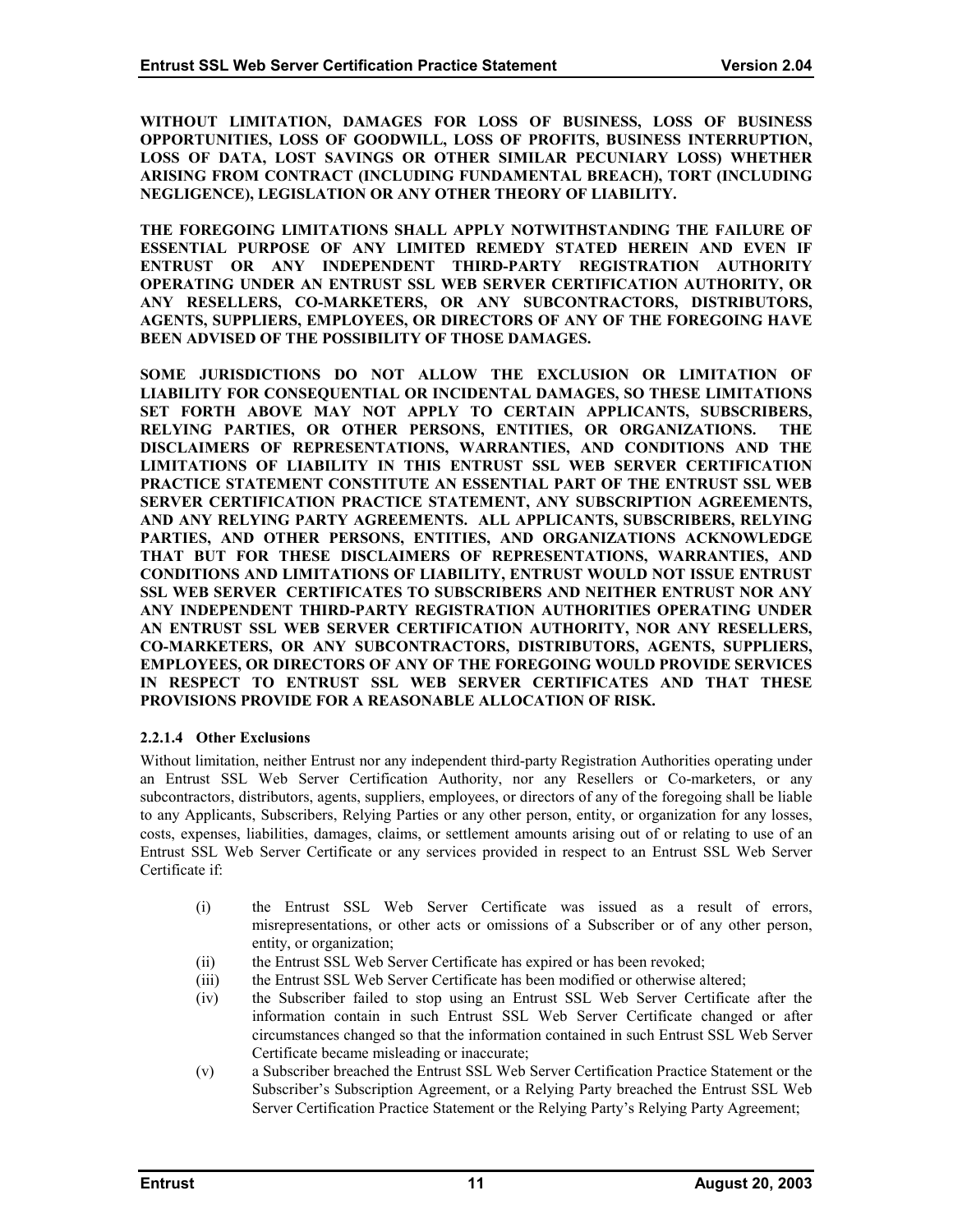- <span id="page-16-0"></span>(vi) the Private Key associated with the Entrust SSL Web Server Certificate has been Compromised; or
- (vii) the Entrust SSL Web Server Certificate is used other than as permitted by the Entrust SSL Web Server Certification Practice Statement or is used in contravention of applicable law.

In no event shall Entrust or any independent third-party Registration Authority operating under an Entrust SSL Web Server Certification Authority, or any Resellers, Co-marketers, or any subcontractors, distributors, agents, suppliers, employees, or directors of any of the foregoing be liable to any Applicant, Subscriber, or any other person, entity, or organization for any losses, costs, liabilities, expenses, damages, claims, or settlement amounts arising out of or relating to the refusal by Entrust or any independent thirdparty Registration Authority operating under an Entrust SSL Web Server Certification Authority, or any Resellers, Co-marketers, or any subcontractors, distributors, agents, suppliers, employees, or directors of any of the foregoing to issue or request the issuance of an Entrust SSL Web Server Certificate. In no event shall Entrust or any independent third-party Registration Authority operating under an Entrust SSL Web Server Certification Authority, or any Resellers, Co-marketers, or any subcontractors, distributors, agents, suppliers, employees, or directors of any of the foregoing be liable to any Applicant, Subscriber, or any other person, entity, or organization for any losses, costs, liabilities, expenses, damages, claims, or settlement amounts arising out of or relating to any delay by Entrust or any independent third-party Registration Authority operating under an Entrust SSL Web Server Certification Authority, or any Resellers, Co-marketers, or any subcontractors, distributors, agents, suppliers, employees, or directors of any of the foregoing, in issuing or in requesting the issuance of an Entrust SSL Web Server Certificate.

In no event shall Entrust or any independent third-party Registration Authority operating under an Entrust SSL Web Server Certification Authority, or any Resellers, Co-marketers, or any subcontractors, distributors, agents, suppliers, employees, or directors of any of the foregoing be liable to any Subscriber, Relying Party, or any other person, entity, or organization for any losses, costs, expenses, liabilities, damages, claims, or settlement amounts arising out of or relating to any proceeding or allegation that an Entrust SSL Web Server Certificate or any information contained in an Entrust SSL Web Server Certificate infringes, misappropriates, dilutes, unfairly competes with, or otherwise violates any patent, trademark, copyright, trade secret, or any other intellectual property right or other right of any person, entity, or organization in any jurisdiction.

# **2.2.1.5 Hazardous Activities**

Entrust SSL Web Server Certificates and the services provided by Entrust in respect to Entrust SSL Web Server Certificates are not designed, manufactured, or intended for use in or in conjunction with hazardous activities or uses requiring fail-safe performance, including the operation of nuclear facilities, aircraft navigation or communications systems, air traffic control, medical devices or direct life support machines. Entrust and any independent third-party Registration Authority operating under an Entrust SSL Web Server Certification Authority, and any Resellers, Co-marketers, and any subcontractors, distributors, agents, suppliers, employees, or directors of any of the foregoing specifically disclaim any and all representations, warranties, and conditions with respect to such uses, whether express, implied, statutory, by usage of trade, or otherwise.

# **2.2.2 RA Liability**

The same liability provisions that apply in Section 2.2.1 with respect to Entrust SSL Web Server Certification Authorities shall apply with respect to Entrust-operated Registration Authorities and independent third-party Registration Authorities operating under Entrust SSL Web Server Certification Authorities and all Resellers, Co-marketers and all subcontractors, distributors, agents, suppliers, employees, and directors of any of the foregoing.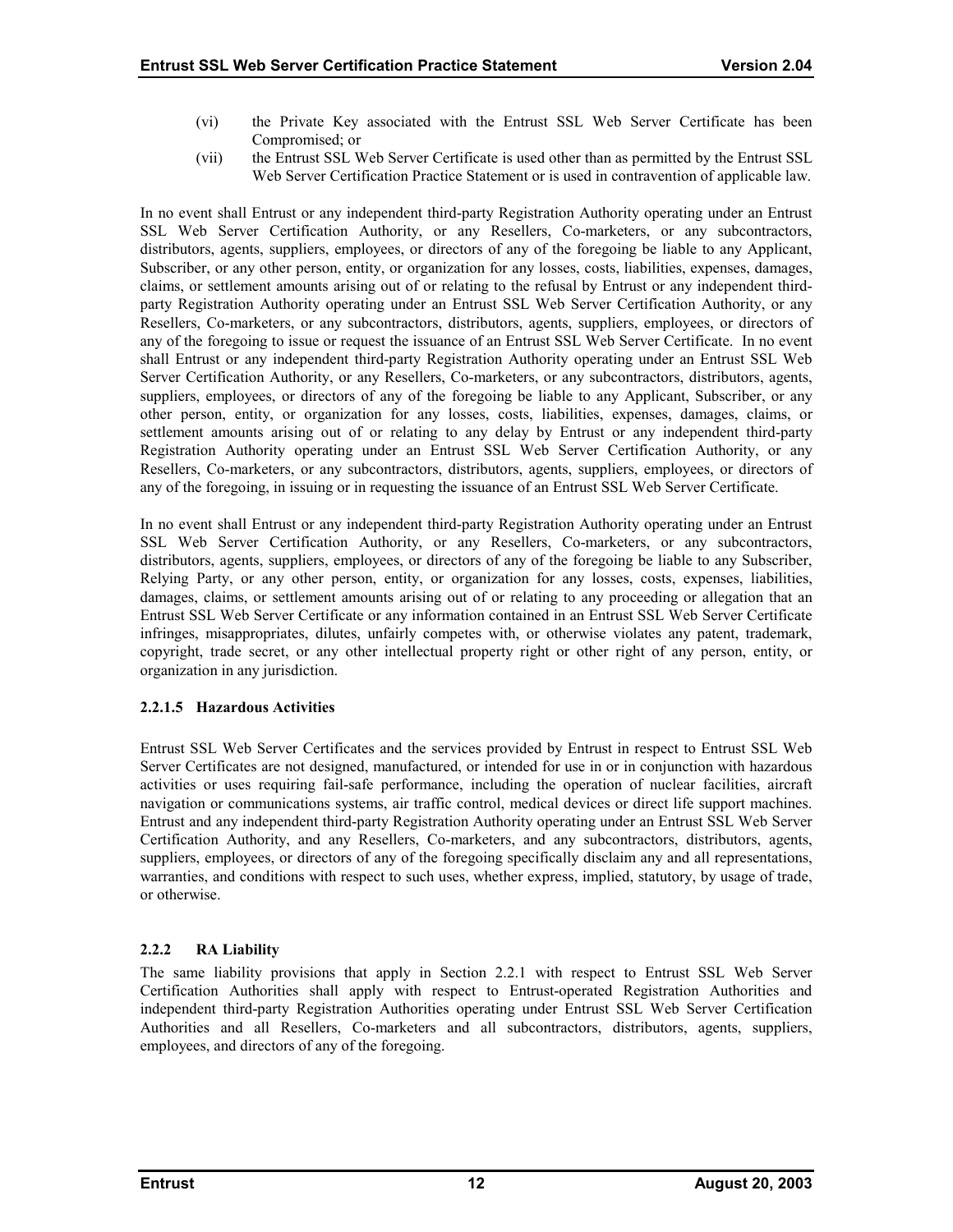# <span id="page-17-0"></span>**2.3 Financial Responsibility**

Subscribers and Relying Parties shall be responsible for the financial consequences to such Subscribers, Relying Parties, and to any other persons, entities, or organizations for any transactions in which such Subscribers or Relying Parties participate and which use Entrust SSL Web Server Certificates or any services provided in respect to Entrust SSL Web Server Certificates. Entrust makes no representations and gives no warranties or conditions regarding the financial efficacy of any transaction completed utilizing an Entrust SSL Web Server Certificate or any services provided in respect to Entrust SSL Web Server Certificates and neither Entrust nor any independent third-party Registration Authority operating under an Entrust SSL Web Server Certification Authority, nor any Resellers, Co-marketers, nor any subcontractors, distributors, agents, suppliers, employees, or directors of any of the foregoing shall have any liability except as explicitly set forth herein in respect to the use of or reliance on an Entrust SSL Web Server Certificate or any services provided in respect to Entrust SSL Web Server Certificates.

# **2.3.1 Indemnification by Relying Parties**

RELYING PARTIES SHALL INDEMNIFY AND HOLD ENTRUST AND ALL INDEPENDENT THIRD-PARTY REGISTRATION AUTHORITIES OPERATING UNDER AN ENTRUST SSL WEB SERVER CERTIFICATION AUTHORITY, AND ALL RESELLERS, CO-MARKETERS, AND ALL SUBCONTRACTORS, DISTRIBUTORS, AGENTS, SUPPLIERS, EMPLOYEES, AND DIRECTORS OF ANY OF THE FOREGOING (COLLECTIVELY, THE "INDEMNIFIED PARTIES") HARMLESS FROM AND AGAINST ANY AND ALL LIABILITIES, LOSSES, COSTS, EXPENSES, DAMAGES, CLAIMS, AND SETTLEMENT AMOUNTS (INCLUDING REASONABLE ATTORNEY'S FEES, COURT COSTS, AND EXPERT'S FEES) ARISING OUT OF OR RELATING TO ANY USE OR RELIANCE BY A RELYING PARTY ON ANY ENTRUST SSL WEB SERVER CERTIFICATE OR ANY SERVICE PROVIDED IN RESPECT TO ENTRUST SSL WEB SERVER CERTIFICATES, INCLUDING (I) LACK OF PROPER VALIDATION OF AN ENTRUST SSL WEB SERVER CERTIFICATE BY A RELYING PARTY, (II) RELIANCE BY THE RELYING PARTY ON AN EXPIRED OR REVOKED ENTRUST SSL WEB SERVER CERTIFICATE, (III) USE OF AN ENTRUST SSL WEB SERVER CERTIFICATE OTHER THAN AS PERMITTED BY THE ENTRUST SSL WEB SERVER CERTIFICATION PRACTICE STATEMENT, THE SUBSCRIPTION AGREEMENT, ANY RELYING PARTY AGREEMENT, AND APPLICABLE LAW, (IV) FAILURE BY A RELYING PARTY TO EXERCISE REASONABLE JUDGMENT IN THE CIRCUMSTANCES IN RELYING ON AN ENTRUST SSL WEB SERVER CERTIFICATE, OR (V) ANY CLAIM OR ALLEGATION THAT THE RELIANCE BY A RELYING PARTY ON AN ENTRUST SSL WEB SERVER CERTIFICATE OR THE INFORMATION CONTAINED IN AN ENTRUST SSL WEB SERVER CERTIFICATE INFRINGES, MISAPPROPRIATES, DILUTES, UNFAIRLY COMPETES WITH, OR OTHERWISE VIOLATES THE RIGHTS INCLUDING INTELLECTUAL PROPERTY RIGHTS OR ANY OTHER RIGHTS OF ANYONE IN ANY JURISDICTION. NOTWITHSTANDING THE FOREGOING, RELYING PARTIES SHALL NOT BE OBLIGATED TO PROVIDE ANY INDEMNIFICATION TO AN INDEMNIFIED PARTY IN RESPECT TO ANY LIABILITIES, LOSSES, COSTS, EXPENSES, DAMAGES, CLAIMS, AND SETTLEMENT AMOUNTS (INCLUDING REASONABLE ATTORNEY'S FEES, COURT COSTS AND EXPERT'S FEES) TO THE EXTENT THAT SUCH LIABILITIES, LOSSES, COSTS, EXPENSES, DAMAGES, CLAIMS, AND SETTLEMENT AMOUNTS (INCLUDING REASONABLE ATTORNEY'S FEES, COURT COSTS, AND EXPERT'S FEES) ARISE OUT OF OR RELATE TO ANY WILLFUL MISCONDUCT BY SUCH INDEMNIFIED PARTY.

# **2.3.1.1 Indemnification by Subscribers**

SUBSCRIBERS SHALL INDEMNIFY AND HOLD ENTRUST AND ALL INDEPENDENT THIRD-PARTY REGISTRATION AUTHORITIES OPERATING UNDER AN ENTRUST SSL WEB SERVER CERTIFICATION AUTHORITY, AND ALL RESELLERS, CO-MARKETERS, AND ALL SUBCONTRACTORS, DISTRIBUTORS, AGENTS, SUPPLIERS, EMPLOYEES, OR DIRECTORS OF ANY OF THE FOREGOING (COLLECTIVELY, THE "INDEMNIFIED PARTIES") HARMLESS FROM AND AGAINST ANY AND ALL LIABILITIES, LOSSES, COSTS, EXPENSES, DAMAGES,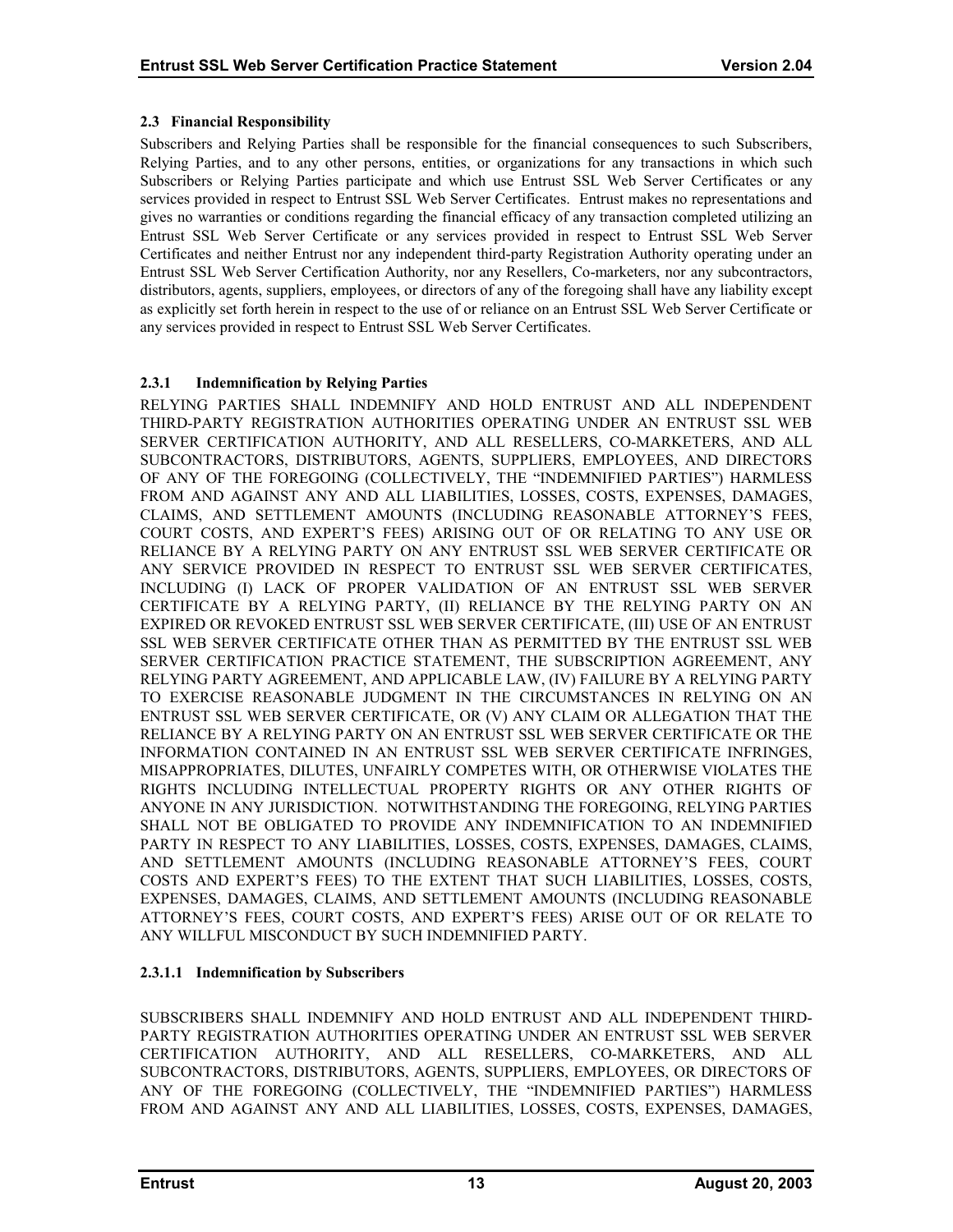<span id="page-18-0"></span>CLAIMS, AND SETTLEMENT AMOUNTS (INCLUDING REASONABLE ATTORNEY'S FEES, COURT COSTS, AND EXPERT'S FEES) ARISING OUT OF OR RELATING TO ANY RELIANCE BY A RELYING PARTY ON ANY ENTRUST SSL WEB SERVER CERTIFICATE OR ANY SERVICE PROVIDED IN RESPECT TO ENTRUST SSL WEB SERVER CERTIFICATES, INCLUDING ANY (I) ERROR, MISREPRESENTATION OR OMISSION MADE BY A SUBSCRIBER IN USING OR APPLYING FOR AN ENTRUST SSL WEB SERVER CERTIFICATE, (II) MODIFICATION MADE BY A SUBSCRIBER TO THE INFORMATION CONTAINED IN AN ENTRUST SSL WEB SERVER CERTIFICATE, (III) USE OF AN ENTRUST SSL WEB SERVER CERTIFICATE OTHER THAN AS PERMITTED BY THE ENTRUST SSL WEB SERVER CERTIFICATION PRACTICE STATEMENT, THE SUBSCRIPTION AGREEMENT, ANY RELYING PARTY AGREEMENT, AND APPLICABLE LAW, (IV) FAILURE BY A SUBSCRIBER TO TAKE THE NECESSARY PRECAUTIONS TO PREVENT LOSS, DISCLOSURE, COMPROMISE OR UNAUTHORIZED USE OF THE PRIVATE KEY CORRESPONDING TO THE PUBLIC KEY IN SUCH SUBSCRIBER'S ENTRUST SSL WEB SERVER CERTIFICATE, OR (V) ALLEGATION THAT THE USE OF A SUBSCRIBER'S ENTRUST SSL WEB SERVER CERTIFICATE OR THE INFORMATION CONTAINED IN A SUBSCRIBER'S ENTRUST SSL WEB SERVER CERTIFICATE INFRINGES, MISAPPROPRIATES, DILUTES, UNFAIRLY COMPETES WITH, OR OTHERWISE VIOLATES THE RIGHTS INCLUDING INTELLECTUAL PROPERTY RIGHTS OR ANY OTHER RIGHTS OF ANYONE IN ANY JURISDICTION. NOTWITHSTANDING THE FOREGOING, A SUBSCRIBER SHALL NOT BE OBLIGATED TO PROVIDE ANY INDEMNIFICATION TO AN INDEMNIFIED PARTY IN RESPECT TO ANY LIABILITIES, LOSSES, COSTS, EXPENSES, DAMAGES, CLAIMS, AND SETTLEMENT AMOUNTS (INCLUDING REASONABLE ATTORNEY'S FEES, COURT COSTS AND EXPERTS FEES) TO THE EXTENT THAT SUCH LIABILITIES, LOSSES, COSTS, EXPENSES, DAMAGES, CLAIMS, AND SETTLEMENT AMOUNTS (INCLUDING REASONABLE ATTORNEY'S FEES, COURT COSTS, AND EXPERT'S FEES) ARISE OUT OF OR RELATE TO ANY WILLFUL MISCONDUCT BY SUCH INDEMNIFIED PARTY.

# **2.3.2 Fiduciary Relationships**

Nothing contained in this Entrust SSL Web Server Certification Practice Statement, or in any Subscription Agreement, or any Relying Party Agreement shall be deemed to constitute either Entrust or any independent third-party Registration Authority operating under an Entrust SSL Web Server Certification Authority, or any Resellers, Co-marketers, or any subcontractors, distributors, agents, suppliers, employees, or directors of any of the foregoing, the fiduciary, partner, agent, trustee, or legal representative of any Applicant, Subscriber, Relying Party or any other person, entity, or organization or to create any fiduciary relationship between either Entrust or any independent third-party Registration Authority operating under an Entrust SSL Web Server Certification Authority, or any Resellers, Co-marketers, or any subcontractors, distributors, agents, suppliers, employees, or directors of any of the foregoing and any Subscriber, Applicant, Relying Party or any other person, entity, or organization, for any purpose whatsoever. Nothing in the Entrust SSL Web Server Certification Practice Statement, or in any Subscription Agreement or any Relying Party Agreement shall confer on any Subscriber, Applicant, Relying Party, or any other third party, any authority to act for, bind, or create or assume any obligation or responsibility, or make any representation on behalf of Entrust or any independent third-party Registration Authority operating under an Entrust SSL Web Server Certification Authority, or any Resellers, Co-marketers, or any subcontractors, distributors, agents, suppliers, employees, or directors of any of the foregoing.

# **2.3.3 Administrative Processes**

No Stipulation.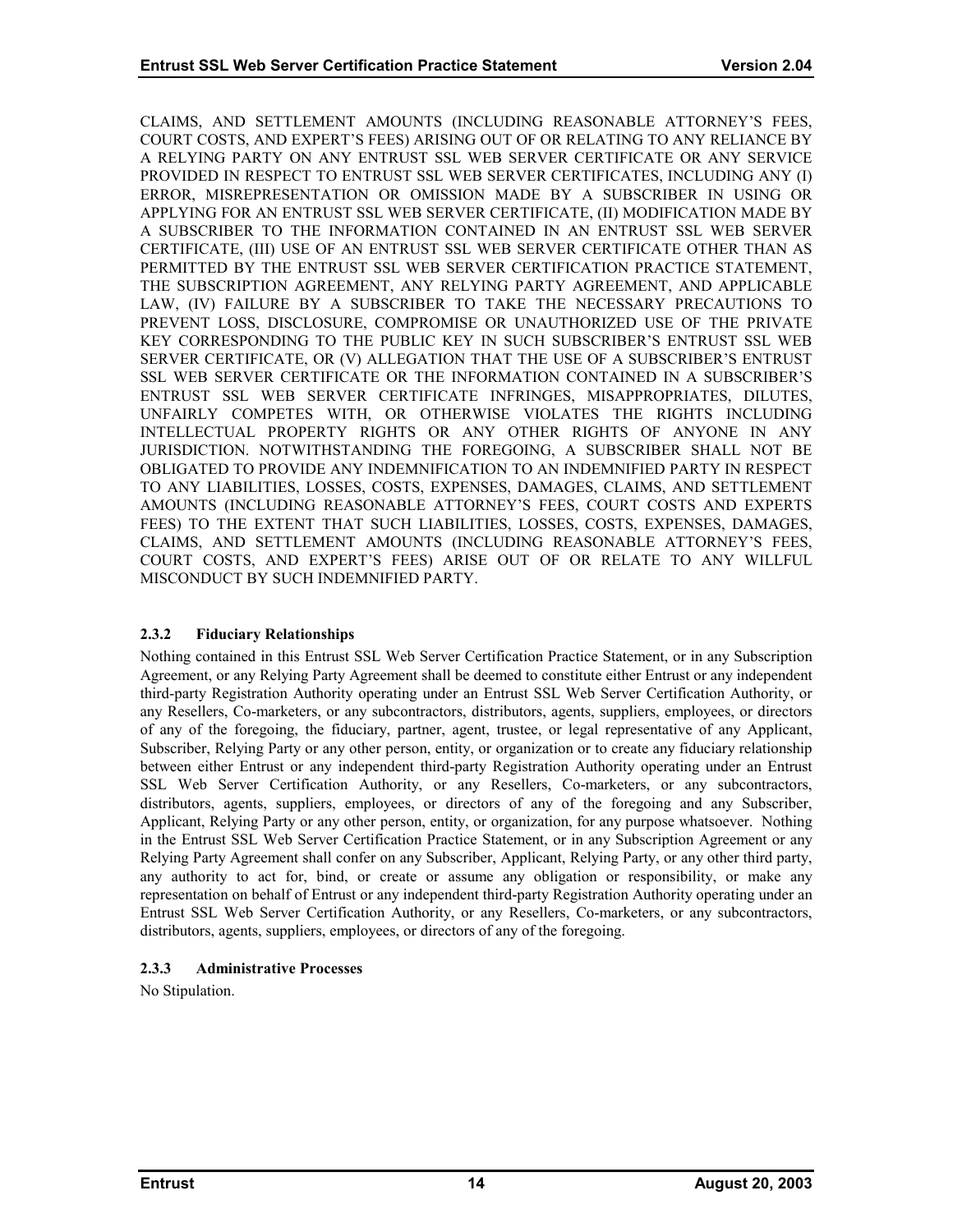#### <span id="page-19-0"></span>**2.4 Interpretation and Enforcement**

# **2.4.1 Governing Law**

The laws of the Province of Ontario, Canada, excluding its conflict of laws rules, shall govern the construction, validity, interpretation, enforceability and performance of the Entrust SSL Web Server Certification Practice Statement, all Subscription Agreements and all Relying Party Agreements. The application of the United Nations Convention on Contracts for the International Sale of Goods to the Entrust SSL Web Server Certification Practice Statement, any Subscription Agreements, and any Relying Party Agreements is expressly excluded. Any dispute arising out of or in respect to the Entrust SSL Web Server Certification Practice Statement, any Subscription Agreement, any Relying Party Agreement, or in respect to any Entrust SSL Web Server Certificates or any services provided in respect to any Entrust SSL Web Server Certificates that is not resolved by alternative dispute resolution, shall be brought in the provincial or federal courts sitting in Ottawa, Ontario, and each person, entity, or organization hereby agrees that such courts shall have personal and exclusive jurisdiction over such disputes. In the event that any matter is brought in a provincial or federal court, Applicants, Subscribers, and Relying Parties waive any right that such Applicants, Subscribers, and Relying Parties may have to a jury trial.

#### **2.4.1.1 Force Majeure**

Neither Entrust nor any independent third-party Registration Authority operating under an Entrust SSL Web Server Certification Authority, nor any Resellers, Co-marketers, nor any subcontractors, distributors, agents, suppliers, employees, or directors of any of the foregoing shall be in default hereunder or liable for any losses, costs, expenses, liabilities, damages, claims, or settlement amounts arising out of or related to delays in performance or from failure to perform or comply with the terms of the Entrust SSL Web Server Certification Practice Statement, any Subscription Agreement, or any Relying Party Agreement due to any causes beyond its reasonable control, which causes include acts of God or the public enemy, riots and insurrections, war, accidents, fire, strikes and other labor difficulties (whether or not Entrust is in a position to concede to such demands), embargoes, judicial action, failure or default of any superior certification authority, lack of or inability to obtain export permits or approvals, necessary labor, materials, energy, utilities, components or machinery, acts of civil or military authorities.

# **2.4.1.2 Interpretation**

All references in this Entrust SSL Web Server Certification Practice Statement to "Sections" refer to the sections of this Entrust SSL Web Server Certification Practice Statement. As used in this Entrust SSL Web Server Certification Practice Statement, neutral pronouns and any variations thereof shall be deemed to include the feminine and masculine and all terms used in the singular shall be deemed to include the plural, and vice versa, as the context may require. The words "hereof", "herein", and "hereunder" and other words of similar import refer to this Entrust SSL Web Server Certification Practice Statement as a whole, as the same may from time to time be amended or supplemented, and not to any subdivision contained in this Entrust SSL Web Server Certification Practice Statement. The word "including" when used herein is not intended to be exclusive and means "including, without limitation."

# **2.4.2 Severability, Survival, Merger, Notice**

# **2.4.2.1 Severability**

Whenever possible, each provision of the Entrust SSL Web Server Certification Practice Statement, any Subscription Agreements, and any Relying Party Agreements shall be interpreted in such a manner as to be effective and valid under applicable law. If the application of any provision of the Entrust SSL Web Server Certification Practice Statement, any Subscription Agreements, or any Relying Party Agreements or any portion thereof to any particular facts or circumstances shall be held to be invalid or unenforceable by an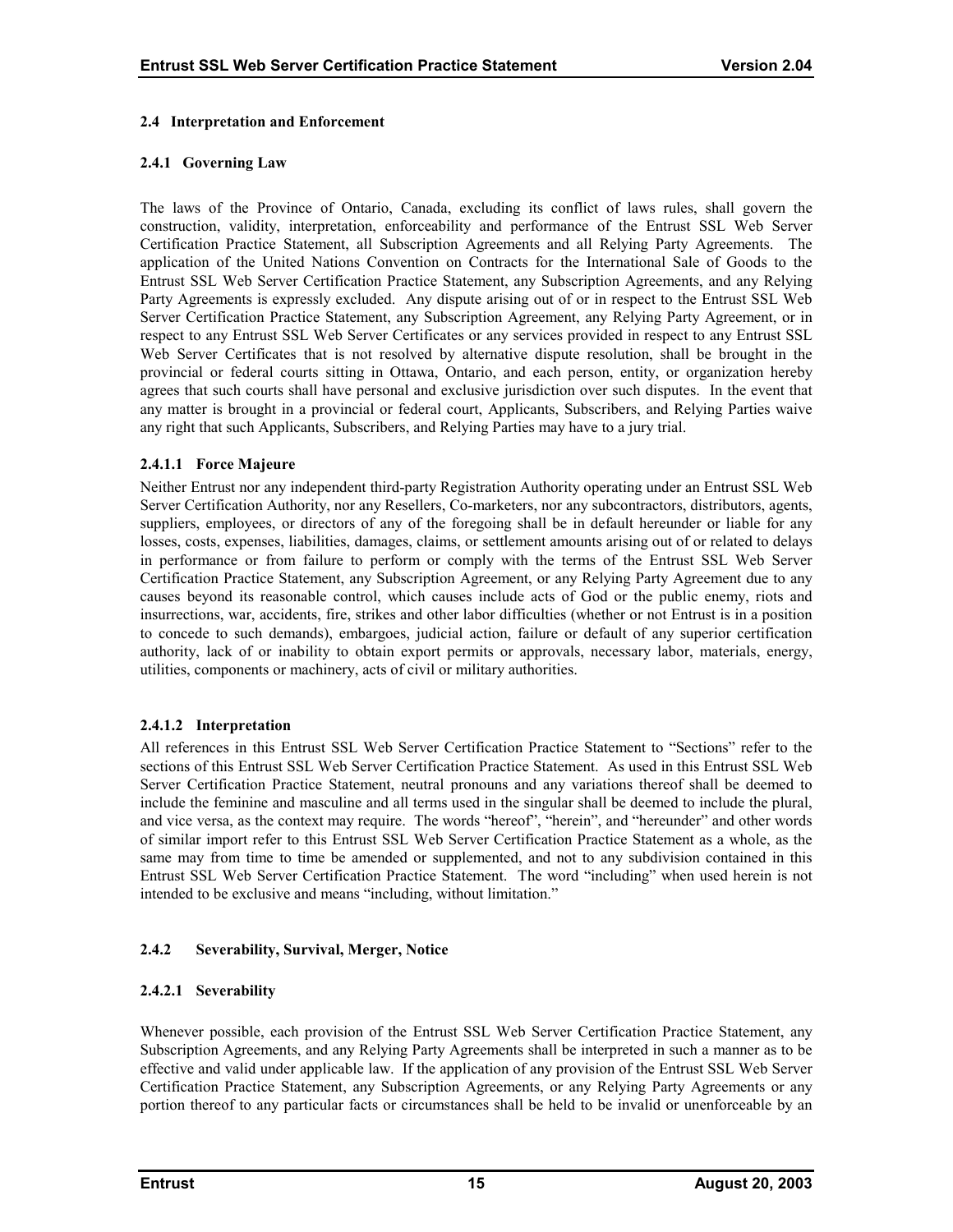arbitrator or court of competent jurisdiction, then (i) the validity and enforceability of such provision as applied to any other particular facts or circumstances and the validity of other provisions of the Entrust SSL Web Server Certification Practice Statement, any Subscription Agreements, or any Relying Party Agreements shall not in any way be affected or impaired thereby, and (ii) such provision shall be enforced to the maximum extent possible so as to effect its intent and it shall be reformed without further action to the extent necessary to make such provision valid and enforceable.

**FOR GREATER CERTAINTY, IT IS EXPRESSLY UNDERSTOOD AND AGREED THAT EVERY PROVISION OF THE ENTRUST SSL WEB SERVER CERTIFICATION PRACTICE STATEMENT, ANY SUBSCRIPTION AGREEMENTS, OR ANY RELYING PARTY AGREEMENTS THAT DEAL WITH (I) LIMITATION OF LIABILITY OR DAMAGES, (II) DISCLAIMERS OF REPRESENTATIONS, WARRANTIES, CONDITIONS, OR LIABILITIES, OR (III) INDEMNIFICATION, IS EXPRESSLY INTENDED TO BE SEVERABLE FROM ANY OTHER PROVISIONS OF THE ENTRUST SSL WEB SERVER CERTIFICATION PRACTICE STATEMENT, ANY SUBSCRIPTION AGREEMENTS, OR ANY RELYING PARTY AGREEMENTS AND SHALL BE SO INTERPRETED AND ENFORCED.** 

#### **2.4.2.2 Survival**

The provisions of the section entitled "Definitions" and sections 2.1.3.1, 2.1.4.1, 2.2, 2.3, 2.4, 2.8, 2.9, 3.1.5, 3.1.6, 4.6 and 8.2 shall survive termination or expiration of the Entrust SSL Web Server Certification Practice Statement, any Subscription Agreements, and any Relying Party Agreements. All references to sections that survive termination of the Entrust SSL Web Server Certification Practice Statement, any Subscription Agreements, and any Relying Party Agreements, shall include all sub-sections of such sections. All payment obligations shall survive any termination or expiration of the Entrust SSL Web Server Certification Practice Statement, any Subscription Agreements, and any Relying Party Agreements.

#### **2.4.2.3 Merger**

The Entrust SSL Web Server Certification Practice Statement, the Subscription Agreements, and the Relying Party Agreements state all of the rights and obligations of Entrust, any independent third-party Registration Authorities operating under an Entrust SSL Web Server Certification Authority, any Resellers, Co-marketers, and any subcontractors, distributors, agents, suppliers, employees, or directors of any of the foregoing, and any Applicant, Subscriber, or Relying Party and any other persons, entities, or organizations in respect to the subject matter hereof and thereof and such rights and obligations shall not be augmented or derogated by any prior agreements, communications, or understandings of any nature whatsoever whether oral or written. The rights and obligations of Entrust, any independent third-party Registration Authorities operating under an Entrust SSL Web Server Certification Authority, any Resellers, Co-marketers, and any subcontractors, distributors, agents, suppliers, employees, and directors of any of the foregoing may not be modified or waived orally and may be modified only in a writing signed or authenticated by a duly authorized representative of Entrust.

# **2.4.2.4 Conflict of Provisions**

In the event of a conflict between the provisions of the Entrust SSL Web Server Certification Practice Statement and any express written agreement between Entrust or an independent third-party Registration Authority operating under an Entrust SSL Web Server Certification Authority and a Subscriber or Relying Party, with respect to Entrust SSL Web Server Certificates or any services provided in respect to Entrust SSL Web Server Certificates, such other express written agreement shall take precedence. In the event of any inconsistency between the provisions of this Entrust SSL Web Server Certification Practice Statement and the provisions of any Subscription Agreement or any Relying Party Agreement, the terms and conditions of this Entrust SSL Web Server Certification Practice Statement shall govern.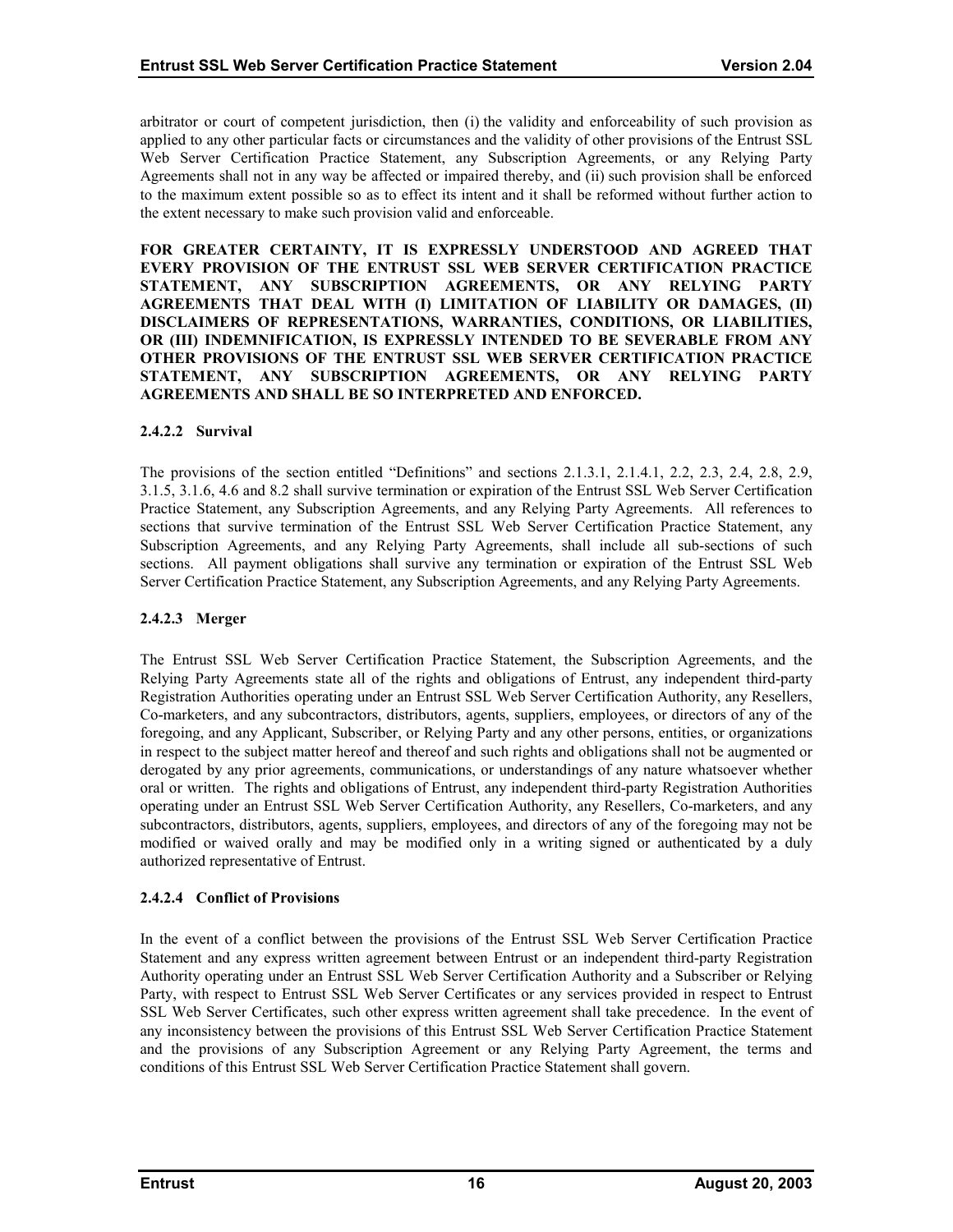#### **2.4.2.5 Waiver**

The failure of Entrust to enforce, at any time, any of the provisions of this Entrust SSL Web Server Certification Practice Statement, a Subscription Agreement with Entrust, or a Relying Party Agreement with Entrust or the failure of Entrust to require, at any time, performance by any Applicant, Subscriber, Relying Party or any other person, entity, or organization of any of the provisions of this Entrust SSL Web Server Certification Practice Statement, a Subscription Agreement with Entrust, or a Relying Party Agreement with Entrust, shall in no way be construed to be a present or future waiver of such provisions, nor in any way affect the ability of Entrust to enforce each and every such provision thereafter. The express waiver by Entrust of any provision, condition, or requirement of this Entrust SSL Web Server Certification Practice Statement, a Subscription Agreement with Entrust, or a Relying Party Agreement with Entrust shall not constitute a waiver of any future obligation to comply with such provision, condition, or requirement. The failure of an independent third-party Registration Authority or Reseller operating under an Entrust SSL Web Server Certification Authority ("Registration Authority") to enforce, at any time, any of the provisions of a this Entrust SSL Web Server Certification Practice Statement, any Subscription Agreement with such Registration Authority, or any Relying Party Agreement with such Registration Authority or the failure to require by such Registration Authority, at any time, performance by any Applicant, Subscriber, Relying Party or any other person, entity, or organization of this Entrust SSL Web Server Certification Practice Statement, any Subscription Agreement with such Registration Authority, or any Relying Party Agreement with such Registration Authority shall in no way be construed to be a present or future waiver of such provisions, nor in any way affect the ability of such Registration Authority to enforce each and every such provision thereafter. The express waiver by a Registration Authority of any provision, condition, or requirement of a Subscription Agreement with such Registration Authority or a Relying Party Agreement with such Registration Authority shall not constitute a waiver of any future obligation to comply with such provision, condition, or requirement.

# **2.4.2.6 Notice**

Any notice to be given by a Subscriber, Applicant, or Relying Party to Entrust under this Entrust SSL Web Server Certification Practice Statement, a Subscription Agreement, or a Relying Party Agreement shall be given in writing to the address specified below by prepaid receipted mail, facsimile, or overnight courier, and shall be effective as follows (i) in the case of facsimile or courier, on the next Business Day, and (ii) in the case of receipted mail, five (5) Business Days following the date of deposit in the mail. Any notice to be given by Entrust under the Entrust SSL Web Server Certification Practice Statement, any Subscription Agreement, or any Relying Party Agreement shall be given by email or by facsimile or courier to the last address, email address or facsimile number for the Subscriber on file with Entrust. In the event of notice by email, the notice shall become effective on the next Business Day. In the event of notice by prepaid receipted mail, facsimile, or overnight courier, notice shall become effective as specified in (i) or (ii), depending on the means of notice utilized.

Notice address for Entrust: Entrust Limited

1000 Innovation Drive Ottawa, Ontario Canada K2K 3E7

 Attention: Director Operations, Entrust Certificate Services Fax: 1-877-839-3538

# **2.4.2.7 Assignment**

Entrust SSL Web Server Certificates and the rights granted under the Entrust SSL Web Server Certification Practice Statement, any Subscription Agreement, or any Relying Party Agreement are personal to the Applicant, Subscriber, or Relying Party that entered into the Subscription Agreement or Relying Party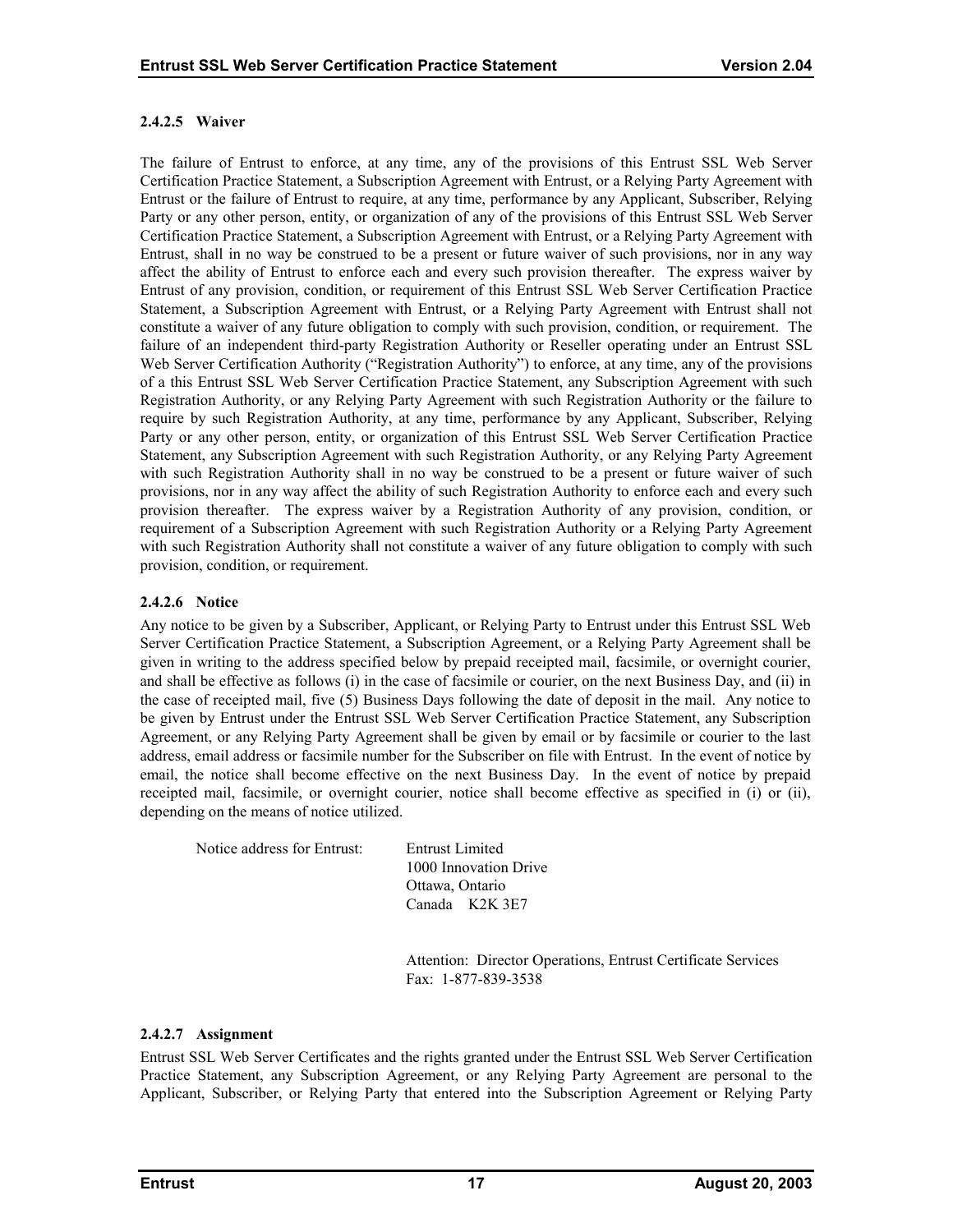<span id="page-22-0"></span>Agreement and cannot be assigned, sold, transferred, or otherwise disposed of, whether voluntarily, involuntarily, by operation of law, or otherwise, without the prior written consent of Entrust or the Registration Authority under an Entrust SSL Web Server Certification Authority with which such Applicant, Subscriber, or Relying Party has contracted. Any attempted assignment or transfer without such consent shall be void and shall automatically terminate such Applicant's, Subscriber's or Relying Party's rights under the Entrust SSL Web Server Certification Practice Statement, any Subscription Agreement, or any Relying Party Agreement. Entrust may assign, sell, transfer, or otherwise dispose of the Entrust SSL Web Server Certification Practice Statement, any Subscription Agreements, or any Relying Party Agreements together with all of its rights and obligations under the Entrust SSL Web Server Certification Practice Statement, any Subscription Agreements, and any Relying Party Agreements (i) to an Affiliate, or (ii) as part of a sale, merger, or other transfer of all or substantially all the assets or stock of the business of Entrust to which the Entrust SSL Web Server Certification Practice Statement, the Subscription Agreements, and Relying Party Agreements relate. Subject to the foregoing limits, this Agreement shall be binding upon and shall inure to the benefit of permitted successors and assigns of Entrust, any third-party Registration Authorities operating under the Entrust Certification Authorities, Applicants, Subscribers, and Relying Parties, as the case may be.

#### **2.4.3 Dispute Resolution Procedures**

Any disputes between a Subscriber or an Applicant and Entrust or any third-party Registration Authorities operating under the Entrust Certification Authorities, or a Relying Party and Entrust or any third-party Registration Authorities operating under the Entrust Certification Authorities, shall be submitted to mediation in accordance with the Commercial Mediation Rules of the American Arbitration Association which shall take place in English in Ottawa, Ontario. In the event that a resolution to such dispute cannot be achieved through mediation within thirty (30) days, the dispute shall be submitted to binding arbitration. The arbitrator shall have the right to decide all questions of arbitrability. The dispute shall be finally settled by arbitration in accordance with the rules of the American Arbitration Association, as modified by this provision. Such arbitration shall take place in English in Ottawa, Ontario, before a sole arbitrator appointed by the American Arbitration Association (AAA) who shall be appointed by the AAA from its Technology Panel and shall be reasonably knowledgeable in electronic commerce disputes. The arbitrator shall apply the laws of the Province of Ontario, without regard to its conflict of laws provisions, and shall render a written decision within thirty (30) days from the date of close of the arbitration hearing, but no more than one (1) year from the date that the matter was submitted for arbitration. The decision of the arbitrator shall be binding and conclusive and may be entered in any court of competent jurisdiction. In each arbitration, the prevailing party shall be entitled to an award of all or a portion of its costs in such arbitration, including reasonable attorney's fees actually incurred. Nothing in the Entrust SSL Web Server Certification Practice Statement, or in any Subscription Agreement, or any Relying Party Agreement shall preclude Entrust or any third-party Registration Authorities operating under the Entrust Certification Authorities from applying to any court of competent jurisdiction for temporary or permanent injunctive relief, without breach of this Section 2.4.3 and without any abridgment of the powers of the arbitrator, with respect to any (i) alleged Compromise that affects the integrity of an Entrust SSL Web Server Certificate, or (ii) alleged breach of the terms and conditions of the Entrust SSL Web Server Certification Practice Statement, any Subscription Agreement, or any Relying Party Agreement. The institution of any arbitration or any action shall not relieve an Applicant, Subscriber or Relying Party of its obligations under the Entrust SSL Web Server Certification Practice Statement, any Subscription Agreement, or any Relying Party Agreement.

# **2.4.3.1 Limitation Period on Arbitrations and Actions**

Any and all arbitrations or legal actions in respect to a dispute that is related to an Entrust SSL Web Server Certificate or any services provided in respect to an Entrust SSL Web Server Certificate shall be commenced prior to the end of one (1) year after (i) the expiration or revocation of the Entrust SSL Web Server Certificate in dispute, or (ii) the date of provision of the disputed service or services in respect to the Entrust SSL Web Server Certificate in dispute, whichever is sooner. If any arbitration or action in respect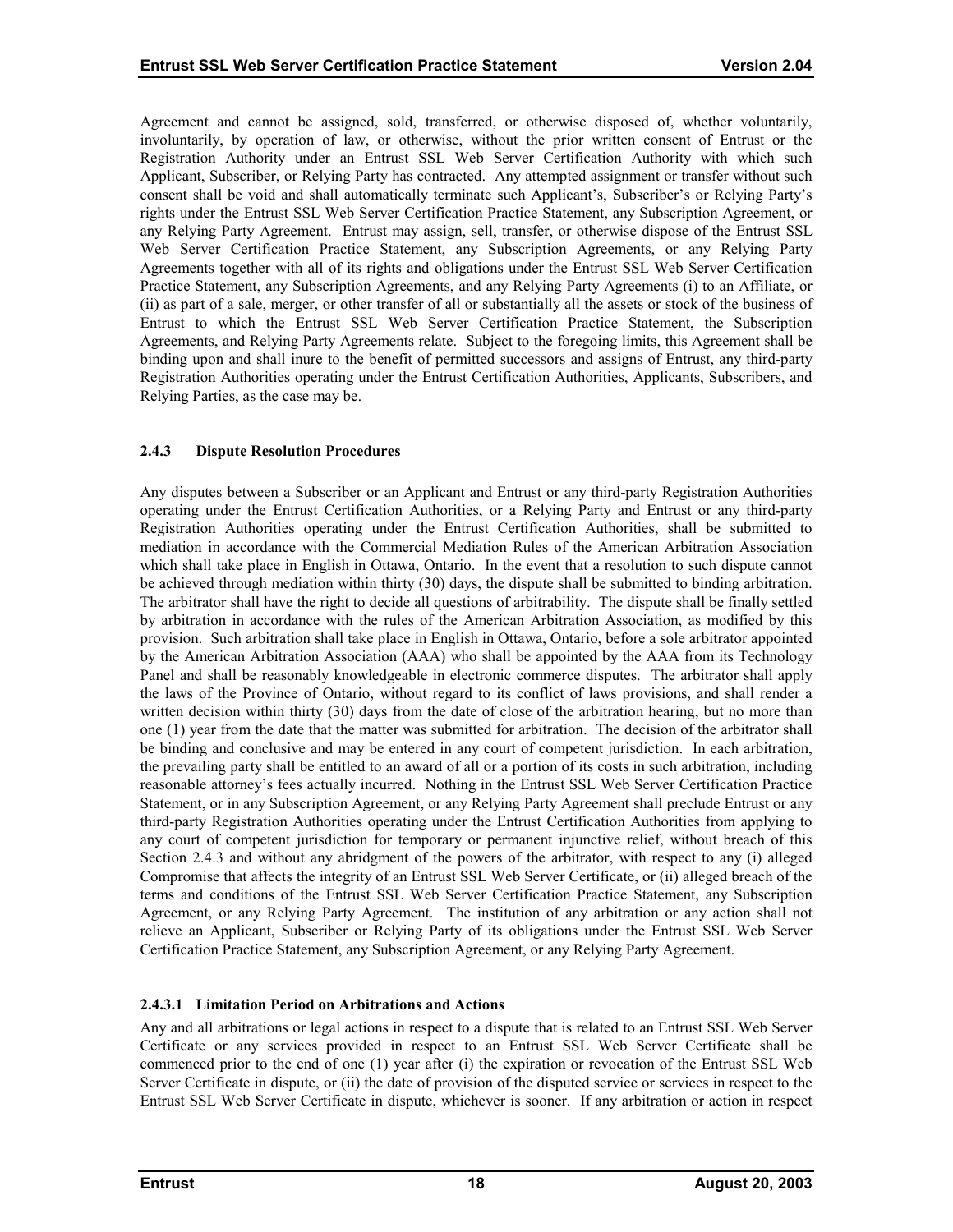<span id="page-23-0"></span>to a dispute that is related to an Entrust SSL Web Server Certificate or any service or services provided in respect to an Entrust SSL Web Server Certificate is not commenced prior to such time, any party seeking to institute such an arbitration or action shall be barred from commencing or proceeding with such arbitration or action.

# **2.5 Fees**

The fees for services provided by Entrust in respect to Entrust SSL Web Server Certificates are set forth in the Entrust Repository. These fees are subject to change, and any such changes shall become effective immediately after posting in the Entrust Repository. The fees for services provided by independent thirdparty Registration Authorities, Resellers and Co-marketers in respect to Entrust SSL Web Server Certificates are set forth on the web sites operated by such Registration Authorities, Resellers and Comarketers. These fees are subject to change, and any such changes shall become effective immediately after posting in such web sites.

# **2.5.1 Certificate Issuance or Renewal Fees**

See the Entrust Repository for the fees charged by Entrust. See the web sites operated by Registration Authorities operating under the Entrust Certification Authorities, Resellers, and Co-marketers for the fees charged by such Registration Authorities, Resellers, and Co-marketers.

# **2.5.2 Certificate Access Fees**

See the Entrust Repository for the fees charged by Entrust. See the web sites operated by Registration Authorities operating under the Entrust Certification Authorities, Resellers, and Co-marketers for the fees charged by such Registration Authorities, Resellers, and Co-marketers.

# **2.5.3 Revocation or Status Information Access Fees**

See the Entrust Repository for the fees charged by Entrust. See the web sites operated by Registration Authorities operating under the Entrust Certification Authorities, Resellers, and Co-marketers for the fees charged by such Registration Authorities, Resellers, and Co-marketers.

# **2.5.4 Fees for Other Services such as Policy Information**

See the Entrust Repository for the fees charged by Entrust. See the web sites operated by Registration Authorities operating under the Entrust Certification Authorities, Resellers, and Co-marketers for the fees charged by such Registration Authorities, Resellers, and Co-marketers.

# **2.5.5 Refund Policy**

Neither Entrust nor any Registration Authorities operating under the Entrust Certification Authorities nor any Resellers or Co-Marketers provide any refunds for Entrust SSL Web Server Certificates or services provided in respect to Entrust SSL Web Server Certificates.

# **2.6 Publication and Repositories**

Entrust maintains the Entrust Repository to store various information related to Entrust SSL Web Server Certificates and the operation of Entrust SSL Web Server Certification Authorities, Entrust Registration Authorities, and third-party Registration Authorities operating under the Entrust SSL Web Server Certification Authorities. The Entrust SSL Web Server Certification Practice Statement and various other related information is published in the Entrust Repository. The Entrust SSL Web Server Certification Practice Statement is also available from Entrust in hard copy upon request.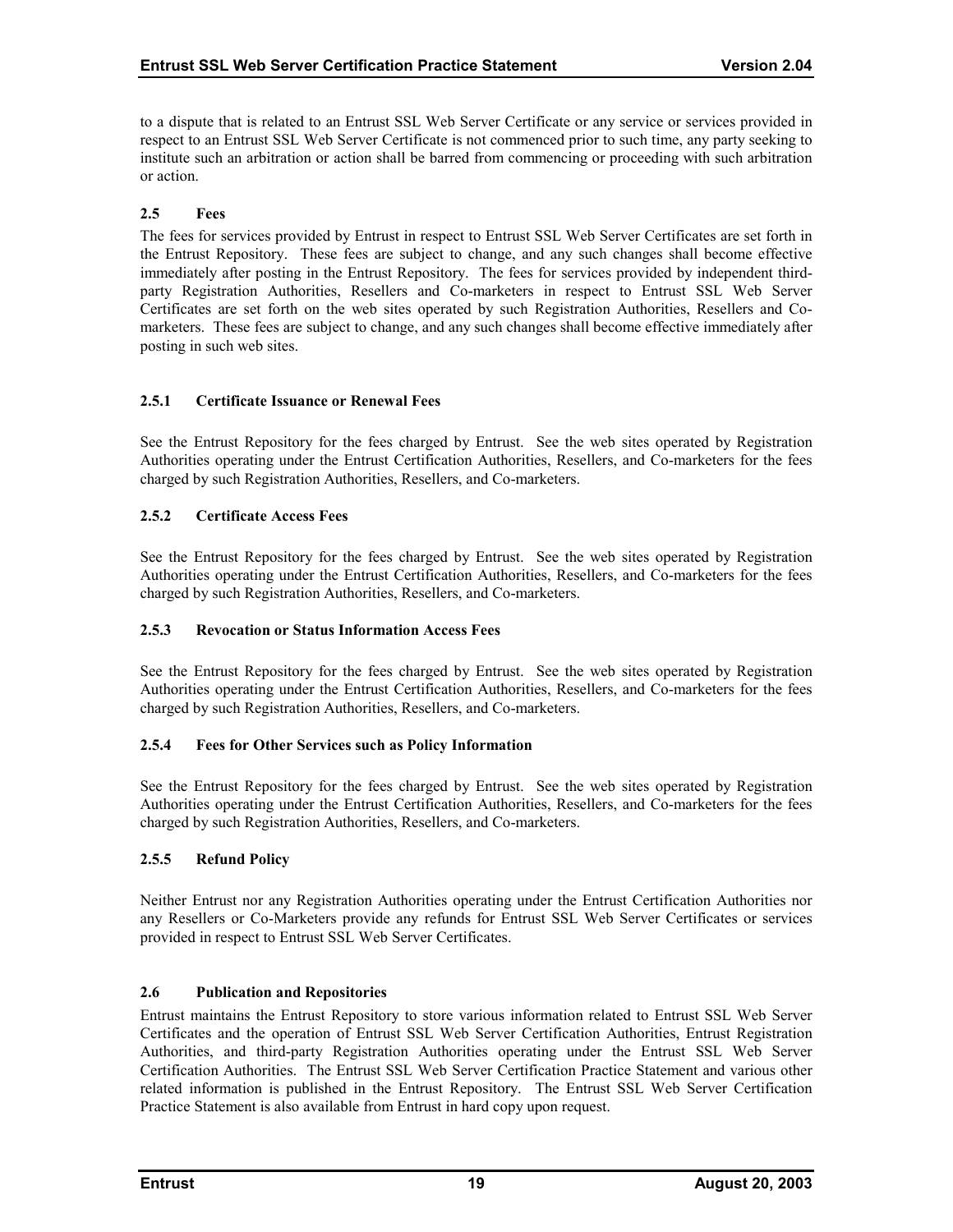# <span id="page-24-0"></span>**2.6.1 Publication of CA Information**

The following Entrust SSL Web Server Certificate information is published in the Entrust Repository:

- (i) the Entrust SSL Web Server Certification Practice Statement;
- (ii) information and agreements regarding the subscription for and reliance on Entrust SSL Web Server Certificates; and
- (iii) revocations of Entrust SSL Web Server Certificates performed by an Entrust SSL Web Server Certification Authority.

The data formats used for Entrust SSL Web Server Certificates and for Certificate Revocation Lists in the Entrust Repository are in accordance with the associated schema definitions as defined in the X.500 Series of Recommendations (1997 edition) as well as some enhancements defined by the X.500 Series of Recommendations.

# **2.6.2 Frequency of Publication**

The Entrust SSL Web Server Certification Practice Statement may be re-issued and published in accordance with the policy set forth in Section 8 of this Entrust SSL Web Server Certification Practice Statement.

# **2.6.3 Access Controls**

The Entrust SSL Web Server Certification Practice Statement is published in the Entrust Repository. The Entrust SSL Web Server Certification Practice Statement will be available to all Applicants, Subscribers and Relying Parties, but may only be modified by the Entrust Policy Authority.

# **2.6.4 Repositories**

The Entrust SSL Web Server Certification Authorities maintain the Entrust Repositories to allow access to Entrust SSL Web Server Certificate-related and CRL information. The information in the Entrust Repositories is accessible through a web interface and is periodically updated as set forth in this Entrust SSL Web Server Certification Practice Statement. The Entrust Repositories are the only approved source for CRL and other information about Entrust SSL Web Server Certificates.

# **2.7 Compliance Audit**

Entrust SSL Web Server Certification Authorities, Entrust-operated Registration Authorities, and independent third-party Registration Authorities operating under the Entrust SSL Web Server Certification Authorities shall be audited for compliance against the practices and procedures set forth in the Entrust SSL Web Server Certification Practice Statement.

# **2.7.1 Frequency of Entity Compliance Audit**

Entrust SSL Web Server Certification Authorities, Entrust-operated Registration Authorities, and independent third-party Registration Authorities operating under the Entrust SSL Web Server Certification Authorities shall be audited once per calendar year for compliance with the practices and procedures set forth in the Entrust SSL Web Server Certification Practice Statement. If the results of an audit report recommend remedial action, Entrust or the applicable independent third-party Registration Authority shall initiate corrective action within thirty (30) days of receipt of such audit report.

# **2.7.2 Identity/Qualifications of Auditor**

The compliance audit shall be performed by a certified public accounting firm with a demonstrated competency in the evaluation of Certification Authorities and Registration Authorities. Deloitte & Touche LLP has been selected as the auditor for the Entrust Certification Authorities and for the Entrust-operated Registration Authorities.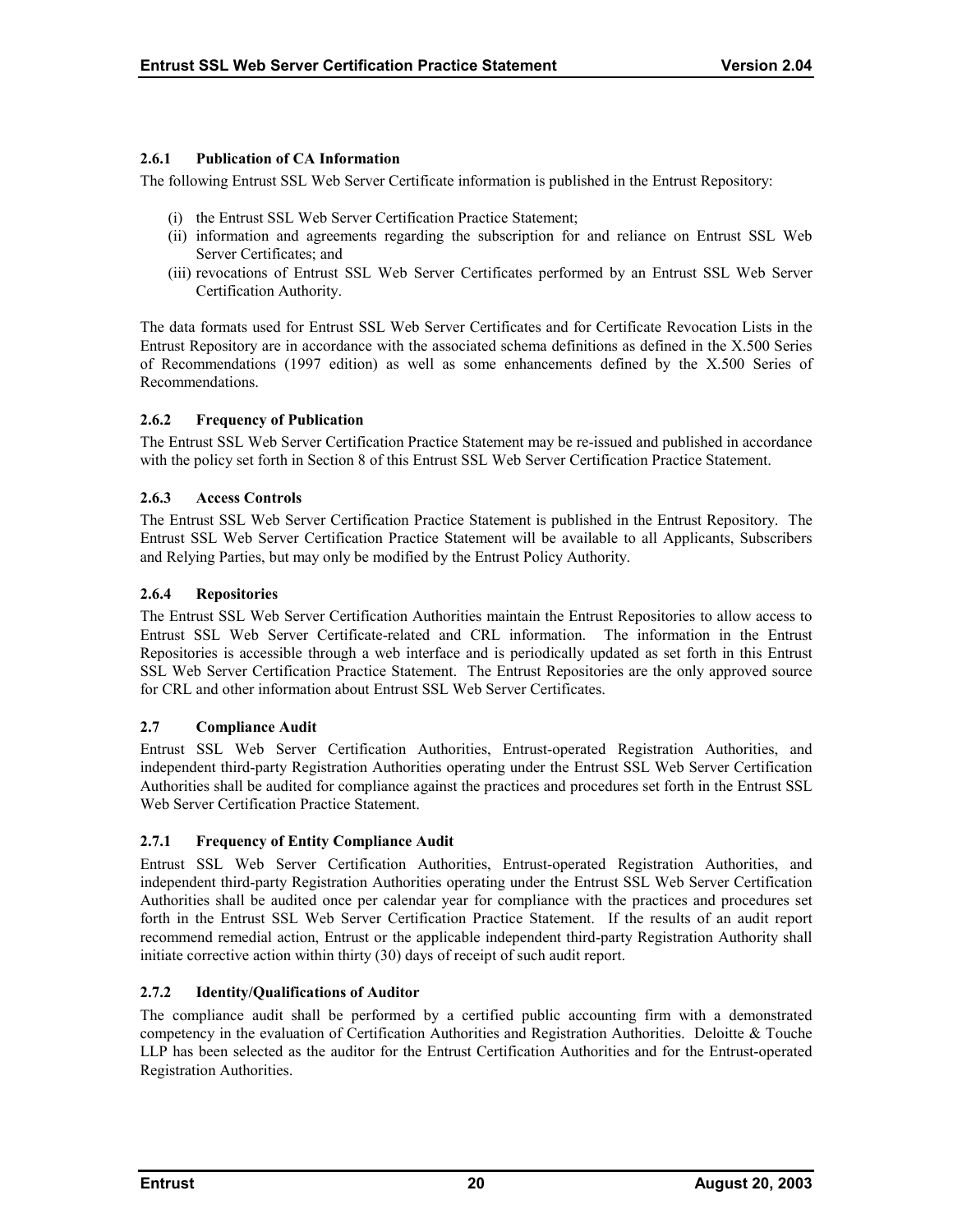# <span id="page-25-0"></span>**2.7.3 Auditor's Relationship to Audited Party**

The certified public accounting firm selected to perform the compliance audit for the Entrust SSL Web Server Certification Authorities, Entrust-operated Registration Authorities, or independent third-party operated Registration Authorities under the Entrust Certification Authorities shall be independent from the entity being audited.

# **2.7.4 Topics Covered by Audit**

The compliance audit shall test compliance of Entrust SSL Web Server Certification Authorities, Entrustoperated Registration Authorities, or independent third-party operated Registration Authorities under the Entrust Certification Authorities against the policies and procedures set forth in this Entrust SSL Web Server Certification Practice Statement.

# **2.7.5 Actions Taken as a Result of Deficiency**

Upon receipt of a compliance audit that identifies any deficiencies, the audited Entrust SSL Web Server Certification Authority, Entrust-operated Registration Authority, or independent third-party operated Registration Authority under an Entrust SSL Web Server Certification Authority shall use commercially reasonable efforts to correct any such deficiencies in an expeditious manner.

# **2.7.6 Communication of Results**

The results of all compliance audits shall be communicated, in the case of Entrust SSL Web Server Certification Authorities, to the Entrust Operational Authority, and, in the case of any Entrust-operated Registration Authorities under an Entrust SSL Web Server Certification Authorities, to the Entrust Operation Authority, and in the case of third-party Registration Authorities operating under an Entrust SSL Web Server Certification Authority, to the operational authority for such Registration Authority.

# **2.8 Confidentiality**

Neither Entrust nor any independent third-party Registration Authorities operating under the Entrust Certification Authorities, nor any Resellers or Co-Marketers shall disclose or sell Applicant or Subscriber names (or other information submitted by an Applicant or Subscriber when applying for an Entrust SSL Web Server Certificate), except in accordance with this Entrust SSL Web Server Certification Practice Statement, a Subscription Agreement, or a Relying Party Agreement. Entrust and all independent thirdparty Registration Authorities operating under the Entrust Certification Authorities, and all Resellers and Co-Marketers shall use a commercially reasonable degree of care to prevent such information from being used or disclosed for purposes other than those set forth in the Entrust SSL Web Server Certification Practice Statement, a Subscription Agreement, or a Relying Party Agreement. Notwithstanding the foregoing, Applicants and Subscribers acknowledge that some of the information supplied with an Entrust SSL Web Server Certificate Application is incorporated into Entrust SSL Web Server Certificates and that Entrust and all independent third-party Registration Authorities operating under the Entrust Certification Authorities, and all Resellers and Co-Marketers shall be entitled to make such information publicly available.

# **2.8.1 Types of Information to be Kept Confidential**

Information that is supplied by Applicants, Subscribers, or Relying Parties for the subscription for, use of, or reliance upon an Entrust SSL Web Server Certificate, and which is not included in the information described in Section 2.8.2 below, shall be considered to be confidential. Entrust and independent thirdparty Registration Authorities under the Entrust Certification Authorities shall be entitled to disclose such information to any subcontractors or agents that are assisting Entrust in the verification of information supplied in Entrust SSL Web Server Certificate Applications or that are assisting Entrust in the operation of the Entrust SSL Web Server Certification Authorities or Entrust-operated Registration Authorities. Information considered to be confidential shall not be disclosed unless compelled pursuant to legal, judicial, or administrative proceedings, or otherwise required by law. Entrust and independent third-party Registration Authorities under the Entrust Certification Authorities shall be entitled to disclose information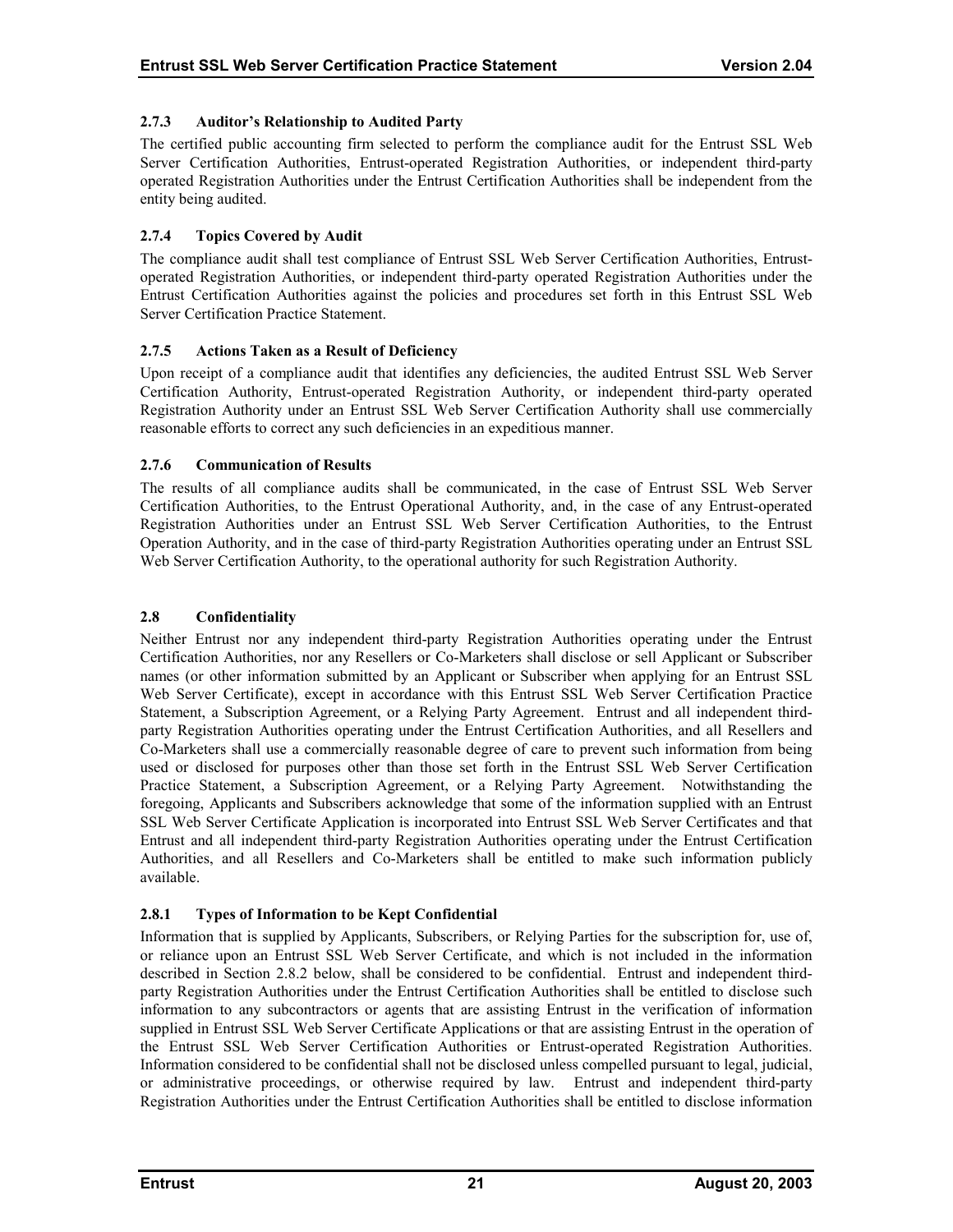<span id="page-26-0"></span>that is considered to be confidential to legal and financial advisors assisting in connection with any such legal, judicial, administrative, or other proceedings required by law, and to potential acquirors, legal counsel, accountants, banks and financing sources and their advisors in connection with mergers, acquisitions, or reorganizations.

#### **2.8.2 Types of Information not Considered Confidential**

Information that is included in an Entrust SSL Web Server Certificate or a Certificate Revocation List shall not be considered confidential. Information contained in the Entrust SSL Web Server Certification Practice Statement shall not be considered confidential. Without limiting the foregoing, information that (i) was or becomes known through no fault of Entrust, an independent third-party Registration Authority under an Entrust SSL Web Server Certification Authority, a Reseller, or a Co-marketer, (ii) was rightfully known or becomes rightfully known to Entrust, an independent third-party Registration Authority under the Entrust SSL Web Server Certification Authority, a Reseller, or a Co-marketer without confidential or proprietary restriction from a source other than the Subscriber, (iii) is independently developed by Entrust, an independent third-party Registration Authority under an Entrust SSL Web Server Certification Authority, a Reseller, or a Co-marketer, or (iv) is approved by a Subscriber for disclosure, shall not be considered confidential.

#### **2.8.3 Disclosure of Certificate Revocation/Suspension Information**

If an Entrust SSL Web Server Certificate is revoked by an Entrust SSL Web Server Certification Authority, a serial number will be included in the Certificate Revocation List entry for the revoked Entrust SSL Web Server Certificate.

# **2.8.4 Release to Law Enforcement Officials**

Entrust, independent third-party Registration Authorities under an Entrust SSL Web Server Certification Authority, Resellers, and Co-marketers shall have the right to release information that is considered to be confidential to law enforcement officials in compliance with applicable law.

# **2.8.5 Release as Part of Civil Discovery**

Entrust, independent third-party Registration Authorities under an Entrust SSL Web Server Certification Authority, Resellers, and Co-marketers may disclose information that is considered confidential during the course of any arbitration, litigation, or any other legal, judicial, or administrative proceeding relating to such information. Any such disclosures shall be permissible provided that Entrust, the independent thirdparty Registration Authority, Reseller, or Co-marketer uses commercially reasonable efforts to obtain a court-entered protective order restricting the use and disclosure of any such information to the extent reasonably required for the purposes of such arbitration, litigation, or any other legal, judicial, or administrative proceeding.

#### **2.8.6 Disclosure Upon Owner's Request**

Entrust, independent third-party Registration Authorities under an Entrust SSL Web Server Certification Authority, Resellers, and Co-marketers may disclose information provided to Entrust, such Registration Authority, Reseller or Co-marketer, by an Applicant, a Subscriber, or a Relying Party upon request of such Applicant, Subscriber, or Relying Party.

# **2.8.7 Other Information Release Circumstances**

No stipulation.

# **2.9 Intellectual Property Rights**

Entrust retains all right, title, and interest (including all intellectual property rights), in, to and under all Entrust SSL Web Server Certificates, except for any information that is supplied by an Applicant or a Subscriber and that is included in an Entrust SSL Web Server Certificate, which information shall remain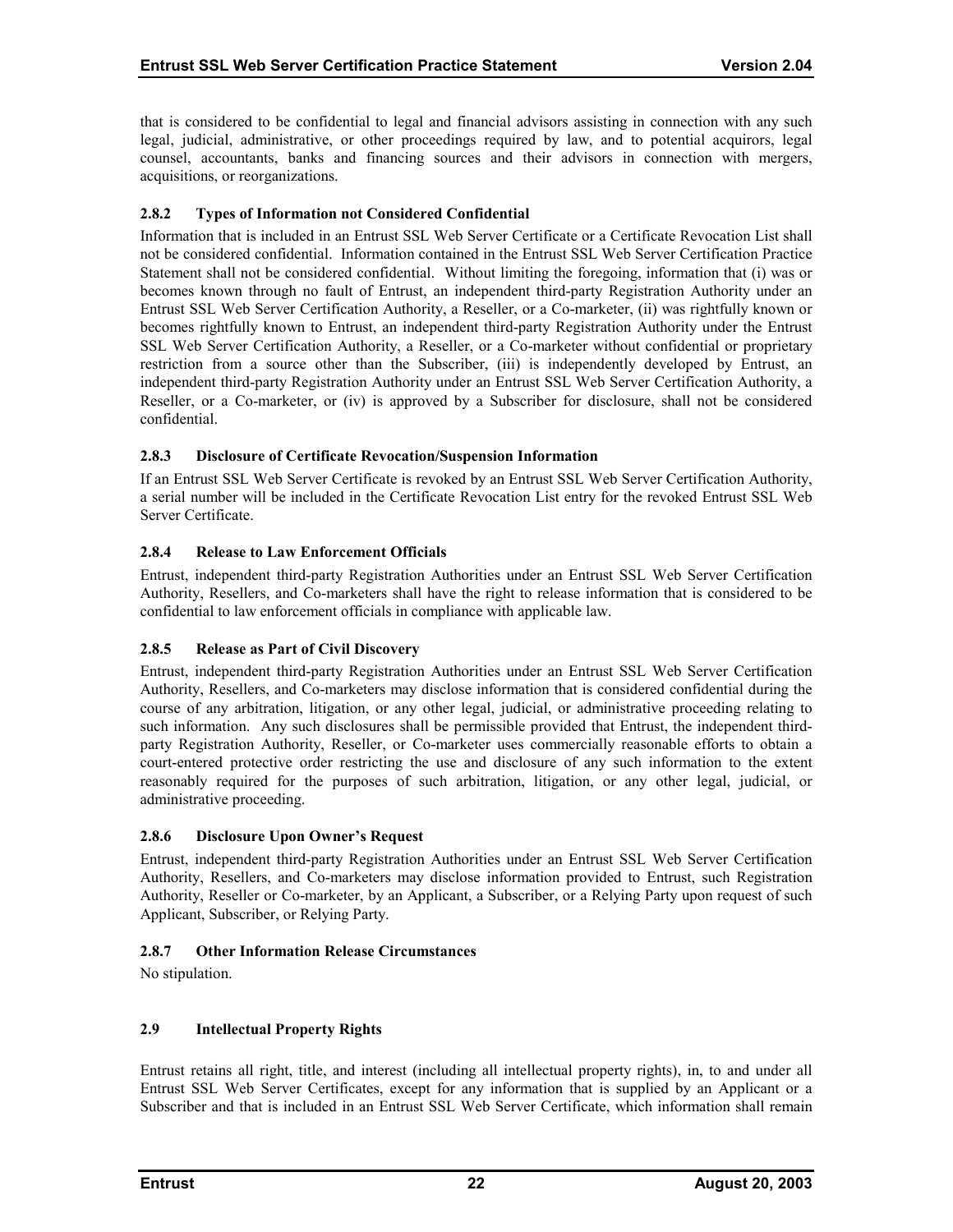the property of the Applicant or Subscriber. All Applicants and Subscribers grant to Entrust and any Registration Authorities operating under the Entrust Certification Authorities a non-exclusive, worldwide, paid-up, royalty-free license to use, copy, modify, publicly display, and distribute such information, by any and all means and through any and all media whether now known or hereafter devised for the purposes contemplated under the Entrust SSL Web Server Certification Practice Statement, the Subscriber's Subscription Agreement, and any Relying Party Agreements. Entrust and any Registration Authorities operating under the Entrust Certification Authorities shall be entitled to transfer, convey, or assign this license in conjunction with any transfer, conveyance, or assignment as contemplated in Section 2.4.2.7. Entrust grants to Subscribers and Relying Parties a non-exclusive, non-transferable license to use, copy, and distribute Entrust SSL Web Server Certificates, subject to such Entrust SSL Web Server Certificates being used as contemplated under the Entrust SSL Web Server Certification Practice Statement, the Subscriber's Subscription Agreement, and any Relying Party Agreements, and further provided that such Entrust SSL Web Server Certificates are reproduced fully and accurately and are not published in any publicly available database, repository, or directory without the express written permission of Entrust. Except as expressly set forth herein, no other right is or shall be deemed to be granted, whether by implication, estoppel, inference or otherwise. Subject to availability, Entrust may in its discretion make copies of one or more Cross Certificate(s) available to Subscribers for use solely with the Entrust SSL Web Server Certificate issued to such Subscribers . Entrust retains all right, title, and interest (including all intellectual property rights), in, to and under the Cross Certificate(s).

Entrust grants permission to reproduce the Entrust SSL Web Server Certification Practice Statement provided that (i) the copyright notice on the first page of this Entrust SSL Web Server Certification Practice Statement is retained on any copies of the Entrust SSL Web Server Certification Practice Statement, and (ii) the Entrust SSL Web Server Certification Practice Statement is reproduced fully and accurately. Entrust retains all right, title, and interest (including all intellectual property rights), in, to and under the Entrust SSL Web Server Certification Practice Statement.

In no event shall Entrust or any independent third-party Registration Authority operating under an Entrust SSL Web Server Certification Authority, or any Resellers or Co-marketers, or any subcontractors, distributors, agents, suppliers, employees, or directors of any of the foregoing be liable to any Applicants, Subscribers, or Relying Parties or any other third parties for any losses, costs, liabilities, expenses, damages, claims, or settlement amounts arising from or relating to claims of infringement, misappropriation, dilution, unfair competition, or any other violation of any patent, trademark, copyright, trade secret, or any other intellectual property or any other right of person, entity, or organization in any jurisdiction arising from or relating to any Entrust SSL Web Server Certificate or arising from or relating to any services provided in relation to any Entrust SSL Web Server Certificate.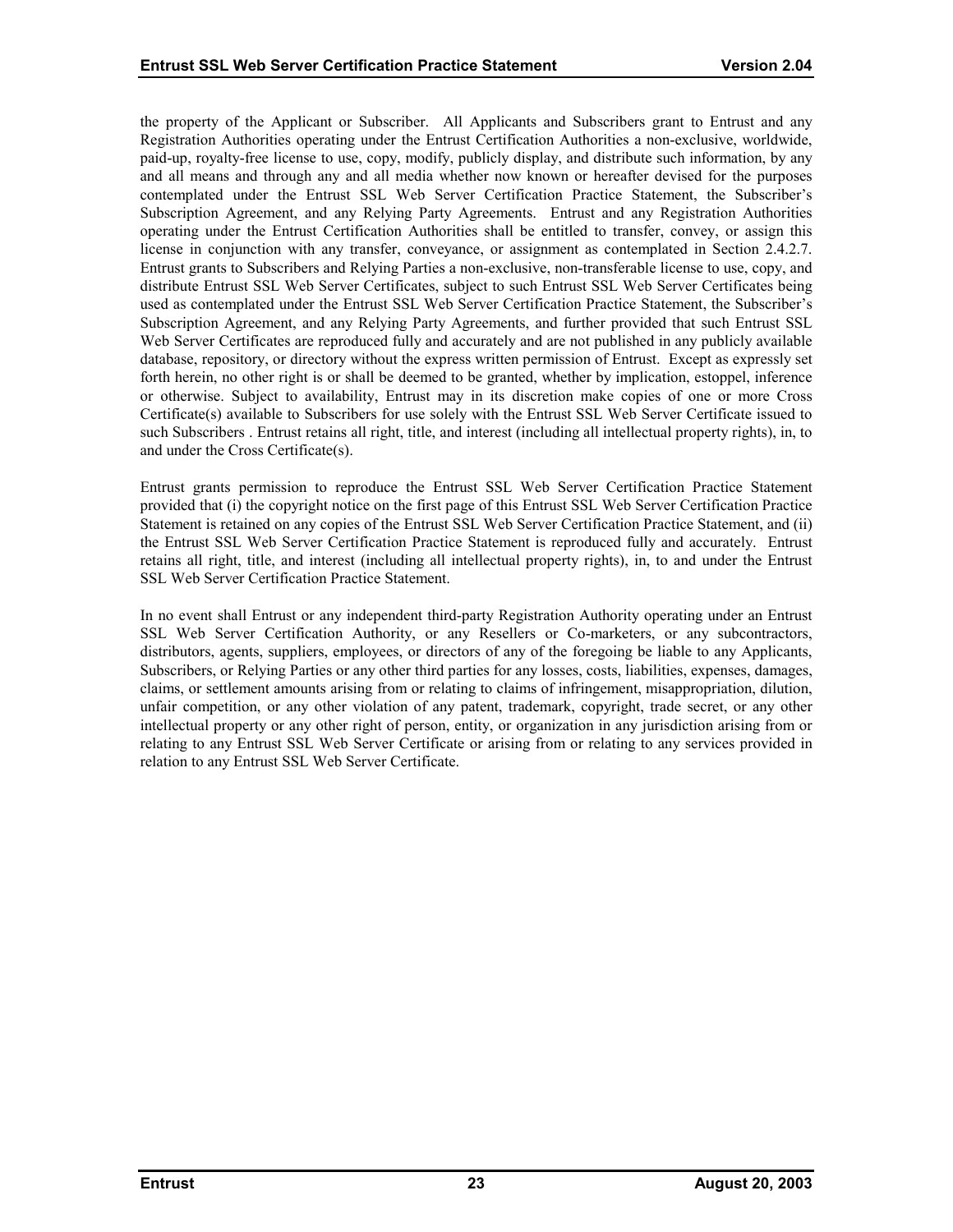# <span id="page-28-0"></span>**3 Identification and Authentication**

#### **3.1 Initial Registration**

To obtain an Entrust SSL Web Server Certificate, an Applicant must: (i) generate a secure and cryptographically sound Key Pair, (ii) agree to all of the terms and conditions of the Entrust SSL Web Server Certification Practice Statement and the Subscription Agreement, (iii) complete and submit an Entrust SSL Web Server Certificate Application, providing all information requested by an Entrust-operated Registration Authority or by an independent third-party Registration Authority under an Entrust SSL Web Server Certification Authority (a "Registration Authority") without any errors, misrepresentation, or omissions. Upon an Applicant's completion of the Entrust SSL Web Server Certificate Application and acceptance of the terms and conditions of this Entrust SSL Web Server Certification Practice Statement and the Subscription Agreement, a Registration Authority or a third-party authorized by a Registration Authority shall perform limited verification of some of the information contained in the Entrust SSL Web Server Certificate Application. If the limited verification performed by a Registration Authority is successful, the Registration Authority may, in its sole discretion, request the issuance to the Applicant of an Entrust SSL Web Server Certificate from an Entrust SSL Web Server Certification Authority. If a Registration Authority refuses to request the issuance of an Entrust SSL Web Server Certificate, the Registration Authority shall (i) use commercially reasonable efforts to notify the Applicant by email of any reasons for refusal, and (ii) promptly refund any amounts that have been paid in connection with the Entrust SSL Web Server Certificate Application. In the event of successful verification of an Entrust SSL Web Server Certificate Application, the Registration Authority shall submit a request to an Entrust SSL Web Server Certification Authority for the issuance of an Entrust SSL Web Server Certificate and shall notify the Applicant by email once an Entrust SSL Web Server Certificate has been issued by the Entrust SSL Web Server Certification Authority. The Applicant will be provided with a URL that can be used to retrieve the Entrust SSL Web Server Certificate. Upon issuance of an Entrust SSL Web Server Certificate, neither Entrust nor any independent third-party Registration Authority operating under an Entrust SSL Web Server Certification Authority, nor any Resellers or Co-marketers, or any subcontractors, distributors, agents, suppliers, employees, or directors of any of the foregoing shall have any obligation to perform any ongoing monitoring, investigation, or verification of the information provided in an Entrust SSL Web Server Certificate Application.

# **3.1.1 Types of Names**

The Subject names in an Entrust SSL Web Server Certificate comply with the X.500 Distinguished Name (DN) form. Entrust SSL Web Server Certification Authorities shall use a single naming convention as set forth below. Each Entrust SSL Web Server Certificate shall contain the following information:

- (i) the "Country Name" (C) which is the two-letter ISO 3166 code for the country in which the Applicant is located and plans to host the World Wide Web server on which the Applicant is intending to install the Entrust SSL Web Server Certificate;
- (ii) the "Organization Name" (O) which is the name of the organization in the case of a corporation, partnership, or other entity. In the case of a sole proprietorship, the organization name can be the name of the Applicant;
- (iii) the "Organizational Unit Name" (OU) which is an optional field. The OU field may be used to distinguish between different organizational groups within an organization (for example, to distinguish between human resources, marketing, and development); and
- (iv) the "Common Name" (CN) which is the fully qualified hostname or path used in the DNS of the World Wide Web server on which the Applicant is intending to install the Entrust SSL Web Server Certificate.

# **3.1.2 Need for Names to Be Meaningful**

The value of the Common Name to be used in an Entrust SSL Web Server Certificate shall be the Applicant's fully qualified hostname or path that is used in the DNS of the World Wide Web server on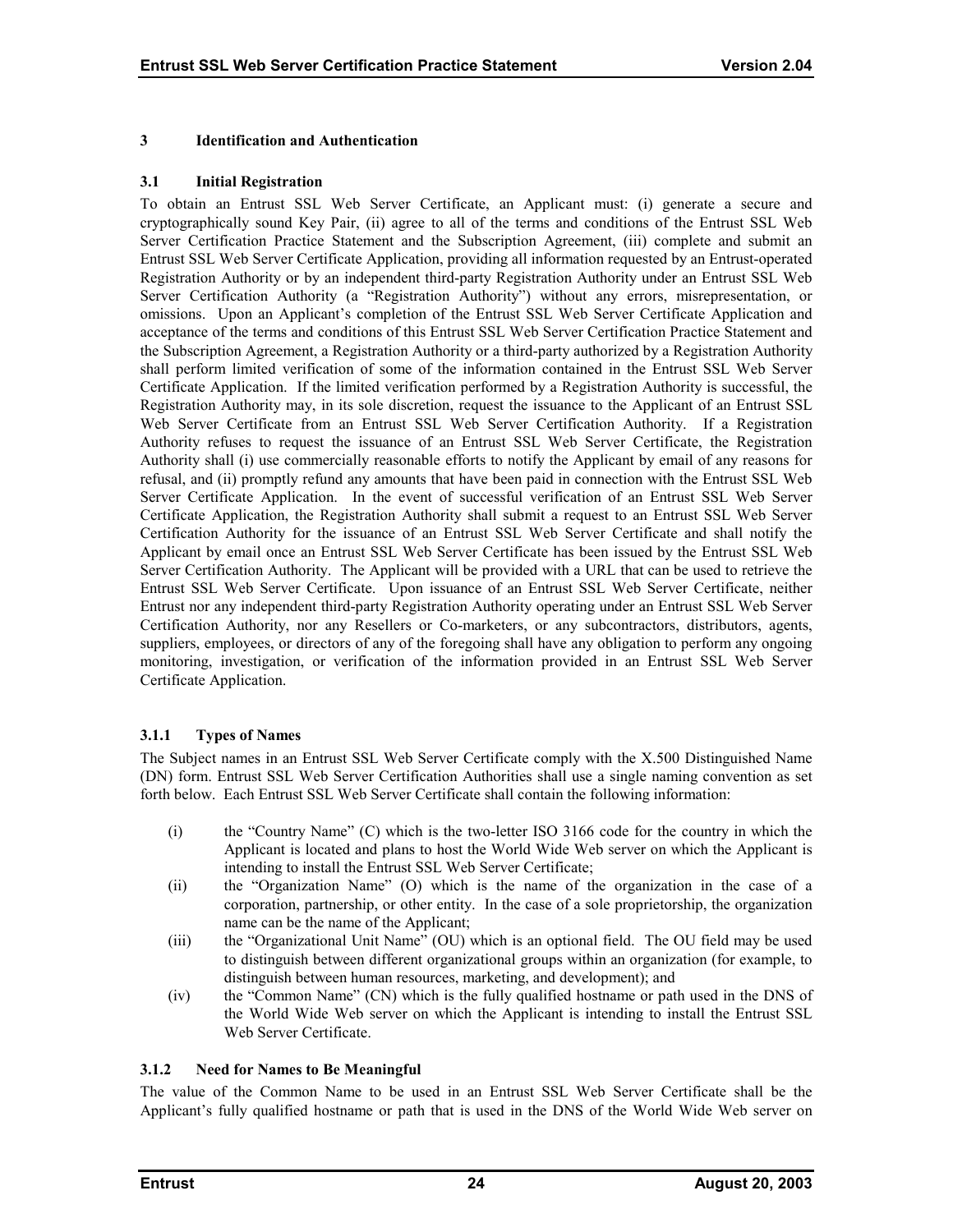<span id="page-29-0"></span>which the Applicant is intending to install the Entrust SSL Web Server Certificate. Notwithstanding the preceding sentence, the Common Name may include wildcard characters (i.e., an asterisk character) in Entrust's sole discretion.

# **3.1.3 Rules for Interpreting Various Name Forms**

Subject names for Entrust SSL Web Server Certificates shall be interpreted as set forth in Sections 3.1.1 and 3.1.2.

# **3.1.4 Uniqueness of Names**

Names shall be defined unambiguously for each Subject in an Entrust Repository. The Distinguished Name attribute should be unique to the World Wide Web server to which it is issued, and is used to prevent two Entrust SSL Web Server Certificates from being assigned the same Subject name (except as contemplated in Section 3.1.2). Each Entrust SSL Web Server Certificate shall be issued a unique serial number.

# **3.1.5 Name Claim Dispute Resolution Procedure**

The Subject names in Entrust SSL Web Server Certificates are issued on a "first come, first served" basis. By accepting a Subject name for incorporation into an Entrust SSL Web Server Certificate, a Registration Authority operating under an Entrust SSL Web Server Certification Authority does not determine whether the use of such information infringes upon, misappropriates, dilutes, unfairly competes with, or otherwise violates any intellectual property right or any other rights of any person, entity, or organization. The Entrust Certification Authorities and any Registration Authorities operating under the Entrust Certification Authorities neither act as an arbitrator nor provide any dispute resolution between Subscribers or between Subscribers and third-party complainants in respect to the use of any information in an Entrust SSL Web Server Certificate. The Entrust SSL Web Server Certification Practice Statement does not bestow any procedural or substantive rights on any Subscriber or third-party complainant in respect to any information in an Entrust SSL Web Server Certificate. Neither the Entrust Certification Authorities nor any Registration Authorities operating under the Entrust Certification Authorities shall in any way be precluded from seeking legal or equitable relief (including injunctive relief) in respect to any dispute between Subscribers or between Subscribers and third-party complainants or in respect to any dispute between Subscribers and an Entrust SSL Web Server Certification Authority or a Registration Authority operating under an Entrust SSL Web Server Certification Authority or between a third-party complainant and an Entrust SSL Web Server Certification Authority or a Registration Authority operating under an Entrust SSL Web Server Certification Authority arising out of any information in an Entrust SSL Web Server Certificate. Entrust SSL Web Server Certification Authorities and Registration Authorities operating under Entrust SSL Web Server Certification Authorities shall respectively have the right to revoke and the right to request revocation of Entrust SSL Web Server Certificates upon receipt of a properly authenticated order from an arbitrator or court of competent jurisdiction requiring the revocation of an Entrust SSL Web Server Certificate.

# **3.1.6 Recognition, Authentication and Role of Trademarks**

An Entrust SSL Web Server Certification Authority or a Registration Authority operating under an Entrust SSL Web Server Certification Authority may, in certain circumstances, take action in respect to an Entrust SSL Web Server Certificate containing information that possibly violates the trademark rights of a thirdparty complainant. In the event that a third-party complainant provides an Entrust SSL Web Server Certification Authority or a Registration Authority operating under an Entrust SSL Web Server Certification Authority with (i) a certified copy that is not more than three (3) months old of a trademark registration from the principal trademark office in any one of the United States, Canada, Japan, Australia or any of the member countries of the European Union, and further provided that such registration is still in full force and effect, and (ii) a copy of a prior written notice to the Subscriber of the Entrust SSL Web Server Certificate in dispute, stating that the complainant believes that information in the Subscriber's Entrust SSL Web Server Certificate violates the trademark rights of the complainant, and (iii) a representation by the complainant indicating the means of notice and basis for believing that such notice was received by the Subscriber of the Entrust SSL Web Server Certificate in dispute, an Entrust SSL Web Server Certification Authority or a Registration Authority operating under an Entrust SSL Web Server Certification Authority may initiate the following actions. The Entrust SSL Web Server Certification Authority or the Registration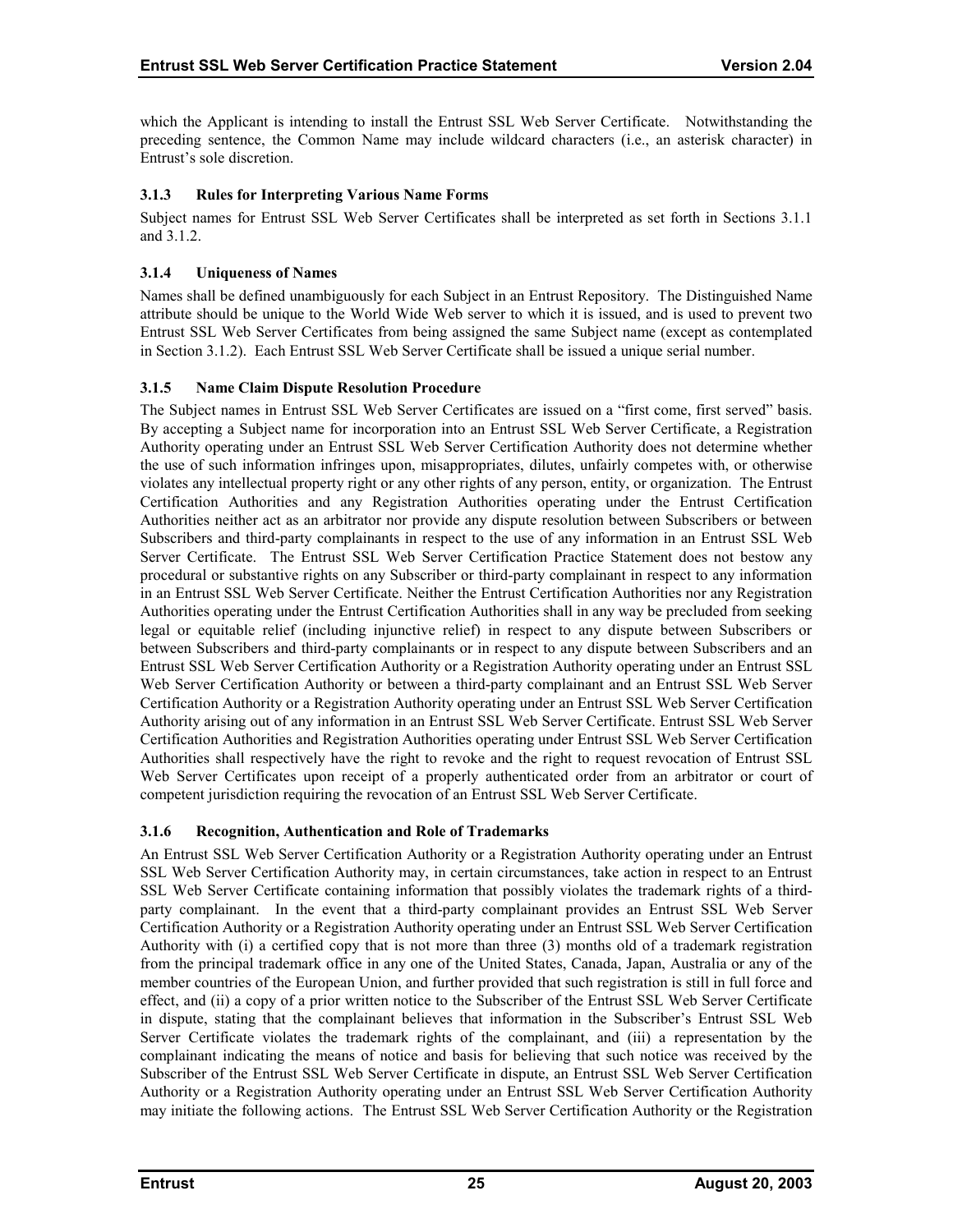Authority operating under an Entrust SSL Web Server Certification Authority may determine whether the issue date of the Subscriber's Entrust SSL Web Server Certificate predates the registration date on the trademark registration provided by the complainant. If the date of issuance of the Subscriber's Entrust SSL Web Server Certificate predates the trademark registration date, the Entrust SSL Web Server Certification Authority or the Registration Authority operating under the Entrust SSL Web Server Certification Authority will take no further action unless presented with an authenticated order from an arbitrator or court of competent jurisdiction. If the date of issuance of the Entrust SSL Web Server Certificate is after the registration date on the trademark registration provided by the complainant, the Entrust SSL Web Server Certification Authority or the Registration Authority operating under the Entrust SSL Web Server Certification Authority shall request that the Subscriber provide a proof of ownership for the Subscriber's own corresponding trademark registration from the principal trademark office in any one of the United States, Canada, Japan, Australia or any of the member countries of the European Union. If the Subscriber can provide a certified copy, as set forth above, that predates or was issued on the same date as the complainant's trademark registration, the Entrust SSL Web Server Certification Authority or the Registration Authority operating under the Entrust SSL Web Server Certification Authority will take no further action unless presented with an authenticated order from an arbitrator or court of competent jurisdiction. If the Subscriber does not respond within ten (10) Business Days, or if the date on the certified copy of the trademark registration provided by the Subscriber postdates the certified copy of the trademark registration provided by the complainant, the Entrust SSL Web Server Certification Authority and the Registration Authorities operating under that Entrust SSL Web Server Certification Authority respectively may revoke or may request revocation of the disputed Entrust SSL Web Server Certificate.

If a Subscriber files litigation against a complainant, or if a complainant files litigation against a Subscriber, and such litigation is related to any information in an issued Entrust SSL Web Server Certificate, and if the party instigating the litigation provides an Entrust SSL Web Server Certification Authority or a Registration Authority operating under an Entrust SSL Web Server Certification Authority with a copy of the filestamped complaint or statement of claim, the Entrust SSL Web Server Certification Authority will maintain the current status of the Entrust SSL Web Server Certificate or the Registration Authority operating under the Entrust SSL Web Server Certification Authority will request that the Entrust SSL Web Server Certification Authority maintain the current status of the Entrust SSL Web Server Certificate, subject to any requirements to change the status of such Entrust SSL Web Server Certificate otherwise provided or required under this Entrust SSL Web Server Certification Practice Statement, a Subscription Agreement, or any Relying Party Agreement. During any litigation, an Entrust SSL Web Server Certification Authority will not revoke and a Registration Authority operating under an Entrust SSL Web Server Certification Authority will not request revocation of an Entrust SSL Web Server Certificate that is in dispute unless ordered by an arbitrator or a court of competent jurisdiction or as otherwise provided or required under this Entrust SSL Web Server Certification Practice Statement, a Subscription Agreement, or any Relying Party Agreement. In the event of litigation as contemplated above, Entrust SSL Web Server Certification Authorities and Registration Authorities operating under the Entrust SSL Web Server Certification Authorities will comply with any directions by a court of competent jurisdiction in respect to an Entrust SSL Web Server Certificate in dispute without the necessity of being named as a party to the litigation. If named as a party in any litigation in respect to an Entrust SSL Web Server Certificate, Entrust and/or any third party operating a Registration Authority under an Entrust SSL Web Server Certification Authority shall be entitled to take any action that it deems appropriate in responding to or defending such litigation. Any Subscriber or Relying Party that becomes involved in any litigation in respect to an Entrust SSL Web Server Certificate shall remain subject to all of the terms and conditions of the Entrust SSL Web Server Certification Practice Statement, the Subscriber's Subscription Agreement, and the Relying Party's Relying Party Agreement.

Registration Authorities operating under an Entrust SSL Web Server Certification Authority shall notify the Entrust SSL Web Server Certification Authority of any disputes of which such Registration Authority is aware and which relate to any information contained in an Entrust SSL Web Server Certificate whose issuance was requested by such Registration Authority.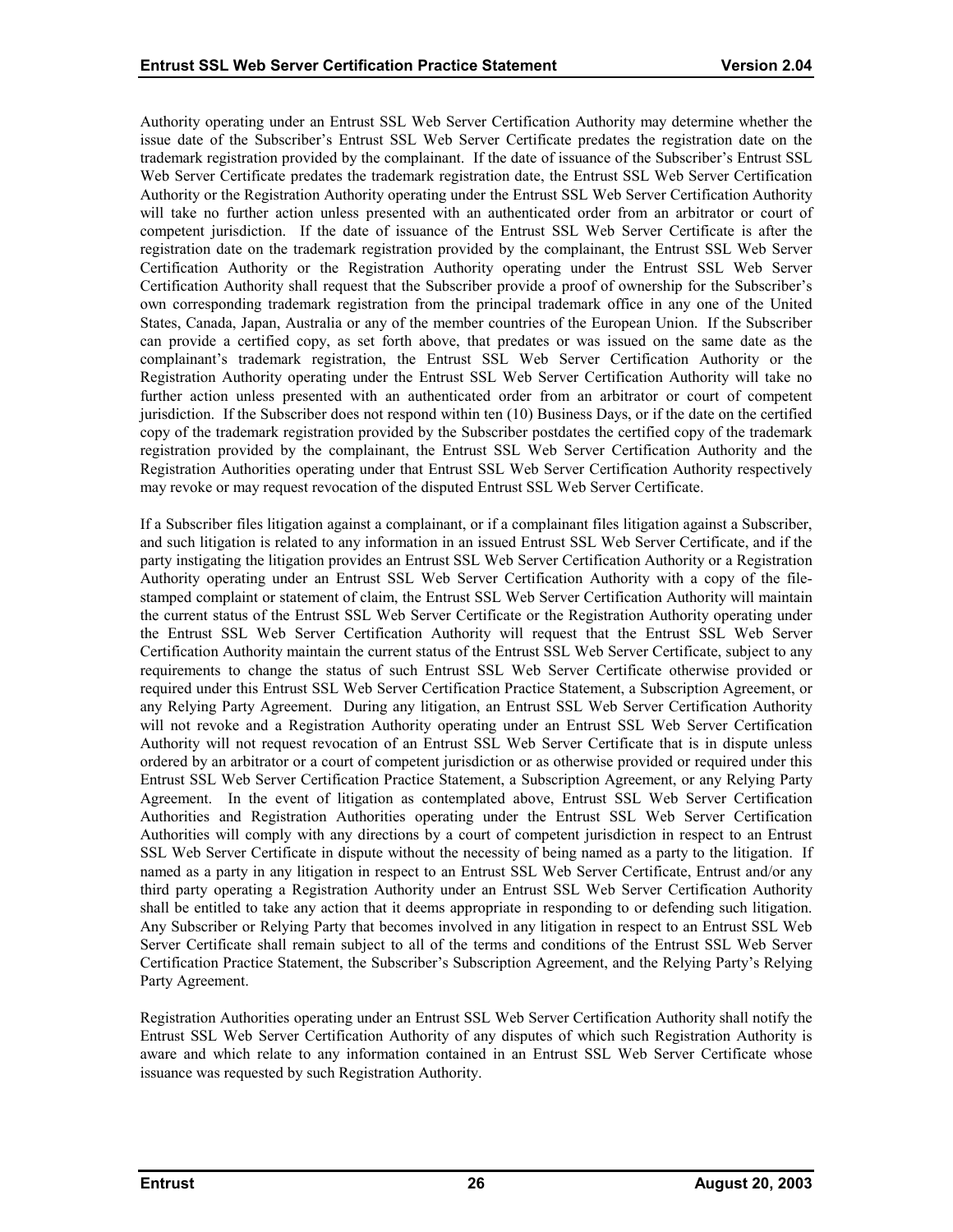# <span id="page-31-0"></span>**3.1.7 Method to Prove Possession of Private Key**

Registration Authorities perform proof of possession tests for CSRs created using reversible asymmetric algorithms (such as RSA) by validating the signature on the CSR submitted by the Applicant with the Entrust SSL Web Server Certificate Application.

# **3.1.8 Authentication of Organizational Identity**

Registration Authorities operating under the Entrust SSL Web Server Certification Authorities shall perform a limited verification of any organizational identities that are submitted by an Applicant or Subscriber. Registration Authorities operating under the Entrust SSL Web Server Certification Authorities shall determine whether the organizational identity, address, and domain name provided with an Entrust SSL Web Server Certificate Application are consistent with information contained in third-party databases and/or governmental sources. The information and sources used for the limited verification of Entrust SSL Web Server Certificate Applications may vary depending on the jurisdiction of the Applicant or Subscriber. In the case of organizational identities that are not registered with any governmental sources, Registration Authorities operating under the Entrust SSL Web Server Certification Authorities shall use commercially reasonable efforts to confirm the existence of the organization. Such commercially reasonable efforts may include inquiries with banks or other trustworthy persons or institutions. Registration Authorities operating under the Entrust SSL Web Server Certification Authorities shall comply with all verification practices mandated by the Entrust Policy Authority.

The Entrust Policy Authority may, in its discretion, update verification practices to improve the organization identity verification process. Any changes to verification practices shall be published pursuant to the standard procedures for updating the Entrust SSL Web Server Certification Practice Statement.

# **3.1.9 Authentication of Individual Identity**

Registration Authorities operating under the Entrust SSL Web Server Certification Authorities shall perform a limited verification of any individual identities that are submitted by an Applicant or Subscriber. In order to establish the accuracy of an individual identity, the individual shall be required to appear before a representative of a Registration Authority operating under an Entrust SSL Web Server Certification Authority or a notary public in the jurisdiction of the Applicant. The individual shall be required to produce three (3) pieces of picture identification. The type of identification that is appropriate for proper identification shall be dependent on the jurisdiction of the Applicant.

The Entrust Policy Authority may, in its discretion, update verification practices to improve the individual identity verification process. Any changes to verification practices shall be published pursuant to the standard procedures for updating the Entrust SSL Web Server Certification Practice Statement.

# **3.2 Routine Rekey**

Each Entrust SSL Web Server Certificate shall contain a Certificate expiration date. The reason for having an expiration date for a Certificate is to minimize the exposure of the Key Pair associated with the Certificate. For this reason, when processing a new Entrust SSL Web Server Certificate Application, Entrust requires that a new Key Pair be generated and that the new Public Key of this Key Pair be submitted with the Applicant's Entrust SSL Web Server Certificate Application. Entrust does not renew Entrust SSL Web Server Certificates, accordingly, if a Subscriber wishes to continue to use an Entrust SSL Web Server Certificate beyond the expiry date for the current Entrust SSL Web Server Certificate, the Subscriber must obtain a new Entrust SSL Web Server Certificate and replace the Entrust SSL Web Server Certificate that is about to expire. Subscribers submitting a new Entrust SSL Web Server Certificate Application will be required to complete the initial application process, as described in Section 3.1, including generation of a new Key Pair and submission of all information required for an initial application for an Entrust SSL Web Server Certificate. The Registration Authority that processed the Subscriber's Entrust SSL Web Server Certificate Application shall make a commercially reasonable effort to notify Subscribers of the pending expiration of their Entrust SSL Web Server Certificate by sending an email to the technical contact listed in the corresponding Entrust SSL Web Server Certificate Application. Upon expiration of an Entrust SSL Web Server Certificate, the Subscriber shall immediately cease using such Entrust SSL Web Server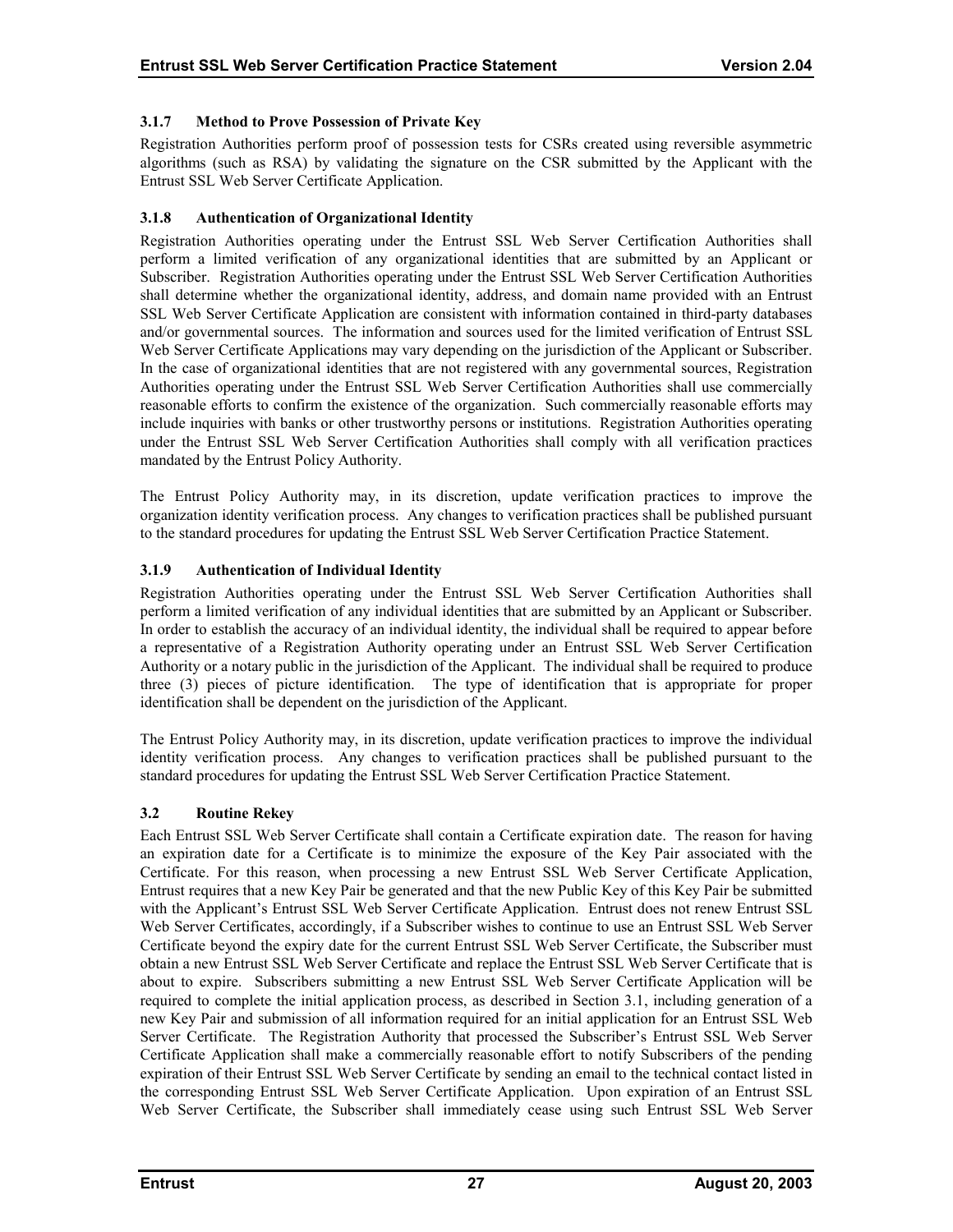<span id="page-32-0"></span>Certificate and shall remove such Entrust SSL Web Server Certificate from any devices and/or software in which it has been installed.

# **3.3 Rekey After Revocation**

Entrust SSL Web Server Certification Authorities and Registration Authorities operating under Entrust SSL Web Server Certification Authorities do not renew Entrust SSL Web Server Certificates that have been revoked. If a Subscriber wishes to use an Entrust SSL Web Server Certificate after revocation, the Subscriber must apply for a new Entrust SSL Web Server Certificate and replace the Entrust SSL Web Server Certificate that has been revoked. In order to obtain another Entrust SSL Web Server Certificate, the Subscriber will be required to complete the initial application process, as described in Section 3.1, including generation of a new Key Pair and submission of all information required for an initial application for an Entrust SSL Web Server Certificate. Upon revocation of an Entrust SSL Web Server Certificate, the Subscriber shall immediately cease using such Entrust SSL Web Server Certificate and shall remove such Entrust SSL Web Server Certificate from any devices and/or software in which it has been installed.

# **3.4 Revocation Request**

A Subscriber may request revocation of their Entrust SSL Web Server Certificate at any time provided that the Subscriber can validate to the Registration Authority that processed the Subscriber's Entrust SSL Web Server Certificate Application that the Subscriber is the person, organization, or entity to whom the Entrust SSL Web Server Certificate was issued. The Registration Authority shall authenticate a request from a Subscriber for revocation of their Entrust SSL Web Server Certificate by requiring the pass phrase submitted by the Subscriber with the Entrust SSL Web Server Certificate Application and/or some subset of the information provided by the Subscriber with the Entrust SSL Web Server Certificate Application. Upon receipt and confirmation of such information, the Registration Authority shall then request revocation of the Subscriber's Entrust SSL Web Server Certificate within forty-eight (48) hours of validating the revocation request, and an Entrust SSL Web Server Certification Authority shall subsequently post the serial number of the revoked Entrust SSL Web Server Certificate to a CRL in an Entrust Repository. Registration Authorities operating under the Entrust SSL Web Server Certification Authority shall use commercially reasonable efforts to notify a Subscriber about the revocation of the Subscriber's Entrust SSL Web Server Certificate by sending an email to the technical and security contacts identified in the Subscriber's Entrust SSL Web Server Certificate Application.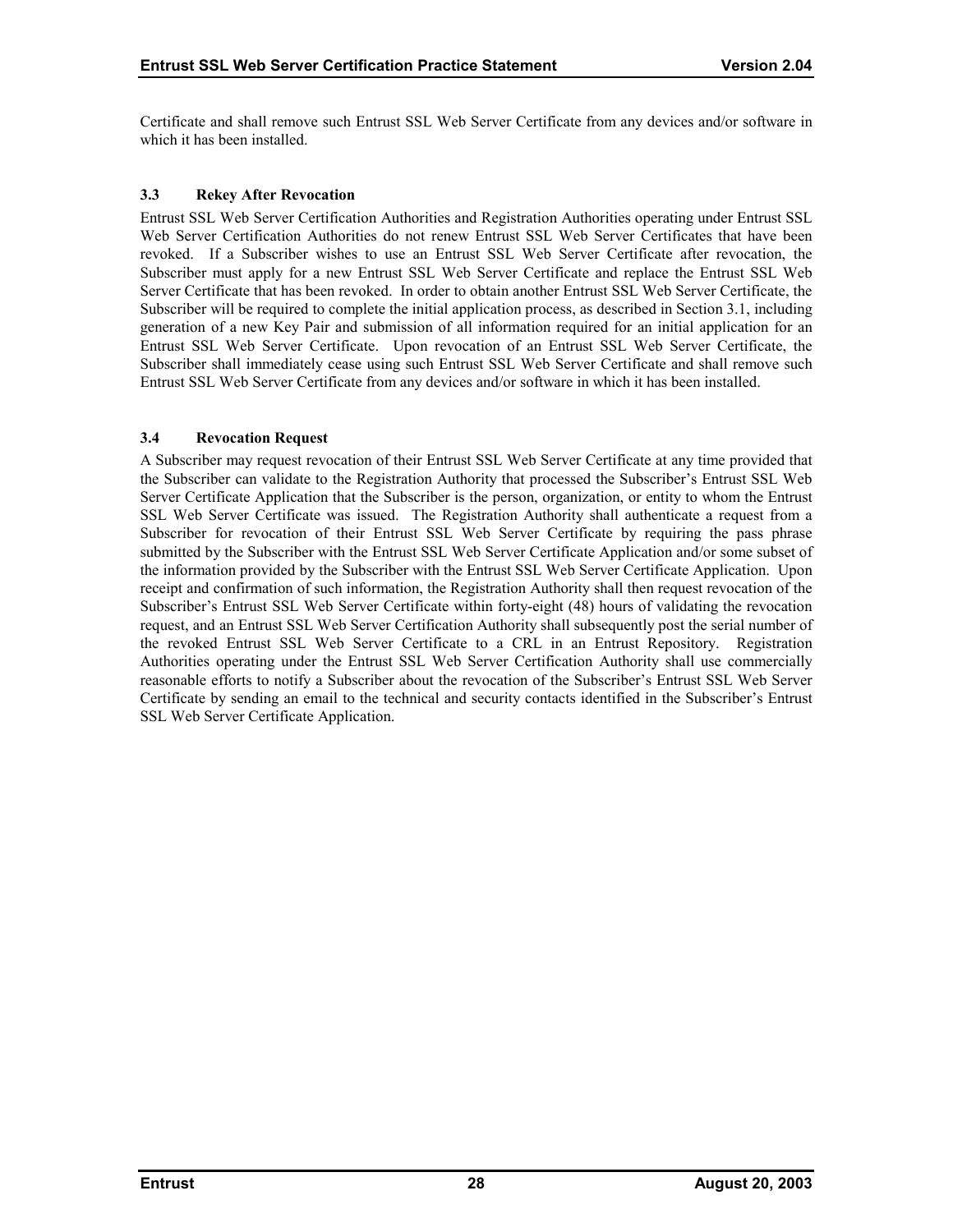#### <span id="page-33-0"></span>**4 Operational Requirements**

#### **4.1 Certificate Application**

To obtain an Entrust SSL Web Server Certificate, an Applicant must follow the procedures described in section 3.1 of the Entrust SSL Web Server Certification Practice Statement. An Entrust-operated Registration Authority or an independent third-party Registration Authority operating under an Entrust SSL Web Server Certification Authority shall follow the procedures described in Sections 3.1.8 and 3.1.9 to perform limited verification of the identity of the Applicant.

# **4.2 Certificate Issuance**

After performing limited verification of the information provided by an Applicant with an Entrust SSL Web Server Certificate Application, a Registration Authority operating under an Entrust SSL Web Server Certification Authority may request that an Entrust SSL Web Server Certification Authority issue an Entrust SSL Web Server Certificate. Upon receipt of a request from a Registration Authority operating under an Entrust SSL Web Server Certification Authority, that Entrust SSL Web Server Certification Authority may generate and digitally sign an Entrust SSL Web Server Certificate in accordance with the Certificate profile described in Section 7 of this Entrust SSL Web Server Certification Practice Statement.

#### **4.3 Certificate Acceptance**

Once an Entrust SSL Web Server Certificate has been generated and placed in an Entrust Repository, the Registration Authority that requested the issuance of the Entrust SSL Web Server Certificate shall use commercially reasonable efforts to notify the Applicant by email that the Applicant's Entrust SSL Web Server Certificate is available. The email will contain a URL for use by the Applicant to retrieve the Entrust SSL Web Server Certificate.

#### **4.4 Certificate Suspension and Revocation**

An Entrust SSL Web Server Certification Authority shall revoke an Entrust SSL Web Server Certificate after receiving a valid revocation request from a Registration Authority operating under such Entrust SSL Web Server Certification Authority. A Registration Authority operating under an Entrust SSL Web Server Certification Authority shall be entitled to request and may request that an Entrust SSL Web Server Certification Authority revoke an Entrust SSL Web Server Certificate after such Registration Authority receives a valid revocation request from the Subscriber for such Entrust SSL Web Server Certificate. A Registration Authority operating under an Entrust SSL Web Server Certification Authority shall be entitled to request and shall request that an Entrust SSL Web Server Certification Authority revoke an Entrust SSL Web Server Certificate if such Registration Authority becomes aware of the occurrence of any event that would require a Subscriber to cease to use such Entrust SSL Web Server Certificate. Entrust SSL Web Server Certification Authorities do not allow the suspension of Entrust SSL Web Server Certificates.

#### **4.4.1 Circumstances for Revocation**

An Entrust SSL Web Server Certification Authority shall be entitled to revoke and may revoke, and a Registration Authority operating under an Entrust SSL Web Server Certification Authority shall be entitled to request revocation of and shall request revocation of, a Subscriber's Entrust SSL Web Server Certificate if such Entrust SSL Web Server Certification Authority or Registration Authority has knowledge of or a reasonable basis for believing that of any of the following events have occurred:

- (i) Compromise of such Entrust SSL Web Server Certification Authority's Private Key or Compromise of a superior Certification Authority's Private Key;
- (ii) breach by the Subscriber of any of the terms of the Entrust SSL Web Server Certification Practice Statement or the Subscriber's Subscription Agreement;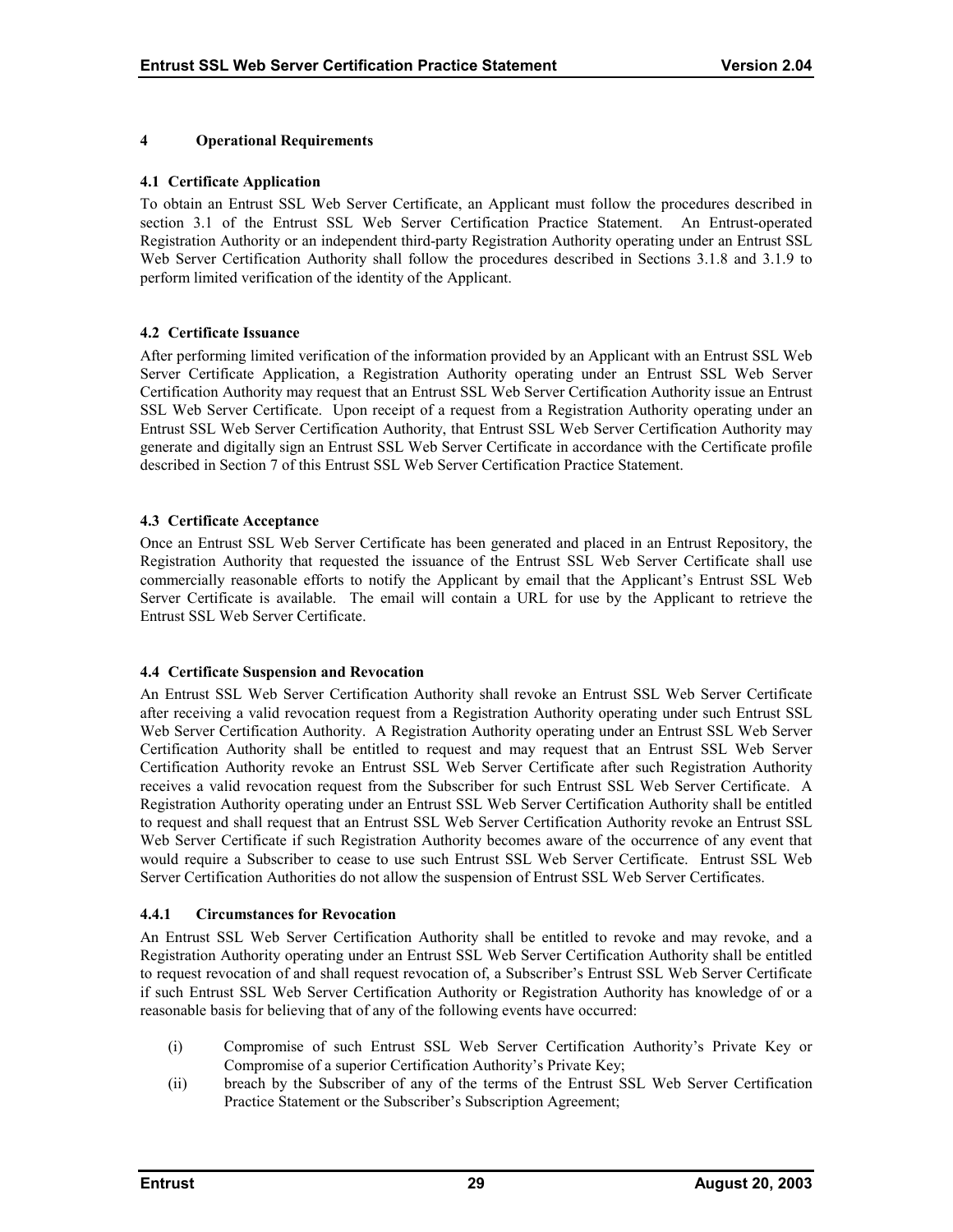- <span id="page-34-0"></span>(iii) any change in the information contained in an Entrust SSL Web Server Certificate issued to a Subscriber;
- (v) non-payment of any Entrust SSL Web Server Certificate fees or service fees;
- (vi) a determination that an Entrust SSL Web Server Certificate was not issued in accordance with the requirements of the Entrust SSL Web Server Certification Practice Statement or the Subscriber's Subscription Agreement; or
- (vi) any other reason that may be reasonably expected to affect the integrity, security, or trustworthiness of an Entrust SSL Web Server Certificate or an Entrust SSL Web Server Certification Authority.

A Subscriber shall request revocation of their Entrust SSL Web Server Certificate if the Subscriber has a suspicion or knowledge of a Compromise of the Subscriber's Private Key or a suspicion or knowledge of a change in the information contained in the Subscriber's Entrust SSL Web Server Certificate or a change in circumstances that causes the information contained in Subscriber's Entrust SSL Web Server Certificate to become inaccurate, incomplete, or misleading. Such revocation request shall be submitted by the Subscriber to the Registration Authority that processed the Subscriber's Entrust SSL Web Server Certificate Application. If a Subscriber's Entrust SSL Web Server Certificate is revoked for any reason, the Registration Authority that processed the Subscriber's Entrust SSL Web Server Certificate Application shall make a commercially reasonable effort to notify such Subscriber by sending an email to the technical and security contacts listed in the Entrust SSL Web Server Certificate Application. Revocation of an Entrust SSL Web Server Certificate shall not affect any of the Subscriber's contractual obligations under this Entrust SSL Web Server Certification Practice Statement, the Subscriber's Subscription Agreement, or any Relying Party Agreements.

# **4.4.2 Who Can Request Revocation**

A Subscriber may request revocation of their Entrust SSL Web Server Certificate at any time for any reason. If a Subscriber requests revocation of their Entrust SSL Web Server Certificate, the Subscriber must be able to validate themselves as set forth in Section 3.4 to the Registration Authority that processed the Subscriber's Entrust SSL Web Server Certificate Application. The Entrust SSL Web Server Certification Authorities shall not be required to revoke and the Registration Authorities operating under the Entrust SSL Web Server Certification Authorities shall not be required to request revocation of an Entrust SSL Web Server Certificate until a Subscriber can properly validate themselves as set forth in Section 3.4 and 4.4.3. An Entrust SSL Web Server Certification Authority shall be entitled to revoke and shall revoke, and a Registration Authority operating under an Entrust SSL Web Server Certification Authority shall be entitled to request revocation of and shall request revocation of, a Subscriber's Entrust SSL Web Server Certificate at any time for any of the reasons set forth in Section 4.4.1.

# **4.4.3 Procedure for Revocation Request**

A Registration Authority operating under an Entrust SSL Web Server Certification Authority shall authenticate a request by a Subscriber for revocation of their Entrust SSL Web Server Certificate by requiring (i) some subset of the information provided by the Subscriber with the Subscriber's Entrust SSL Web Server Certificate Application, or (ii) the pass phrase submitted by the Subscriber with the Subscriber's Entrust SSL Web Server Certificate Application or verification by a contact at the Subscriber. Upon receipt and confirmation of such information, the Registration Authority shall send a revocation request to the Entrust SSL Web Server Certification Authority that issued such Entrust SSL Web Server Certificate. The Entrust SSL Web Server Certification Authority receiving such revocation request shall within forty-eight (48) hours of receiving such revocation request post the serial number of the revoked Entrust SSL Web Server Certificate to a CRL in an Entrust Repository. If a Subscriber's Entrust SSL Web Server Certificate is revoked for any reason, the Registration Authority that requested revocation of the Subscriber's Entrust SSL Web Server Certificate shall make a commercially reasonable effort to notify the Subscriber by sending an email to the technical and security contacts specified in the Subscriber's Entrust SSL Web Certificate Application.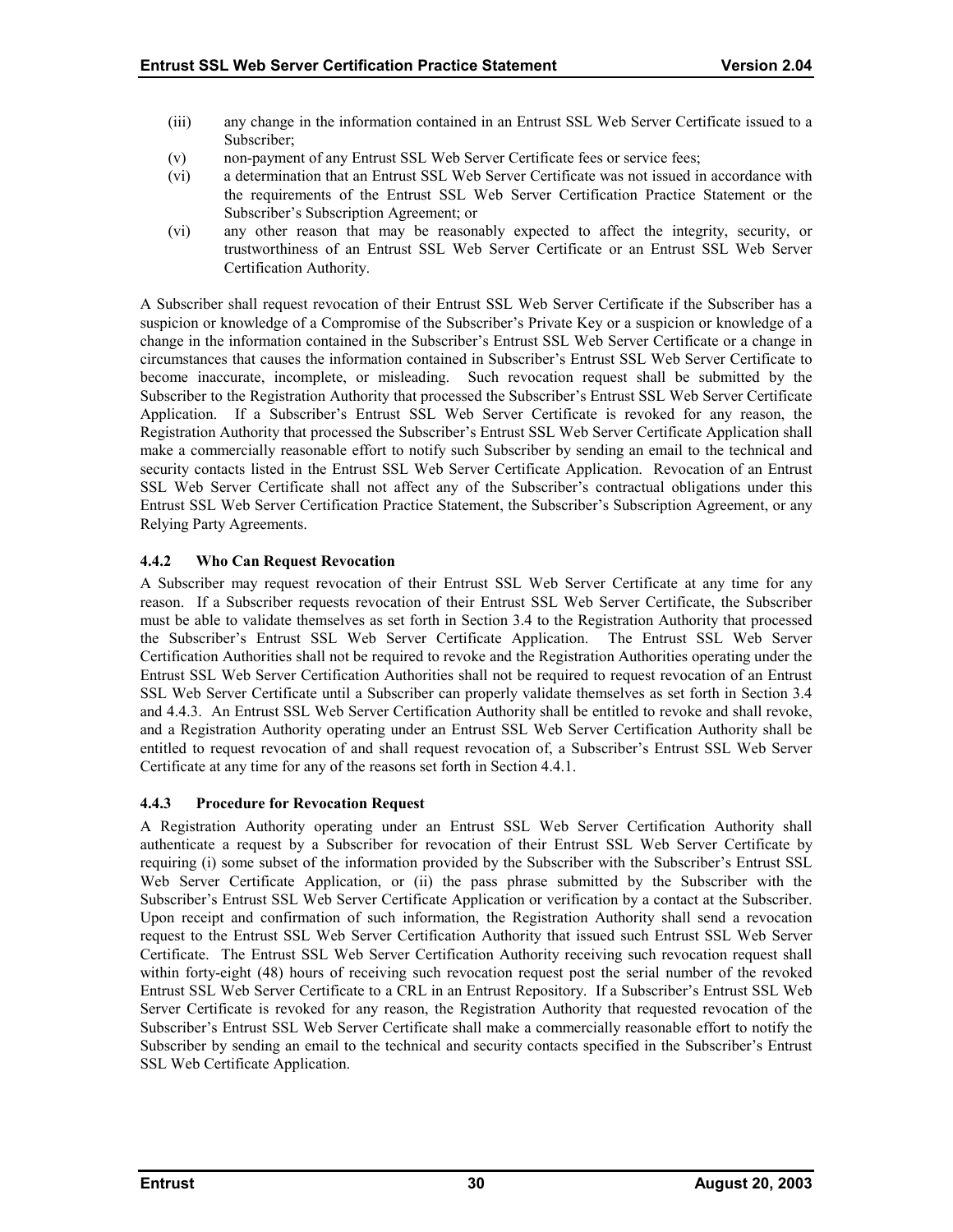# <span id="page-35-0"></span>**4.4.4 Revocation Request Grace Period**

In the case of Private Key Compromise, or suspected Private Key Compromise, a Subscriber shall request revocation of the corresponding Entrust SSL Web Server Certificate immediately upon detection of the Compromise or suspected Compromise. Revocation requests for other required reasons shall be made as soon as reasonably practicable.

#### **4.4.5 Circumstances for Suspension**

Entrust SSL Web Server Certification Authorities do not suspend Entrust SSL Web Server Certificates.

#### **4.4.6 Who Can Request Suspension**

Entrust SSL Web Server Certification Authorities do not suspend Entrust SSL Web Server Certificates.

#### **4.4.7 Procedure for Suspension Request**

Entrust SSL Web Server Certification Authorities do not suspend Entrust SSL Web Server Certificates.

#### **4.4.8 Limits on Suspension Period**

Entrust SSL Web Server Certification Authorities do not suspend Entrust SSL Web Server Certificates.

#### **4.4.9 CRL Issuance Frequency**

Entrust SSL Web Server Certification Authorities shall use commercially reasonable efforts to issue CRLs at least once every twenty-four (24) hours. CRLs will generally be issued at approximately 12.00 a.m. In certain circumstances, CRLs may also be issued between these intervals, such as in the event of the detection of a serious Compromise.

#### **4.4.10 CRL Checking Requirements**

A Relying Party shall check whether the Entrust SSL Web Server Certificate that the Relying Party wishes to rely on has been revoked. A Relying Party shall check the Certificate Revocation Lists maintained in the appropriate Repository to determine whether the Entrust SSL Web Server Certificate that the Relying Party wishes to rely on has been revoked. In no event shall Entrust or any independent third-party Registration Authorities operating under an Entrust SSL Web Server Certification Authority, or any Resellers or Comarketers, or any subcontractors, distributors, agents, suppliers, employees, or directors of any of the foregoing be liable for any damages whatsoever due to (i) the failure of a Relying Party to check for revocation or expiration of an Entrust SSL Web Server Certificate, or (ii) any reliance by a Relying Party on an Entrust SSL Web Server Certificate that has been revoked or that has expired.

# **4.4.11 On-line Revocation/Status Checking Availability**

The CRLs in an Entrust Repository may be searched by serial number.

# **4.4.12 On-line Revocation Checking Requirements**

See Section 4.4.10.

# **4.4.13 Other Forms of Revocation Advertisements Available**

No other mechanisms are provided.

# **4.4.14 Checking Requirements For Other Forms of Revocation Advertisements**

No stipulation.

#### **4.4.15 Special Requirements Re Key Compromise**

If a Subscriber suspects or knows that the Private Key corresponding to the Public Key contained in the Subscriber's Entrust SSL Web Server Certificate has been Compromised, the Subscriber shall immediately notify the Registration Authority that processed the Subscriber's Entrust SSL Web Server Certificate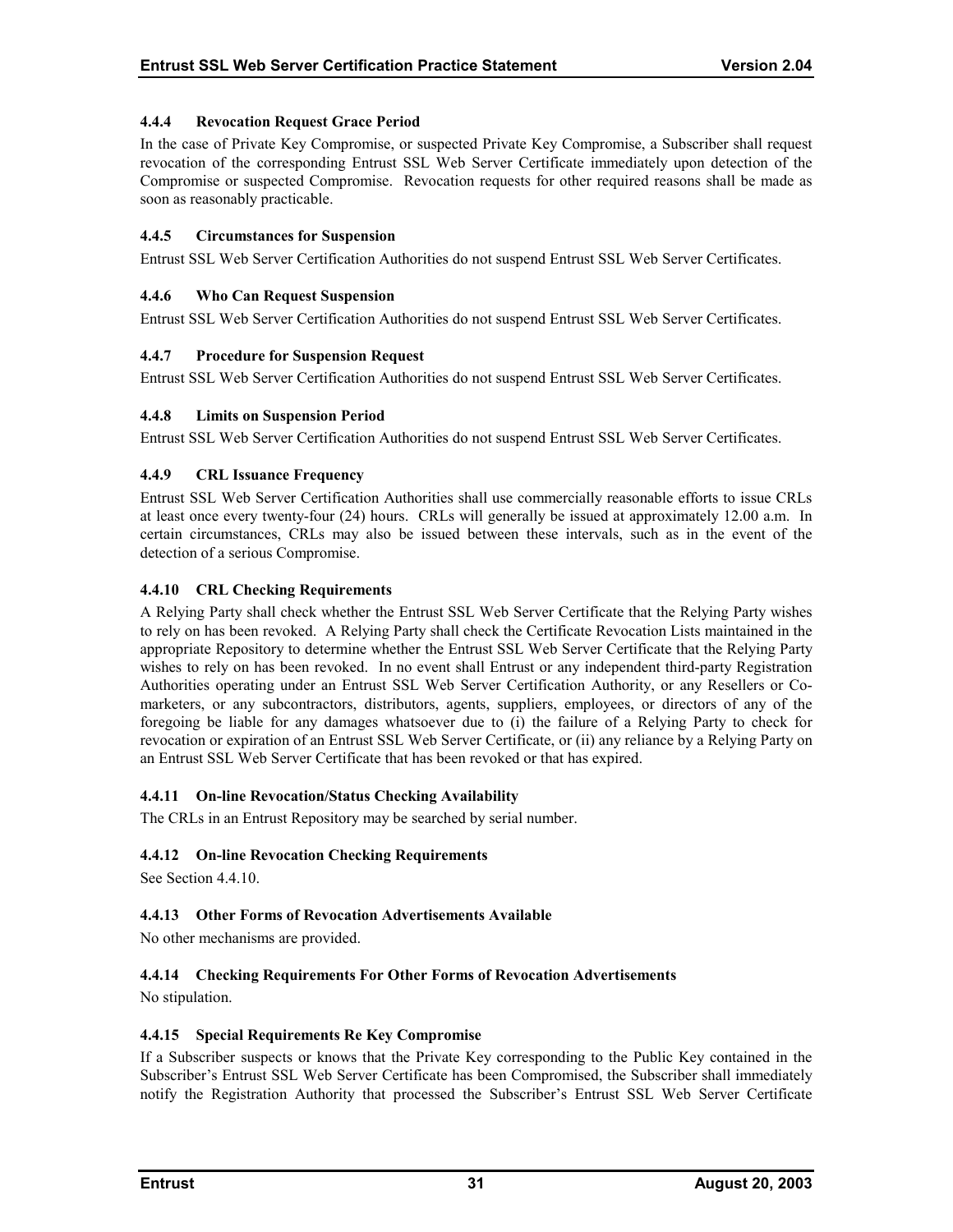<span id="page-36-0"></span>Application, using the procedures set forth in Section 4.4.3, of such suspected or actual Compromise. The Subscriber shall immediately stop using such Entrust SSL Web Server Certificate and shall remove such Entrust SSL Web Server Certificate from any devices and/or software in which such Entrust SSL Web Server Certificate has been installed. The Subscriber shall be responsible for investigating the circumstances of such Compromise or suspected Compromise and for notifying any Relying Parties that may have been affected by such Compromise or suspected Compromise.

#### **4.5 Security Audit Procedures**

Significant security events in the Entrust SSL Web Server Certification Authorities are automatically timestamped and recorded as audit logs in audit trail files. The audit trail files are processed (reviewed for policy violations or other significant events) on a regular basis. Authentication codes are used in conjunction with the audit trail files to protect against modification of audit logs. Audit trail files are archived periodically. All files including the latest audit trail file are moved to backup media and stored in a secure archive facility.

#### **4.6 Records Archival**

The audit trail files and databases for Entrust SSL Web Server Certification Authorities are both archived. The archive of an Entrust SSL Web Server Certification Authorities' database is retained for at least three (3) years. Archives of audit trail files are retained for at least one (1) year. The databases for Entrust SSL Web Server Certification Authorities are encrypted and protected by Entrust software master keys. The archive media is protected through storage in a restricted-access facility to which only Entrust-authorized personnel have access. Archive files are backed up as they are created. Originals are stored on-site and housed with an Entrust SSL Web Server Certification Authority system. Backup files are stored at a secure and separate geographic location.

#### **4.7 Key Changeover**

Subscribers are issued Entrust SSL Web Server Certificates that expire after a defined period of time to minimize the exposure of the associated Key Pair. For this reason, a new Key Pair must be created and that new Public Key must be submitted with each Entrust SSL Web Server Certificate Application to replace an expiring Entrust SSL Web Server Certificate. The process for renewing an Entrust SSL Web Server Certificate is described in Section 3.2.

#### **4.8 Compromise and Disaster Recovery**

Entrust SSL Web Server Certification Authorities have a disaster recovery plan to provide for timely recovery of services in the event of a system outage.

Entrust requires rigorous security controls to maintain the integrity of Entrust SSL Web Server Certification Authorities. The Compromise of the Private Key used by an Entrust SSL Web Server Certification Authority is viewed by Entrust as being very unlikely, however, Entrust has policies and procedures that will be employed in the event of such a Compromise. At a minimum, all Subscribers shall be informed as soon as practicable of such a Compromise and information shall be posted in the Entrust Repository.

# **4.9 CA Termination**

In the event that an Entrust SSL Web Server Certification Authority ceases operation, all Entrust SSL Web Server Certificates issued by such Entrust SSL Web Server Certification Authority shall be revoked.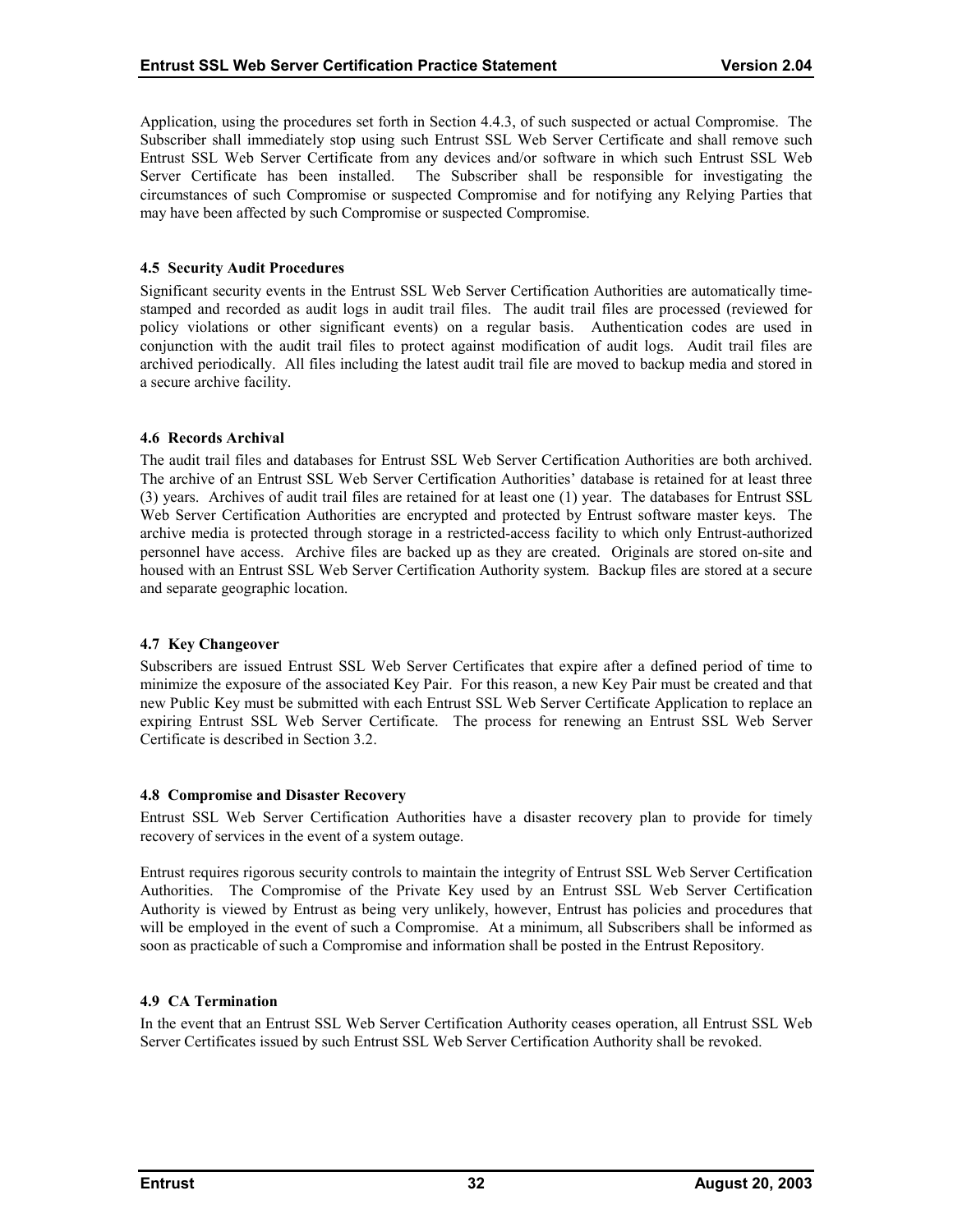# <span id="page-37-0"></span>**5 Physical, Procedural, and Personnel Security Controls**

#### **5.1 Physical Controls**

Entrust/Authority software is used as the software component of the Entrust SSL Web Server Certification Authorities. The hardware and software for an Entrust SSL Web Server Certification Authority is located in a secure facility with physical security and access control procedures that meet or exceed industry standards. The room containing the Entrust/Authority software is designated a two (2) person zone, and controls are used to prevent a person from being in the room alone. Alarm systems are used to notify security personnel of any violation of the rules for access to an Entrust SSL Web Server Certification Authority.

#### **5.2 Procedural Controls**

An Entrust SSL Web Server Certification Authority has a number of trusted roles for sensitive operations of the Entrust SSL Web Server Certification Authority software. To gain access to the Entrust/Authority software used in an Entrust SSL Web Server Certification Authority, operational personnel must undergo background investigations. Entrust SSL Web Server Certification Authority operations related to adding administrative personnel or changing Certification Authority policy settings require more than one (1) person to perform the operation.

#### **5.3 Personnel Controls**

Operational personnel for an Entrust SSL Web Server Certification Authority will not be assigned other responsibilities that conflict with their operational responsibilities for the Entrust SSL Web Server Certification Authority. The privileges assigned to operational personnel for an Entrust SSL Web Server Certification Authority will be limited to the minimum required to carry out their assigned duties.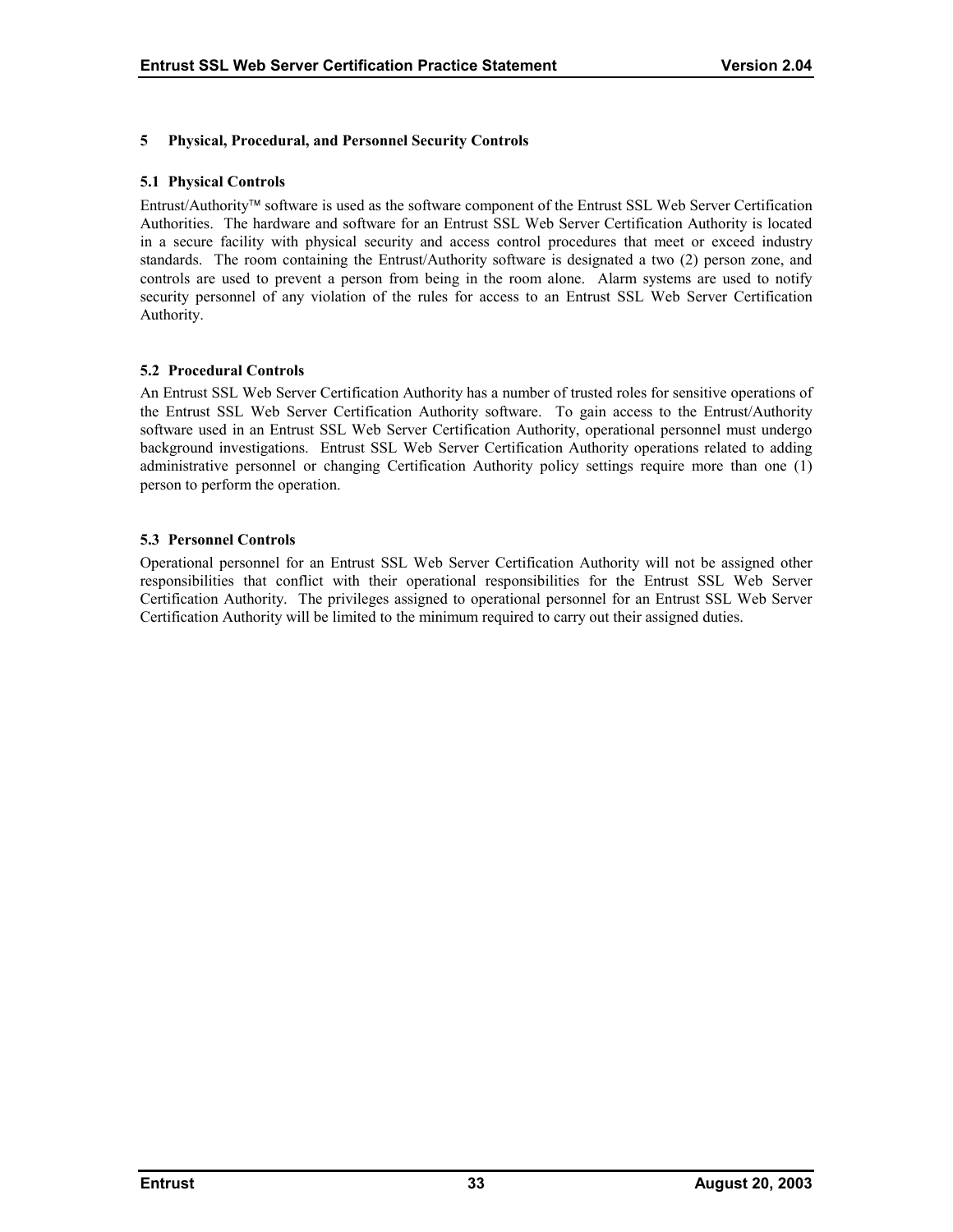# <span id="page-38-0"></span>**6 Technical Security Controls**

# **6.1 Key Pair Generation and Installation**

# **6.1.1 Key Pair Generation**

The signing Key Pair for an Entrust SSL Web Server Certification Authority is created during the initial start up of the Entrust/Master Control application and is protected by the master key for such Entrust SSL Web Server Certification Authority. Hardware key generation is used which is compliant to at least FIPS 140-1 level 3.

# **6.1.2 Private Key Delivery to Entity**

Not applicable.

# **6.1.3 Public Key Delivery to Certificate Issuer**

The Public Key to be included in an Entrust SSL Web Server Certificate is delivered to Entrust SSL Web Server Certification Authorities in a Certificate Signing Request (CSR) as part of the Entrust SSL Web Server Certificate Application process.

# **6.1.4 CA Public Key Delivery to Users**

The Public-Key Certificate for Entrust SSL Web Server Certification Authorities is cross certified by the GTE Corporation (GTE) Certification Authority. The self-signed Public-Key Certificate for the GTE Certification Authority is pre-installed in common World Wide Web browser and web server software by the applicable software manufacturers.

#### **6.1.5 Key Sizes**

The SSL server key sizes are determined by the Subscriber's World Wide Web server software.

# **6.1.6 Public-Key Parameters Generation**

The Subscriber's World Wide Web server software controls which Public-Key parameters are used.

# **6.1.7 Parameter Quality Checking**

The quality of the Public-Key parameters is governed by the Subscriber's World Wide Web server software that generates the parameters. Neither Entrust nor any independent third-party Registration Authority operating under an Entrust SSL Web Server Certification Authority, nor any Resellers or Co-marketers, or any subcontractors, distributors, agents, suppliers, employees, or directors of any of the foregoing make any representations or provide any representations, warranties or conditions whatsoever about the quality of the Public Key contained in an Entrust SSL Web Server Certificate.

#### **6.1.8 Hardware/Software Key Generation**

The method for generating the Subscriber's Key Pair associated with an Entrust SSL Web Server Certificate is solely under the control of the Subscriber, and neither Entrust nor any independent third-party Registration Authority operating under an Entrust SSL Web Server Certification Authority, nor any Resellers or Co-marketers, or any subcontractors, distributors, agents, suppliers, employees, or directors of any of the foregoing shall have any responsibility or liability whatsoever for the generation of the Subscriber's Key Pair.

# **6.1.9 Key Usage Purposes**

Entrust SSL Web Server Certificates issued by an Entrust SSL Web Server Certification Authority contain the keyUsage and the extendkeyUsage Certificate extensions restricting the purpose for which an Entrust SSL Web Server Certificate can be used. Subscribers and Relying Parties shall only use Entrust SSL Web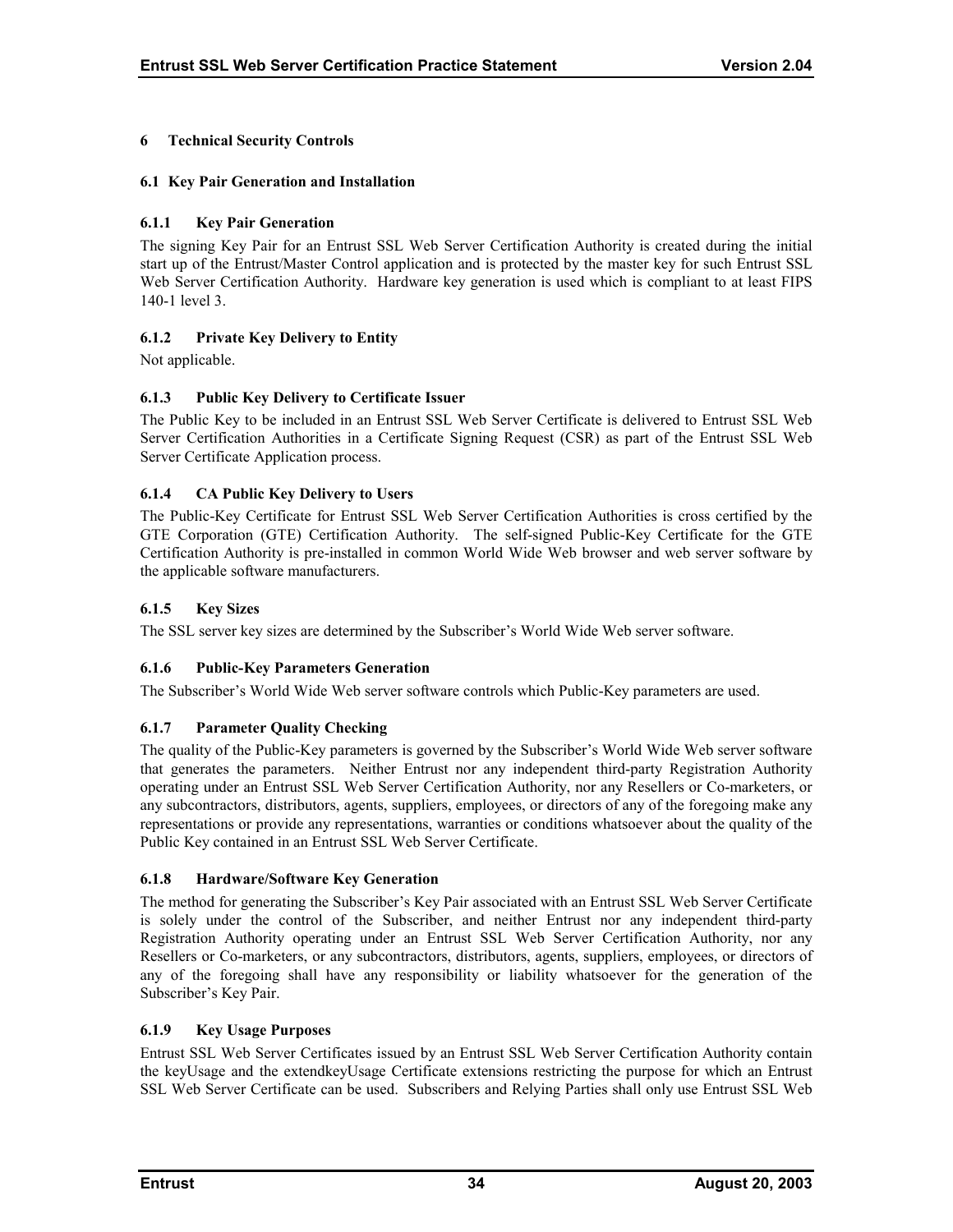<span id="page-39-0"></span>Server Certificates in compliance with this Entrust SSL Web Server Certification Practice Statement and applicable laws.

#### **6.2 Private Key Protection**

The Entrust SSL Web Server Certification Authorities use Entrust/Authority software in conjunction with hardware certified to FIPS 140-1 level 3 to protect the Entrust SSL Web Server Certification Authorities' Private Keys. Subscribers are responsible for protecting the Private Key associated with the Public Key in the Subscriber's Entrust SSL Web Server Certificate. Entrust does not escrow the Entrust SSL Web Server Certification Authorities' Private Keys.

#### **6.3 Other Aspects of Key Pair Management**

No stipulation.

#### **6.4 Activation Data**

No stipulation.

#### **6.5 Computer Security Controls**

The workstations on which the Entrust SSL Web Server Certification Authorities operate are physically secured as described in Section 5.1 of this Entrust SSL Web Server Certification Practice Statement. The operating systems on the workstations on which the Entrust SSL Web Server Certification Authorities operate enforce identification and authentication of users. Access to Entrust/Authority software databases and audit trails is restricted as described in this Entrust SSL Web Server Certification Practice Statement. All operational personnel that are authorized to have access to the Entrust SSL Web Server Certification Authorities are required to use hardware tokens in conjunction with a PIN to gain access to the physical room that contains the Entrust/Authority software being used for such Entrust SSL Web Server Certification **Authorities** 

#### **6.6 Life Cycle Technical Controls**

The efficacy and appropriateness of the security settings described in this Entrust SSL Web Server Certification Practice Statement are reviewed on a yearly basis. A risk and threat assessment will be performed to determine if key lengths need to be increased or operational procedures modified from time to time to maintain system security.

#### **6.7 Network Security Controls**

Remote access to Entrust/Authority software via the Entrust/Admin software interface is secured using the security features of the Secure Exchange Protocol and Entrust/Session software.

#### **6.8 Cryptographic Module Engineering Controls**

The Entrust/Authority software cryptographic module is designed to conform to FIPS 140-1 level 1 requirements. Optional hardware tokens may be used to generate Key Pairs that may conform with higher levels of FIPS validation, but which must at least conform to level 1.

#### **7 Certificate and CRL Profiles**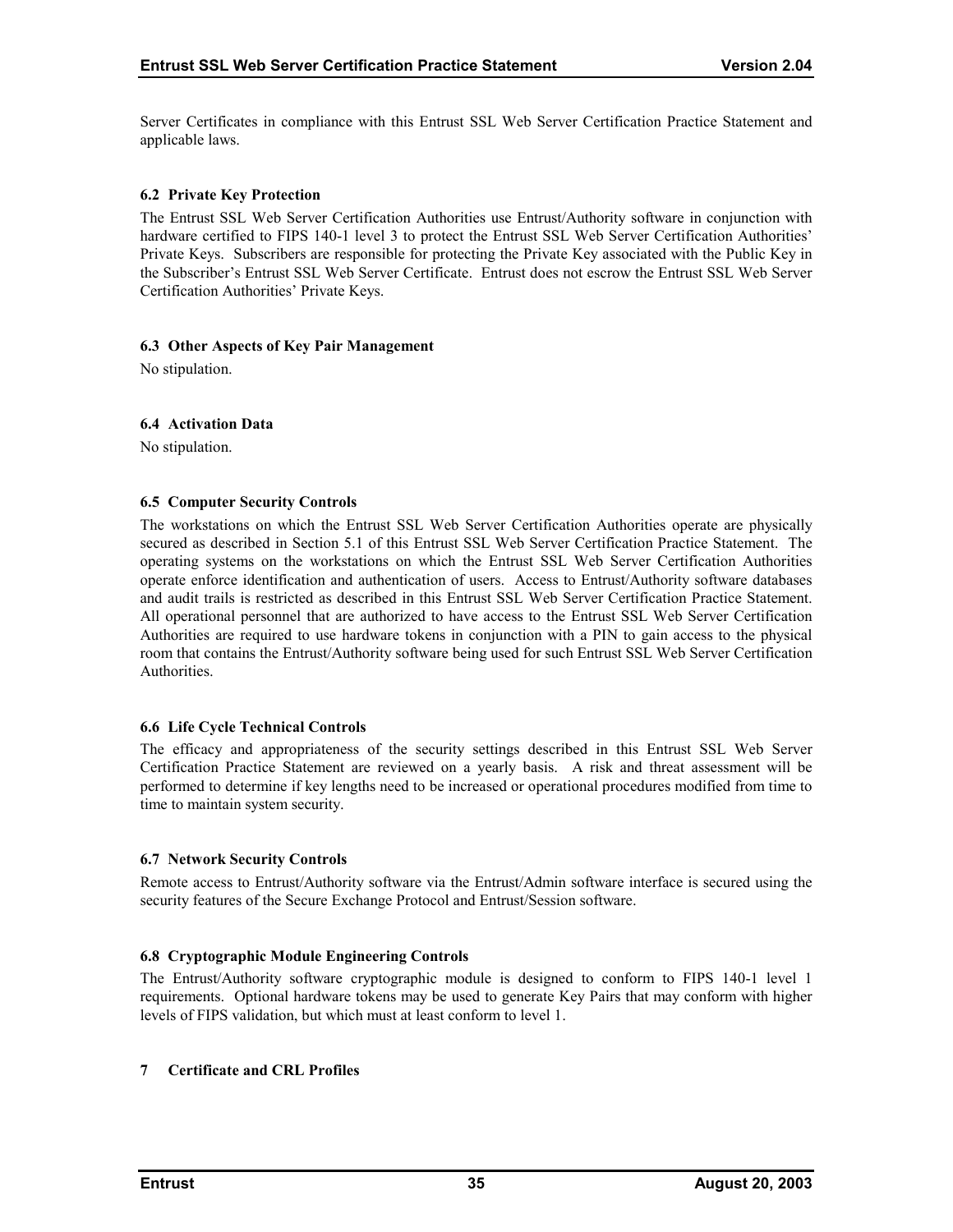#### <span id="page-40-0"></span>**7.1 Certificate Profile**

The profile for the Entrust SSL Web Server Certificates issued by an Entrust SSL Web Server Certification Authority conform to the specifications for the Secure Sockets Layer protocol.

# **7.2 CRL Profile**

The following fields of the X.509 version 2 CRL format are used by the Entrust SSL Web Server Certification Authorities:

- version: set to v2
- signature: identifier of the algorithm used to sign the CRL
- issuer: the full Distinguished Name of the Certification Authority issuing the CRL
- this update: time of CRL issuance
- next update: time of next expected CRL update
- revoked certificates: list of revoked Certificate information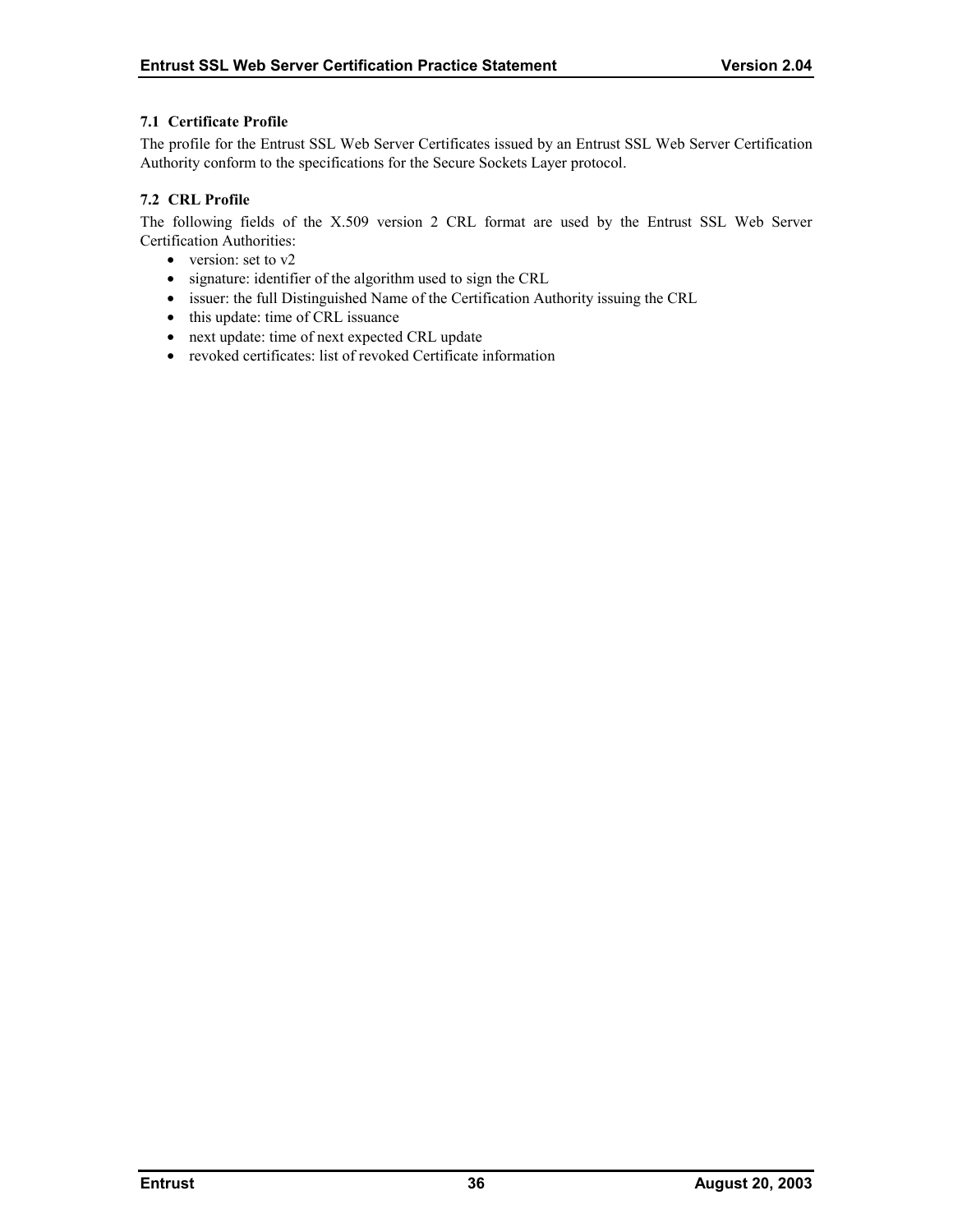#### <span id="page-41-0"></span>**8 Specification Administration**

#### **8.1 Contact Information**

Director Operations, Entrust Certificate Services Entrust Limited 1000 Innovation Drive Ottawa, Ontario Canada K2K 3E7

Tel: (613) 270-3157 Email: [entrust.OA@entrust.net](mailto:???@entrust.net)

#### **8.2 Specification Change Procedures**

Entrust may, in its discretion, modify the Entrust SSL Web Server Certification Practice Statement and the terms and conditions contained herein from time to time. Modifications to the Entrust SSL Web Server Certification Practice Statement that, in the judgment of Entrust, will have little or no impact on Applicants, Subscribers, and Relying Parties, may be made with no change to the Entrust SSL Web Server Certification Practice Statement version number and no notification to Applicants, Subscribers, and Relying Parties. Such changes shall become effective immediately upon publication in the Entrust Repository.

Modifications to the Entrust SSL Web Server Certification Practice Statement that, in the judgment of Entrust may have a significant impact on Applicants, Subscribers, and Relying Parties, shall be published in the Entrust Repository and shall become effective fifteen (15) days after publication in the Entrust Repository unless Entrust withdraws such modified Entrust SSL Web Server Certification Practice Statement prior to such effective date. In the event that Entrust makes a significant modification to Entrust SSL Web Server Certification Practice Statement, the version number of the Entrust SSL Web Server Certification Practice Statement shall be updated accordingly. Unless a Subscriber ceases to use, removes, and requests revocation of such Subscriber's Entrust SSL Web Server Certificate(s) prior to the date on which an updated version of the Entrust SSL Web Server Certification Practice Statement becomes effective, such Subscriber shall be deemed to have consented to the terms and conditions of such updated version of the Entrust SSL Web Server Certification Practice Statement and shall be bound by the terms and conditions of such updated version of the Entrust SSL Web Server Certification Practice Statement.

#### **8.3 Publication and Notification Policies**

Prior to major changes to this Entrust SSL Web Server Certification Practice Statement, notification of the upcoming changes will be posted in the Entrust Repository.

# **8.4 CPS Approval Procedures**

This Entrust SSL Web Server Certification Practice Statement and any subsequent changes shall be approved by the Entrust Policy Authority.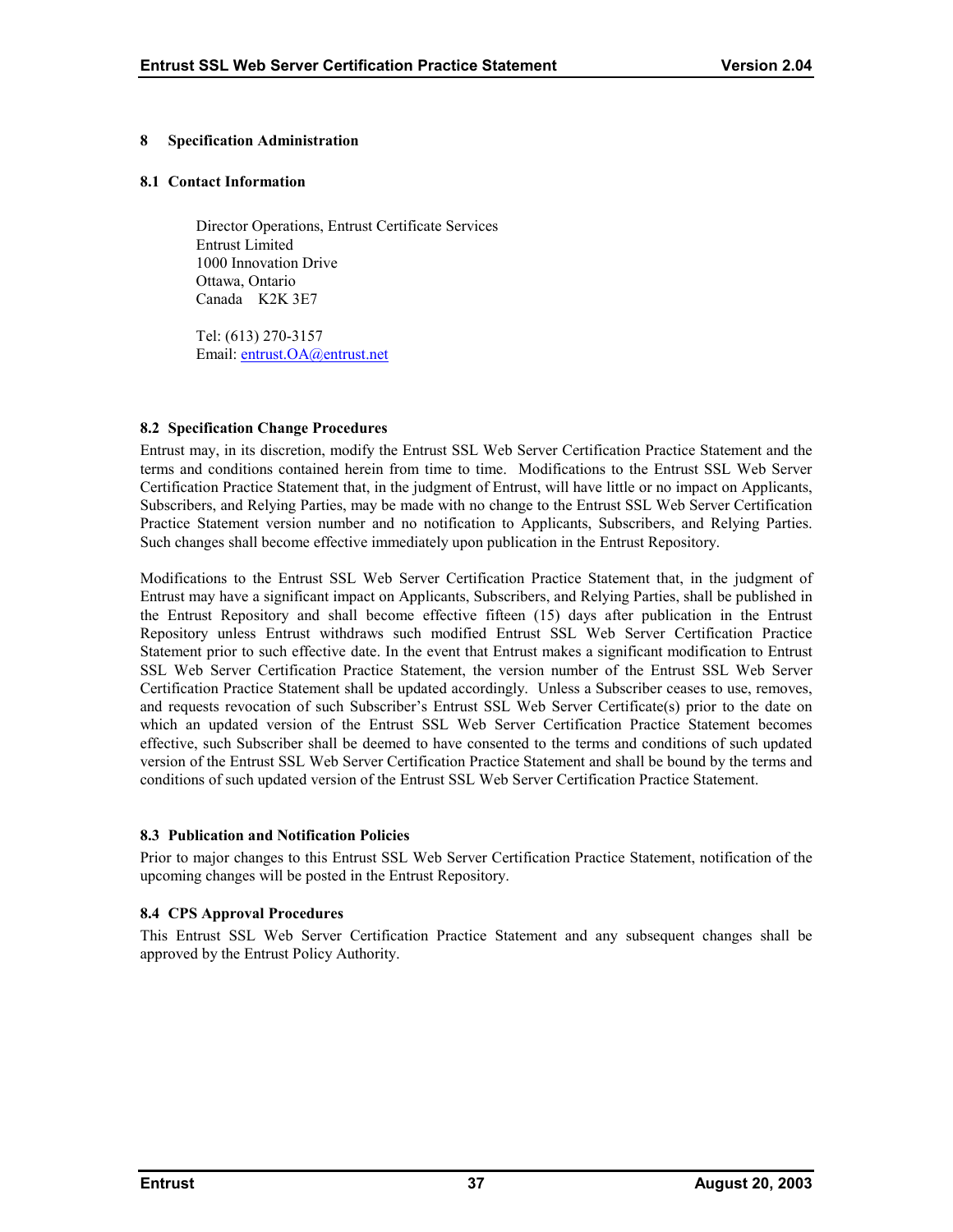#### <span id="page-42-0"></span>**9 Acronyms**

| <b>CA</b>   | Certification Authority                                                          |
|-------------|----------------------------------------------------------------------------------|
| <b>CPS</b>  | <b>Certification Practice Statement</b>                                          |
| <b>CRL</b>  | Certificate Revocation List                                                      |
| <b>CSR</b>  | Certificate Signing Request                                                      |
| DN          | Distinguished Name                                                               |
| <b>DNS</b>  | Domain Name Server                                                               |
| <b>DSA</b>  | Digital Signature Algorithm                                                      |
| <b>HTTP</b> | <b>Hypertext Transfer Protocol</b>                                               |
| <b>IETF</b> | Internet Engineering Task Force                                                  |
| ITU-T       | International Telecommunication Union - Telecommunication Standardization Sector |
| MAC         | Message Authentication Code                                                      |
| <b>OA</b>   | <b>Operational Authority</b>                                                     |
| <b>OID</b>  | Object Identifier                                                                |
| PA.         | Policy Authority                                                                 |
| <b>PIN</b>  | Personal Identification Number                                                   |
| PKI         | Public-Key Infrastructure                                                        |
| RA.         | <b>Registration Authority</b>                                                    |
| <b>RDN</b>  | Relative Distinguished Name                                                      |
| <b>RFC</b>  | <b>Request for Comment</b>                                                       |
| <b>SEP</b>  | Secure Exchange Protocol                                                         |
| <b>SSL</b>  | Secure Sockets Layer                                                             |
| URL         | Universal Resource Locator                                                       |
|             |                                                                                  |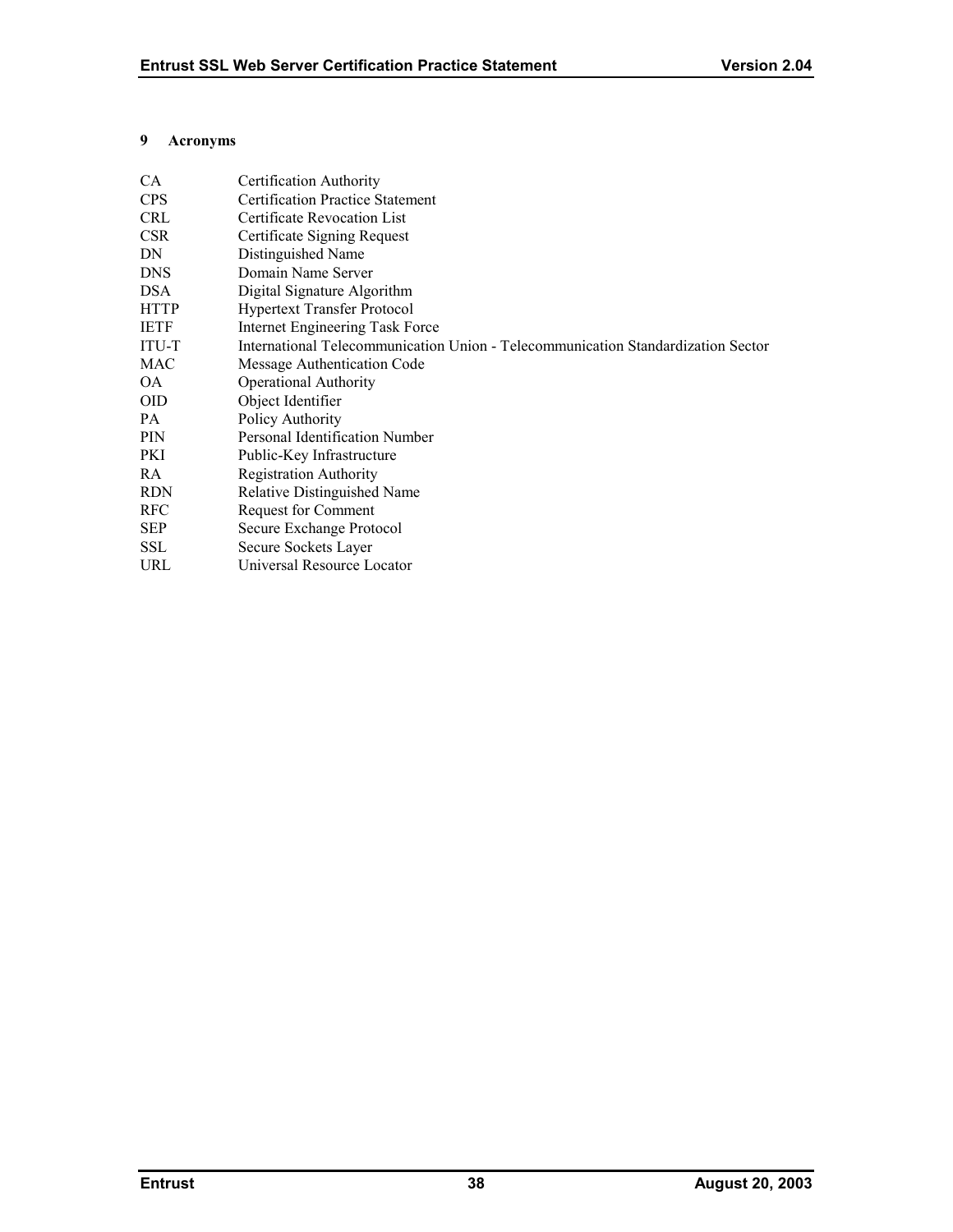#### <span id="page-43-0"></span>**10 Definitions**

**Affiliate:** means Entrust, and any corporation or other entity that Entrust directly or indirectly controls. In this context, a party "controls" a corporation or another entity if it directly or indirectly owns or controls fifty percent (50%) or more of the voting rights for the board of directors or other mechanism of control.

**Applicant:** means a person, entity, or organization applying for an Entrust SSL Web Server Certificate, but which has not yet been issued an Entrust SSL Web Server Certificate, or a person, entity, or organization that currently has an Entrust SSL Web Server Certificate or Entrust SSL Web Server Certificates and that is applying for renewal of such Entrust SSL Web Server Certificate or Entrust SSL Web Server Certificates or for an additional Entrust SSL Web Server Certificate or Entrust SSL Web Server Certificates.

**Business Day:** means any day, other than a Saturday, Sunday, statutory or civic holiday in the City of Ottawa, Ontario.

**Certificate:** means a digital document that at a minimum: (a) identifies the Certification Authority issuing it, (b) names or otherwise identifies a Subject, (c) contains a Public Key of a Key Pair, (d) identifies its operational period, and (e) contains a serial number and is digitally signed by a Certification Authority.

**Certificate Revocation List:** means a time-stamped list of the serial numbers of revoked Certificates that has been digitally signed by a Certification Authority.

**Certification Authority:** means an entity or organization that (i) creates and digitally signs Certificates that contain among other things a Subject's Public Key and other information that is intended to identify the Subject, (ii) makes Certificates available to facilitate communication with the Subject identified in the Certificate, and (iii) creates and digitally signs Certificate Revocation Lists containing information about Certificates that have been revoked and which should no longer be used or relied upon.

**Certification Practice Statement:** means a statement of the practices that a Certification Authority uses in issuing, managing, revoking, renewing, and providing access to Certificates, and the terms and conditions under which the Certification Authority makes such services available.

**Co-marketers:** means any person, entity, or organization that has been granted by Entrust or a Registration Authority operating under an Entrust SSL Web Server Certification Authority the right to promote Entrust SSL Web Server Certificates.

**Compromise:** means a suspected or actual loss, disclosure, or loss of control over sensitive information or data.

**CPS:** see Certification Practice Statement.

**CRL:** see Certificate Revocation List.

**Cross Certificate(s)**: shall mean a Certificate(s) that (i) includes the public key of a public-private key pair generated by or for the Entrust Certification Authority; (ii) includes the digital signature of a Certification Authority operated by GTE Corporation. ("GTE") or its successors; (iii) allows verification of a Subscriber's public key SSL Certificate through the use of a GTE public key Certificate; and (iv) has an expiry date on or before February 23, 2006.

**Entrust:** means Entrust Limited.

**Entrust.net**: means Entrust Limited.

**Entrust Operational Authority:** means those personnel who work for or on behalf of Entrust and who are responsible for the operation of the Entrust SSL Web Server Certification Authorities.

**Entrust Policy Authority:** means those personnel who work for or on behalf of Entrust and who are responsible for determining the policies and procedures that govern the operation of the Entrust SSL Web Server Certification Authorities.

**Entrust Repository:** means a collection of databases and web sites that contain information about Entrust SSL Web Server Certificates and services provided by Entrust in respect to Entrust SSL Web Server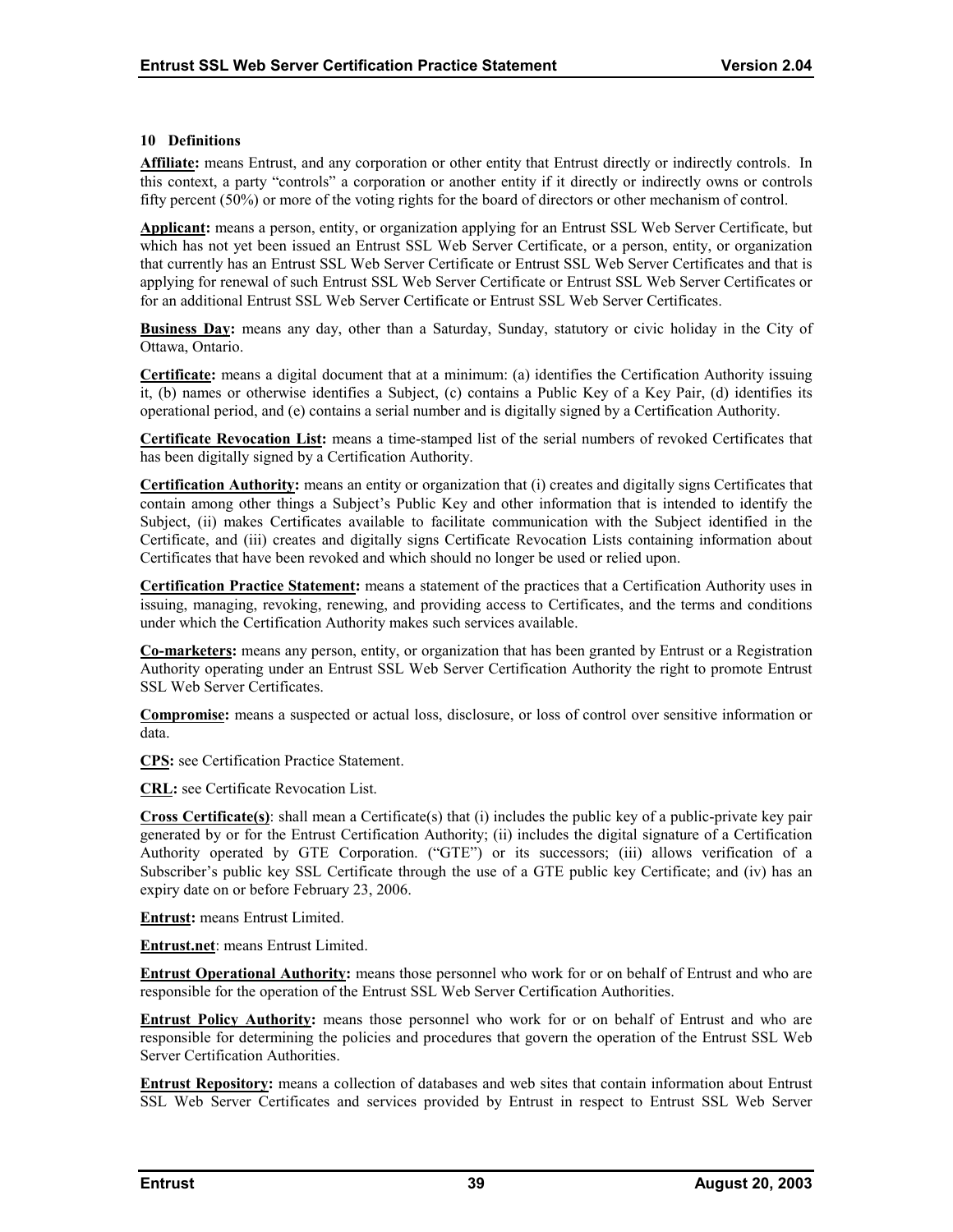Certificates, including among other things, the types of Entrust SSL Web Server Certificates issued by the Entrust SSL Web Server Certification Authorities, the services provided by Entrust in respect to Entrust SSL Web Server Certificates, the fees charged by Entrust for Entrust SSL Web Server Certificates and for the services provided by Entrust in respect to Entrust SSL Web Server Certificates, Certificate Revocation Lists, the Entrust SSL Web Server Certification Practice Statement, and other information and agreements that are intended to govern the use of Entrust SSL Web Server Certificates.

**Entrust SSL Web Server Certification Authority:** means a Certification Authority operated by or on behalf of Entrust for the purpose of issuing, managing, revoking, renewing, and providing access to Entrust SSL Web Server Certificates.

**Entrust SSL Web Server Certification Practice Statement:** means this document.

**Entrust SSL Web Server CPS:** See Entrust SSL Web Server Certification Practice Statement.

**Entrust SSL Web Server Certificate:** means an SSL Certificate issued by an Entrust SSL Web Server Certification Authority for use on World Wide Web servers.

**Entrust SSL Web Server Certificate Application:** means the form and application information requested by a Registration Authority operating under an Entrust SSL Web Server Certification Authority and submitted by an Applicant when applying for the issuance of an Entrust SSL Web Server Certificate.

**FIPS:** means the Federal Information Processing Standards. These are U.S. Federal standards that prescribe specific performance requirements, practices, formats, communication protocols, and other requirements for hardware, software, data, and telecommunications operation.

**IETF:** means the Internet Engineering Task Force. The Internet Engineering Task Force is an international community of network designers, operators, vendors, and researchers concerned with the evolution of the Internet architecture and the efficient operation of the Internet.

**Key Pair:** means two mathematically related cryptographic keys, having the properties that (i) one key can be used to encrypt a message that can only be decrypted using the other key, and (ii) even knowing one key, it is believed to be computationally infeasible to discover the other key.

**Object Identifier:** means a specially-formatted sequence of numbers that is registered in accordance with internationally-recognized procedures for object identifier registration.

**OID:** see Object Identifier.

**Operational Period:** means, with respect to a Certificate, the period of its validity. The Operational Period would typically begin on the date the Certificate is issued (or such later date as specified in the Certificate), and ends on the date and time it expires as noted in the Certificate or earlier if the Certificate is Revoked.

**PKIX:** means an IETF Working Group developing technical specifications for PKI components based on X.509 Version 3 Certificates.

**Private Key:** means the key of a Key Pair used to decrypt an encrypted message. This key must be kept secret.

**Public Key:** means the key of a Key Pair used to encrypt a message. The Public Key can be made freely available to anyone who may want to send encrypted messages to the holder of the Private Key of the Key Pair. The Public Key is usually made publicly available in a Certificate issued by a Certification Authority and is often obtained by accessing a repository or database. A Public Key is used to encrypt a message that can only be decrypted by the holder of the corresponding Private Key.

**RA:** see Registration Authority.

**Registration Authority:** means an entity that performs two functions: (1) the receipt of information from a Subject to be named in a Certificate, and (2) the performance of limited verification of information provided by the Subject against information available in certain third-party databases. In the event that the information provided by a Subject corresponds to the information in such third-party databases a Registration Authority may send a request to a Certification Authority requesting that the Certification